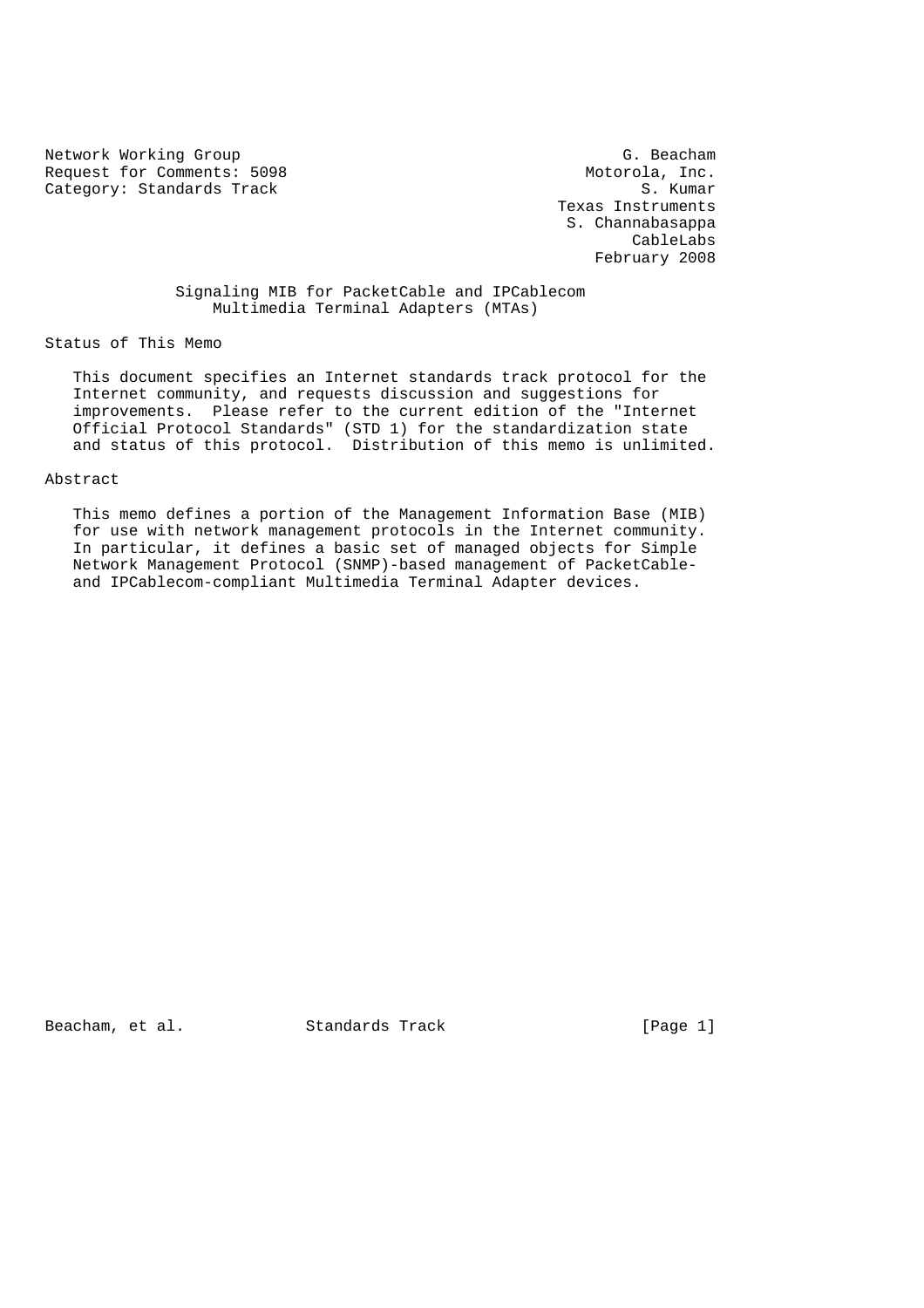Table of Contents

| 2.1              | The Internet-Standard Management Framework 2 |
|------------------|----------------------------------------------|
| $\overline{3}$ . |                                              |
|                  |                                              |
|                  |                                              |
|                  |                                              |
|                  |                                              |
|                  |                                              |
|                  |                                              |
|                  |                                              |
|                  |                                              |
|                  |                                              |
| $5 -$            |                                              |
|                  |                                              |
| 6.               |                                              |
| $7_{\odot}$      |                                              |
| 8 <sub>1</sub>   |                                              |
| 9                |                                              |
|                  |                                              |
|                  |                                              |
|                  | 10.2.                                        |
|                  |                                              |

1. The Internet-Standard Management Framework

 For a detailed overview of the documents that describe the current Internet-Standard Management Framework, please refer to section 7 of RFC 3410 [RFC3410].

 Managed objects are accessed via a virtual information store, termed the Management Information Base or MIB. MIB objects are generally accessed through the Simple Network Management Protocol (SNMP). Objects in the MIB are defined using the mechanisms defined in the Structure of Management Information (SMI). This memo specifies a MIB module that is compliant to the SMIv2, which is described in STD 58, RFC 2578 [RFC2578], STD 58, RFC 2579 [RFC2579] and STD 58, RFC 2580 [RFC2580].

2. Introduction

 A multimedia terminal adapter (MTA) is used to deliver broadband Internet, data, and/or voice access jointly with telephony service to a subscriber's or customer's premises using a cable network infrastructure. An MTA is normally installed at the customer's or subscriber's premises, and it is coupled to a multiple system operator (MSO) using a hybrid fiber coax (HFC) access network.

 An MTA is provisioned by the MSO for broadband Internet, data, and/or voice service. For more information on MTA provisioning, refer to

Beacham, et al. Standards Track [Page 2]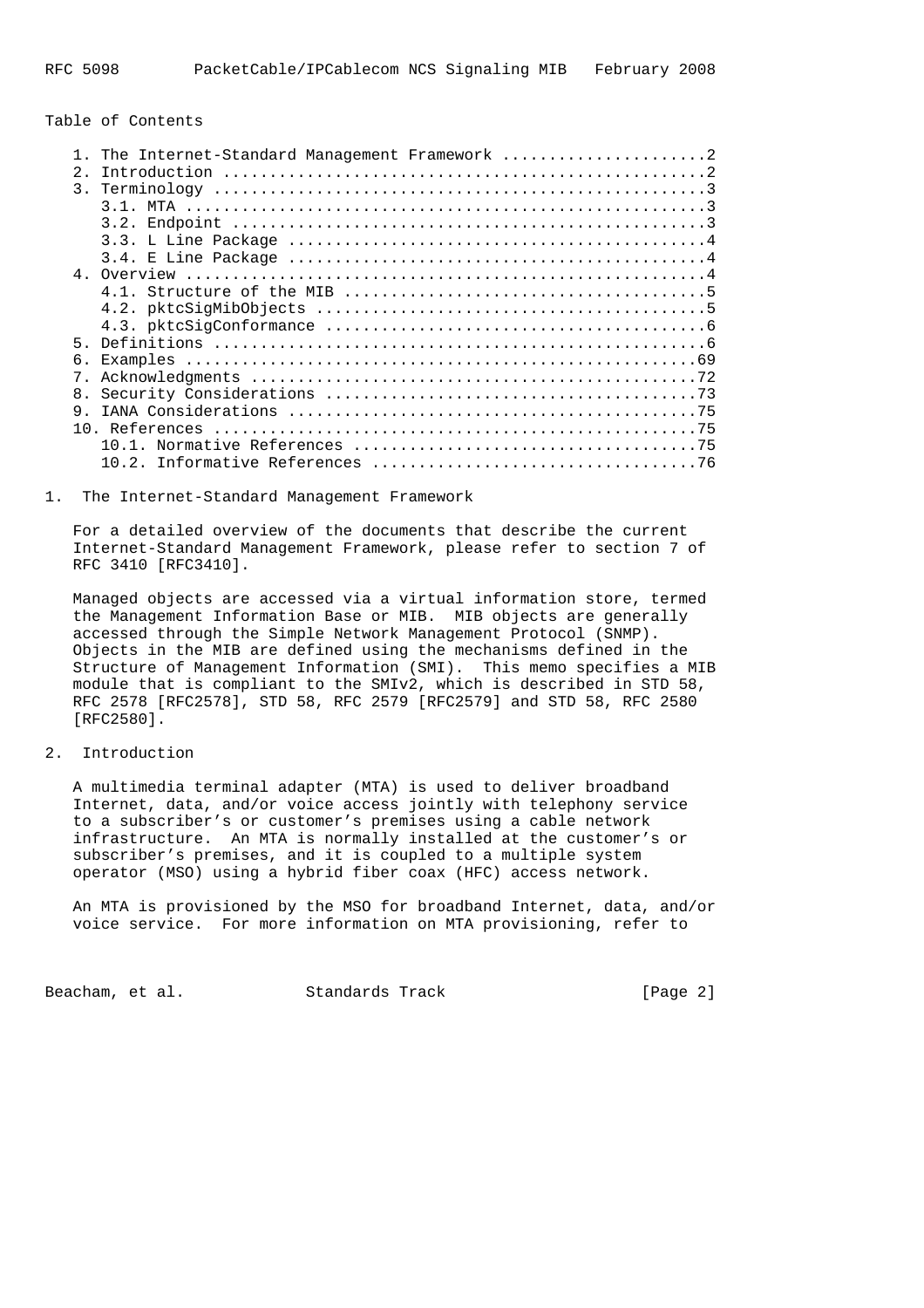the PacketCable Provisioning Specification [PKT-SP-PROV] and [RFC4682]. MTA devices include one or more endpoints (e.g., telephone ports), which receive call signaling information to establish ring cadence, and codecs used for providing telephony service. For more information on call signaling, refer to the PacketCable Signaling Specification [PKT-SP-MGCP] and [RFC3435]. For more information on codecs refer to the PacketCable Audio/Video Codecs Specification [PKT-SP-CODEC].

 Telephone systems are typically very complex and often have a wide distribution. It is therefore important for management systems to support MTAs from multiple vendors at the same time, including those from multiple countries. This MIB module provides objects suitable for managing signaling for MTA devices in the widest possible range of markets.

#### 3. Terminology

 The key words "MUST", "MUST NOT", "REQUIRED", "SHALL", "SHALL NOT", "SHOULD", "SHOULD NOT", "RECOMMENDED", "MAY", and "OPTIONAL" in this document are to be interpreted as described in RFC 2119 [RFC2119].

 The terms "MIB module" and "information module" are used interchangeably in this memo. As used here, both terms refer to any of the three types of information modules defined in Section 3 of RFC 2578 [RFC2578].

# 3.1. MTA

 An MTA is a PacketCable or IPCablecom compliant device providing telephony services over a cable or hybrid system used to deliver video signals to a community. It contains an interface to endpoints, a network interface, codecs, and all signaling and encapsulation functions required for Voice-over IP transport, call signaling, and Quality of Service signaling. An MTA can be an embedded or standalone device. An Embedded MTA (E-MTA) is an MTA device containing an embedded Data Over Cable Service Interface Specifications (DOCSIS) Cable Modem. A Standalone MTA (S-MTA) is an MTA device separated from the DOCSIS Cable Modem by non-DOCSIS Media Access Control (MAC) interface (e.g., Ethernet, USB).

# 3.2. Endpoint

 An endpoint or MTA endpoint is a standard telephony physical port located on the MTA and used for attaching the telephone device to the MTA.

Beacham, et al. Standards Track [Page 3]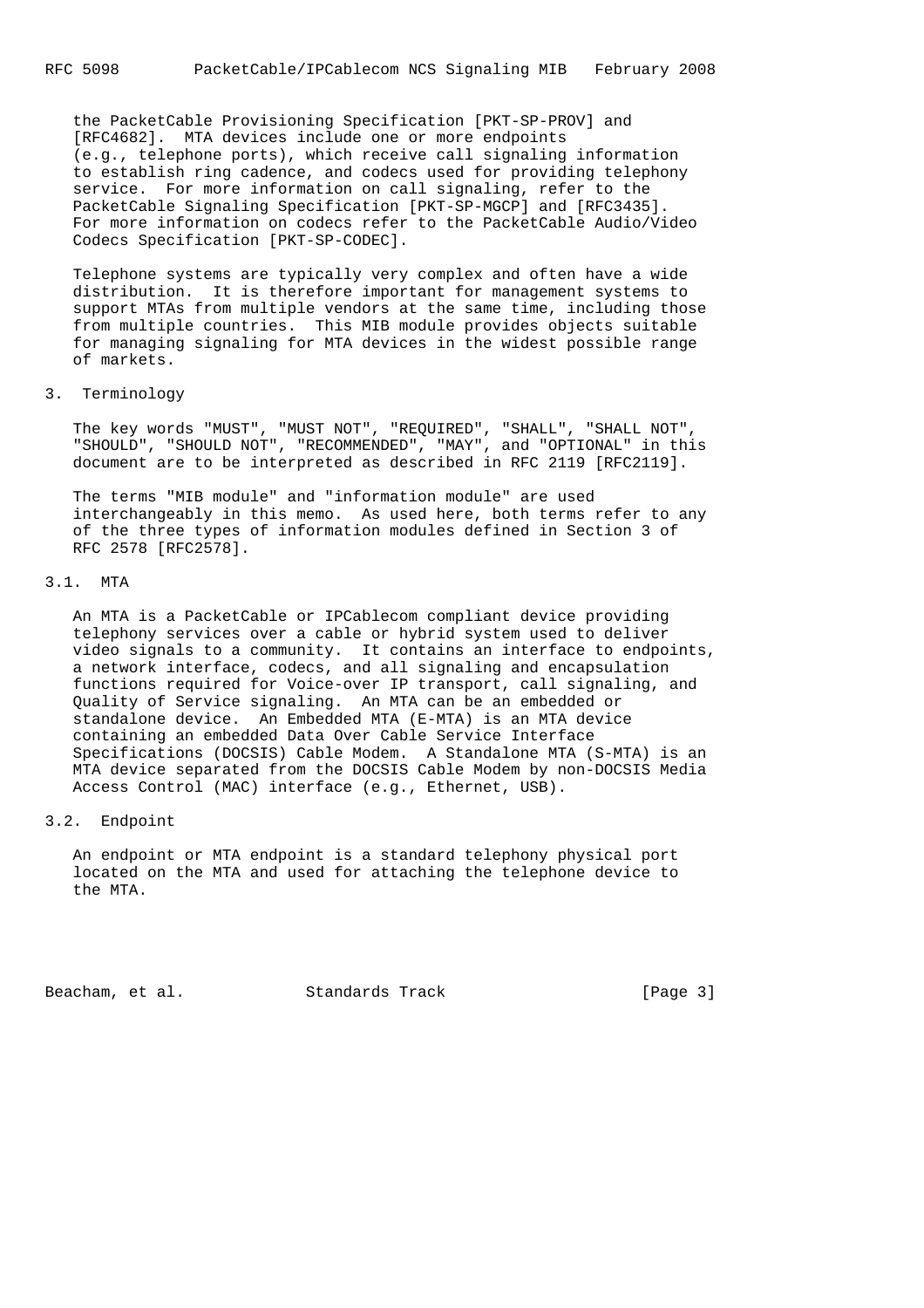# 3.3. L Line Package

 The L line package refers to the Media Gateway Control Protocol (MGCP) package for the core signaling functionality, as defined by PacketCable and IPCablecom. An MTA provides all L package elements: however, the operator determines their application.

#### 3.4. E Line Package

 The E line package refers to the MGCP package extensions, over and above the core L package, defined in support of international requirements. E line package elements are optional, vary from country to country, and are set by operator or regulatory requirements.

### 4. Overview

 This MIB module provides a set of objects required for Multimedia Terminal Adapter (MTA) devices compliant with the PacketCable and IPCablecom signaling specifications published by CableLabs, the European Telecommunications Standards Institute (ETSI), and the International Telecommunication Union Telecommunication Standardization Sector (ITU-T) IPCablecom compliant Multimedia Terminal Adapter (MTA) devices. The Signaling MIB module (PKTC-IETF-SIG-MIB) is intended to update various Signaling MIB modules from which it is partly derived:

- the PacketCable 1.0 Signaling MIB Specification [PKT-SP-MIB-SIG-1.0],
- the PacketCable 1.5 Signaling MIB Specification [PKT-SP-MIB-SIG-1.5],
- the ITU-T IPCablecom Signaling MIB requirements [ITU-T-J169],
- the ETSI Signaling MIB [ETSI-TS-101-909-9]. The ETSI Signaling MIB requirements also refer to various signal characteristics defined in [ETSI-TS-101-909-4], [ETSI-EN-300-001], [ETSI-EN-300-659-1], [ETSI-EN-300-324-1] and [ETSI-TR-101-183].

 Several normative and informative references are used to help define Signaling MIB objects. As a convention, wherever PacketCable and IPCablecom requirements are equivalent, the PacketCable reference is used in the object REFERENCE clause. IPCablecom compliant MTA devices MUST use the equivalent IPCablecom references.

Beacham, et al. Standards Track [Page 4]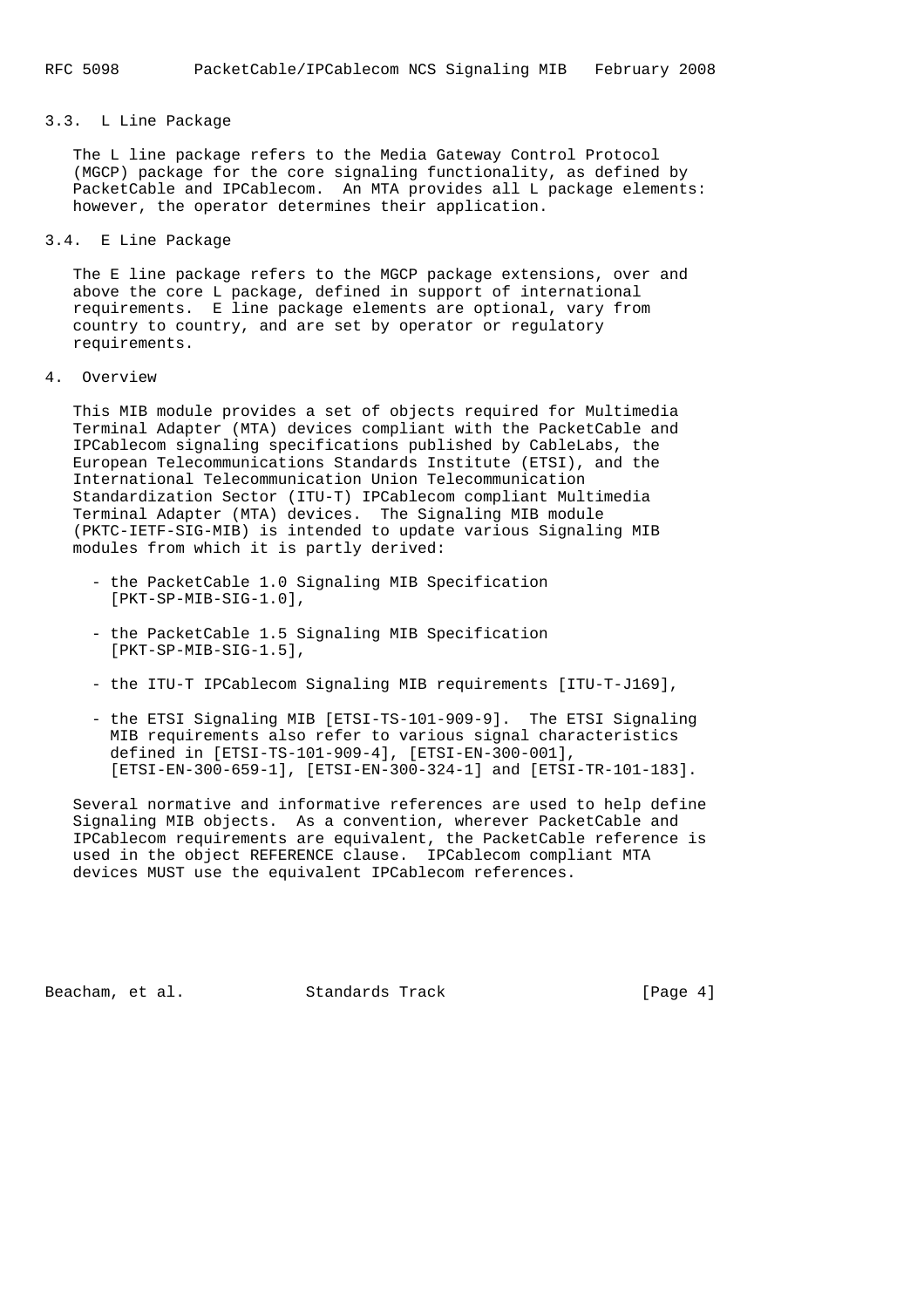This MIB module describes the various Signaling MIB objects that are directly related to the PacketCable MTA and the endpoints supported on the MTA, each of which provides services independently. The recognition and distinction of the endpoints are made by utilizing the ifTable (IF-MIB [RFC2863]), where each index (ifIndex) value refers to a unique endpoint. This MIB module also utilizes the syntax definition of the Differentiated Services Code Point (DSCP) from DIFFSERV-DSCP-TC [RFC3289] for defining MIB objects that allow for differentiation between various types of traffic in the service provider network.

#### 4.1. Structure of the MIB

 This MIB module is identified by pktcIetfSigMib and is structured into two major parts:

- Signaling information that controls device and endpoint configuration (pktcSigMibObjects)
- Module Conformance information(pktcSigConformance)

 The following sections explain each part in further detail. It is to be noted that future enhancements to specify Notification Objects are also allowed (pktcSigNotification).

# 4.2. pktcSigMibObjects

 This is further divided into device-specific elements (pktcSigDevObjects) and endpoint-specific elements (pktcSigEndPntConfigObjects).

Some highlights of the device-specific elements are as follows:

 pktcSigDevCodecTable - this object identifies the codec types available on the device.

 pktcSigDevEchoCancellation - this object identifies the capability of echo cancellation on the device.

 pktcSigDevSilenceSuppression - this object specifies if the device is capable of silence suppression (Voice Activity Detection).

 pktcSigPulseSignalTable - this table selects the various signals used in the application of the metering pulse signal to the twisted pair line.

 pktcSigDevToneTable - this table specifies a flexible structure within which to specify all of the tones used in the MTA.

Beacham, et al. Standards Track [Page 5]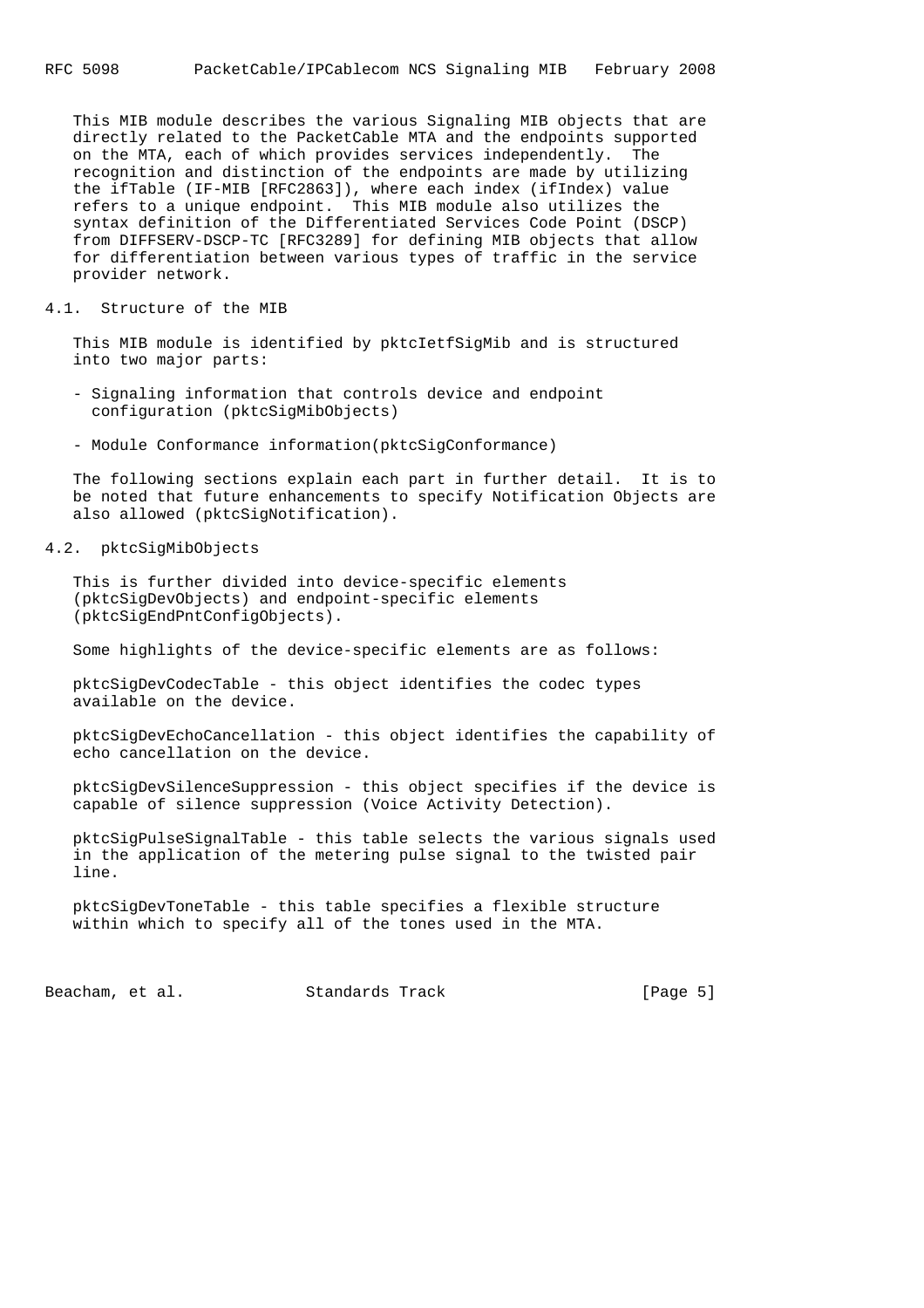pktcSigDevMultiFreqToneTable - this table defines the characteristics of tones with multiple frequencies. Each entry in this table represents the frequency reference of a multi-frequency tone.

 The endpoint-specific elements are mostly confined to the Endpoint configuration MIB table (pktcSigEndPntConfigTable). This table describes the MTA endPoint configuration. The number of entries in this table represents the number of provisioned endpoints.

#### 4.3. pktcSigConformance

 pktcSigDeviceGroup - this group contains all the MIB objects that apply on a per-device basis and need to be implemented by an MTA to claim compliance with the specified MIB module.

 pktcSigEndpointGroup - this group contains all the MIB objects that apply on a per-endpoint basis and need to be implemented by an MTA to claim compliance with the specified MIB module.

 pktcLLinePackageGroup - this group contains the MIB objects that need to be implemented to support the L line package.

 pktcELinePackageGroup - this group contains the MIB objects that need to be implemented to support the E line package.

 pktcInternationalGroup - this group contains optional MIB objects designed to support operations over the widest possible range of markets.

5. Definitions

PKTC-IETF-SIG-MIB DEFINITIONS ::= BEGIN

# IMPORTS

| MODULE-IDENTITY,      |                |
|-----------------------|----------------|
| OBJECT-TYPE,          |                |
| Integer32,            |                |
| Unsigned32,           |                |
| $min-2$               |                |
| FROM SNMPv2-SMI       | $-- [RFC2578]$ |
| InetAddressType,      |                |
| InetAddress,          |                |
| InetPortNumber        |                |
| FROM INET-ADDRESS-MIB | $-- [RFC4001]$ |
| TEXTUAL-CONVENTION,   |                |
| RowStatus,            |                |
| TruthValue            |                |
| FROM SNMPv2-TC        | [RFC2579]      |
|                       |                |

Beacham, et al. Standards Track [Page 6]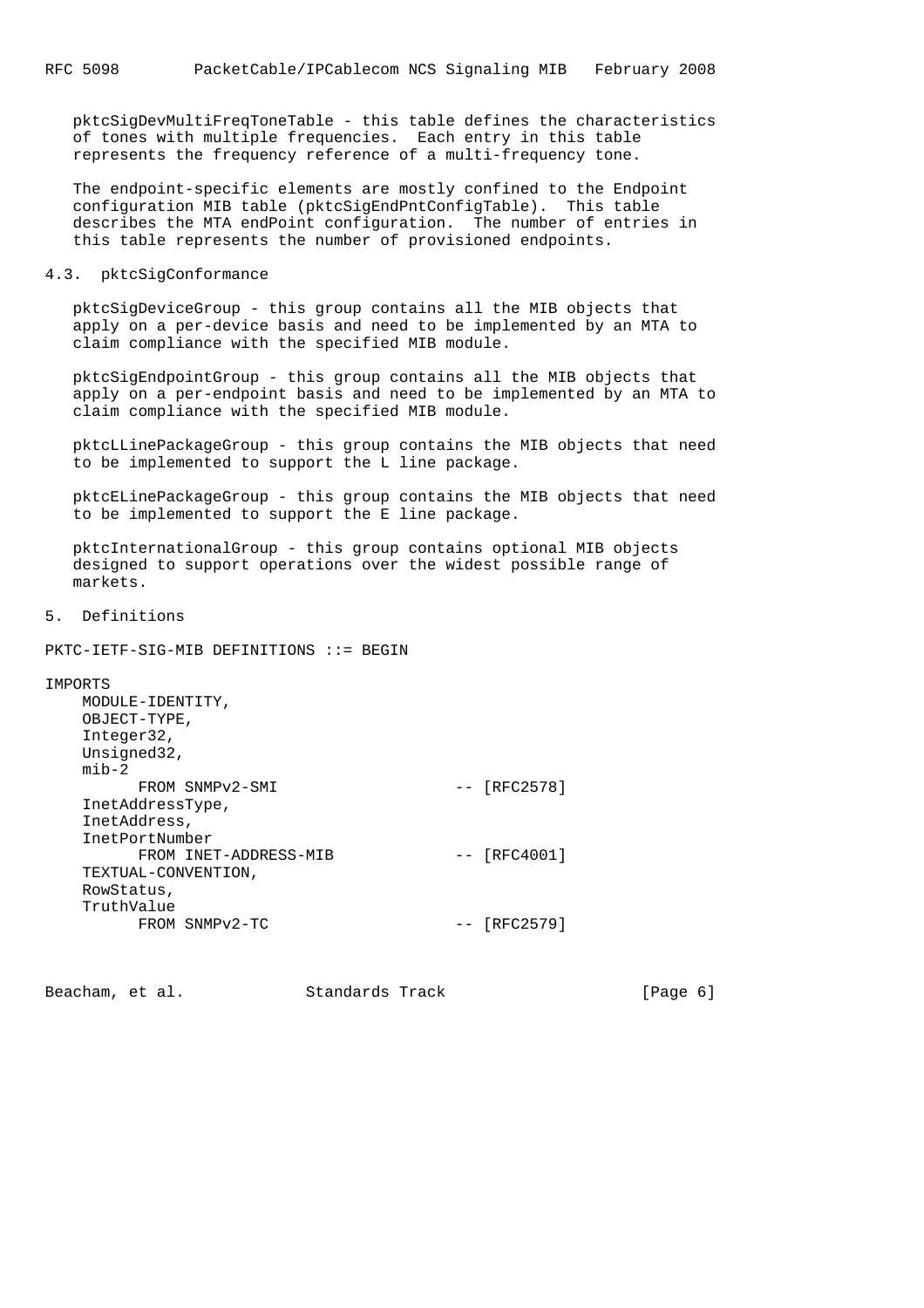OBJECT-GROUP, MODULE-COMPLIANCE FROM SNMPv2-CONF -- [RFC2580] SnmpAdminString FROM SNMP-FRAMEWORK-MIB -- [RFC3411] ifIndex FROM IF-MIB -- [RFC2863] Dscp FROM DIFFSERV-DSCP-TC; -- [RFC3289] pktcIetfSigMib MODULE-IDENTITY LAST-UPDATED "200712180000Z" -- December 18, 2007 ORGANIZATION "IETF IPCDN Working Group" CONTACT-INFO "Sumanth Channabasappa Cable Television Laboratories, Inc. 858 Coal Creek Circle, Louisville, CO 80027, USA Phone: +1 303-661-3307 Email: Sumanth@cablelabs.com Gordon Beacham Motorola, Inc. 6450 Sequence Drive, Bldg. 1 San Diego, CA 92121, USA Phone: +1 858-404-2334 Email: gordon.beacham@motorola.com Satish Kumar Mudugere Eswaraiah Texas Instruments India (P) Ltd., Golf view, Wind Tunnel Road Murugesh Palya Bangalore 560 017, INDIA Phone: +91 80 5269451 Email: satish.kumar@ti.com IETF IPCDN Working Group General Discussion: ipcdn@ietf.org Subscribe: http://www.ietf.org/mailman/listinfo/ipcdn Archive: ftp://ftp.ietf.org/ietf-mail-archive/ipcdn Co-Chair: Jean-Francois Mule, jf.mule@cablelabs.com Co-Chair: Richard Woundy, Richard\_Woundy@cable.comcast.com" DESCRIPTION "This MIB module supplies the basic management objects for the PacketCable and IPCablecom Signaling protocols. This version of the MIB includes common signaling and Network Call Signaling

Beacham, et al. Standards Track [Page 7]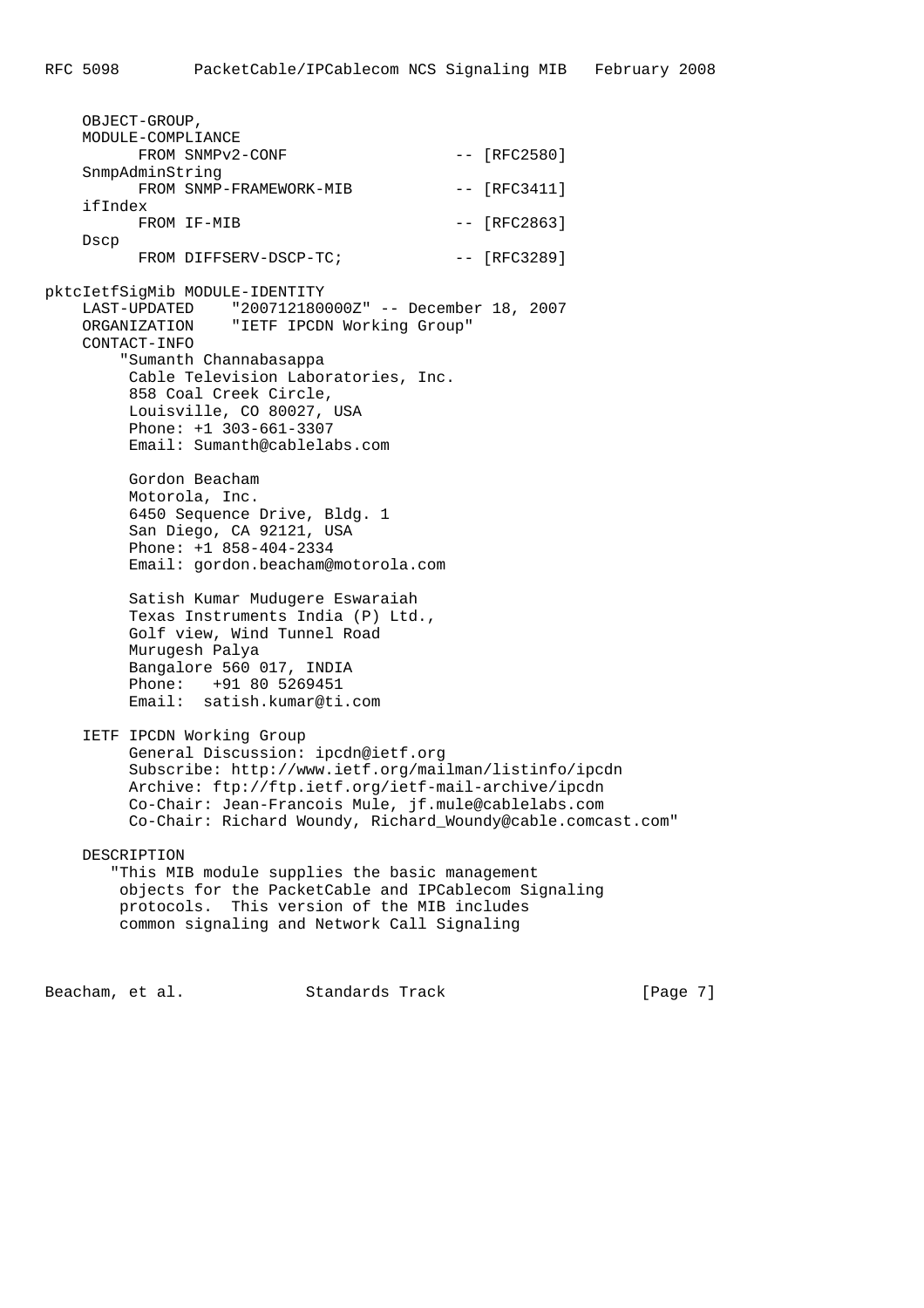```
 (NCS)-related signaling objects.
         Copyright (C) The IETF Trust (2008). This version of
         this MIB module is part of RFC 5098; see the RFC itself for
         full legal notices."
    REVISION "200712180000Z"
    DESCRIPTION
        "Initial version, published as RFC 5098."
::= { mib-2 169 }
-- Textual Conventions
TenthdBm ::= TEXTUAL-CONVENTION
    DISPLAY-HINT "d-1"
    STATUS current
    DESCRIPTION
         "This TEXTUAL-CONVENTION represents power levels that are
         normally expressed in dBm. Units are in tenths of a dBm;
         for example, -13.5 dBm will be represented as -135."
    SYNTAX Integer32
PktcCodecType ::= TEXTUAL-CONVENTION
     STATUS current
    DESCRIPTION
         " This TEXTUAL-CONVENTION defines various types of codecs
           that MAY be supported. The description for each
           enumeration is listed below:
          Enumeration Description
          other a defined codec not in the enumeration
         Uther a codec not defined by the PacketCable<br>unknown a codec not defined by the PacketCable
                         Codec Specification
          g729 ITU-T Recommendation G.729
         reserved for future use
          g729E ITU-T Recommendation G.729E
          pcmu Pulse Code Modulation u-law (PCMU)
         g726at32 ITU-T Recommendation G.726-32 (32 kbit/s)
          g728 ITU-T Recommendation G.728
          pcma Pulse Code Modulation a-law (PCMA)
         g726at16 ITU-T Recommendation G.726-16 (16 kbit/s)<br>g726at24 ITU-T Recommendation G.726-24 (24 kbit/s)
                         ITU-T Recommendation G.726-24 (24 kbit/s)
          g726at40 ITU-T Recommendation G.726-40 (40 kbit/s)
         ilbc     IETF Internet low-bit rate codec<br>by16       Broadcom BroadVoice16
                         Broadcom BroadVoice16
           The list of codecs is consistent with the IETF
```
Real-Time Transport Protocol (RTP) Profile registry and

Beacham, et al. Standards Track [Page 8]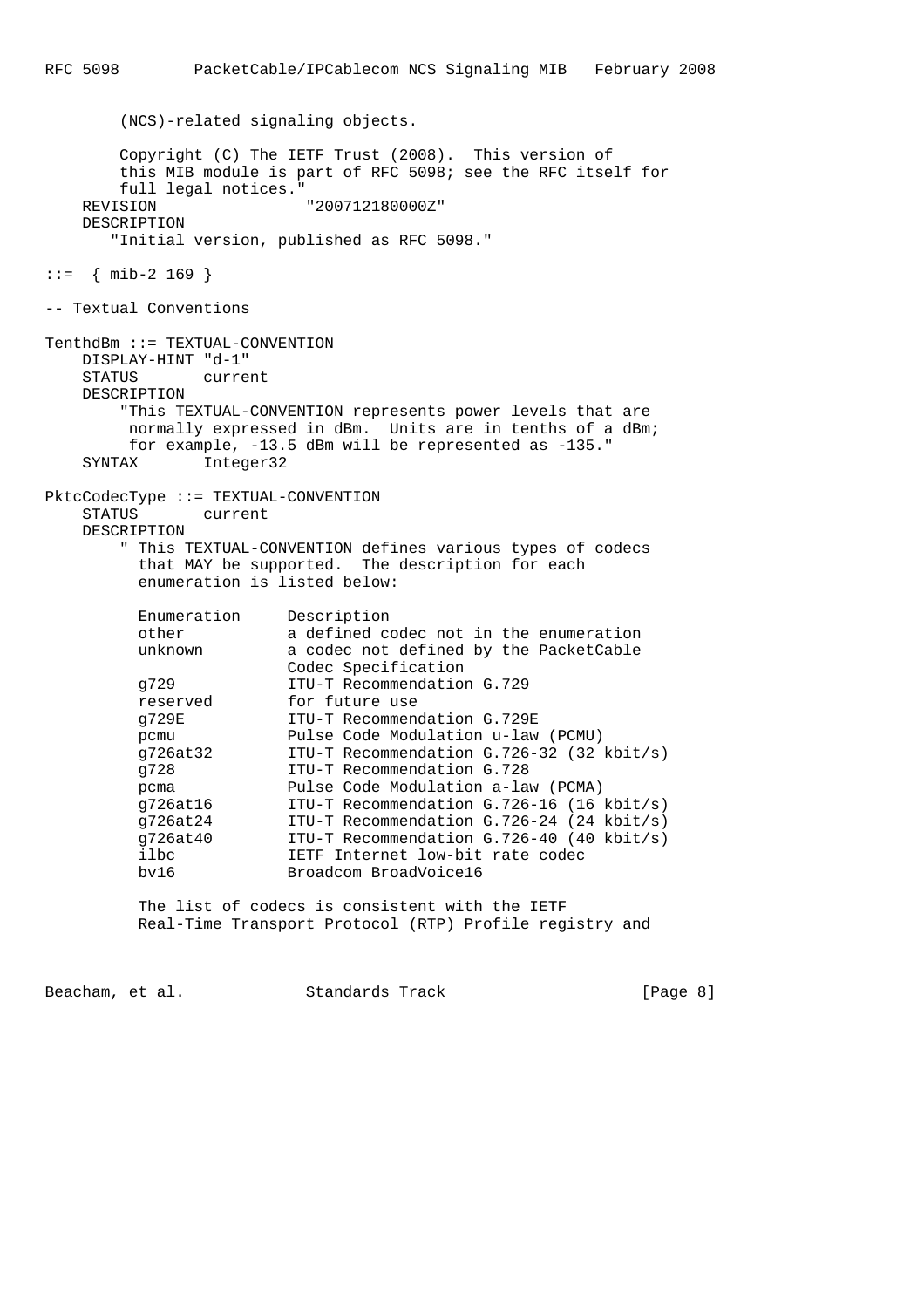the RTP Map Parameters Table in PacketCable Audio/Video Codecs Specification [PKT-SP-CODEC]. The literal codec name for each codec is listed below:

| Codec    | Literal Codec Name |             |  |
|----------|--------------------|-------------|--|
| q729     |                    | G729        |  |
| q729E    |                    | G729E       |  |
| pcmu     |                    | PCMU        |  |
| q726at32 |                    | $G726 - 32$ |  |
| q728     |                    | G728        |  |
| pcma     |                    | <b>PCMA</b> |  |
| q726at16 |                    | $G726 - 16$ |  |
| q726at24 |                    | $G726 - 24$ |  |
| g726at40 |                    | $G726 - 40$ |  |
| ilbc     |                    | iLBC        |  |
| bv16     |                    | BV16        |  |
|          |                    |             |  |

 The literal codec name is the second column of the table with codec RTP Map Parameters. The Literal Codec Name Column contains the codec name used in the local connection options (LCO) of the NCS messages create connection (CRCX)/modify connection (MDCX) and is also used to identify the codec in the Call Management System (CMS) Provisioning Specification. The RTP Map Parameter column of the Table contains the string used in the media attribute line (a=) of the session description protocol (SDP) parameters in NCS messages." SYNTAX INTEGER {

```
other (1),
 unknown (2),
           g729 (3),
           reserved (4),
           g729E (5),
          \sum_{i=1}^{n} g726at32 (7),
g728 (8),
pcma (9),
           g726at16 (10),
           g726at24 (11),
           g726at40 (12),
          ilbc (13),<br>bv16 (14)(14)
```
PktcRingCadence ::= TEXTUAL-CONVENTION STATUS current DESCRIPTION "This object provides an encoding scheme for ring

Beacham, et al. Standards Track [Page 9]

}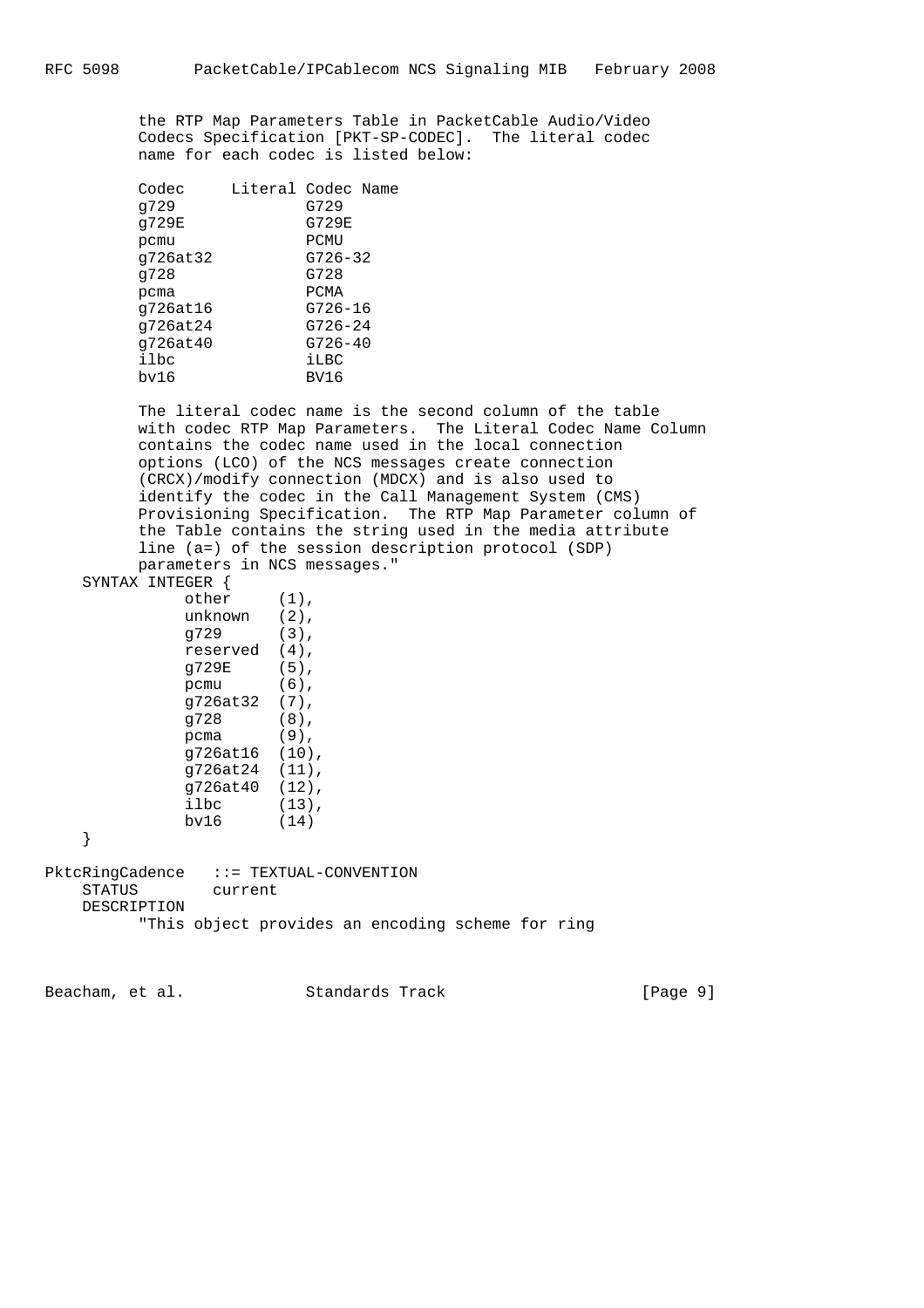cadences, including repeatability characteristics. All fields in this object MUST be encoded in network-byte order.

 The first three higher-order octets are reserved. The octets that follow are used to encode a 'bit-string', with each bit corresponding to 50 milliseconds. A bit value of '1' indicates the presence of a ring-tone, and a bit value of '0' indicates the absence of a ring-tone, for that duration (50 ms) (Note: A minimum number of octets required to encode the bit-string MUST be used).

 The first two of the reserved octets MUST indicate the length of the encoded cadence (in bits) and MUST range between 1 and 264. (Note: The length in bits MUST also be consistent with the number of octets that encode the cadence). The MTA MUST ignore any unused bits in the last octet, but MUST reflect the value as provided on subsequent SNMP GETs.

 The third of the reserved octets indicates 'repeatability' and MUST be either 0x80 or 0x00 -- the former value indicating 'non-repeatability', and the latter indicating 'repeatability'.

 The MTA MUST reject attempts to set a value that violates any of the above requirements."

SYNTAX OCTET STRING (SIZE(4..36))

```
PktcSigType ::= TEXTUAL-CONVENTION
    STATUS current
    DESCRIPTION
         " This object lists the various types of signaling that may
          be supported:
         other(1) - set when signaling other than NCS is used
          ncs(2) - Network Call Signaling is a derivation of MGCP
                    (Media Gateway Control Protocol) defined for
                     IPCablecom/PacketCable MTAs."
    SYNTAX INTEGER {
                   other(1),
                   ncs(2)
```

```
 }
```
Beacham, et al. Standards Track [Page 10]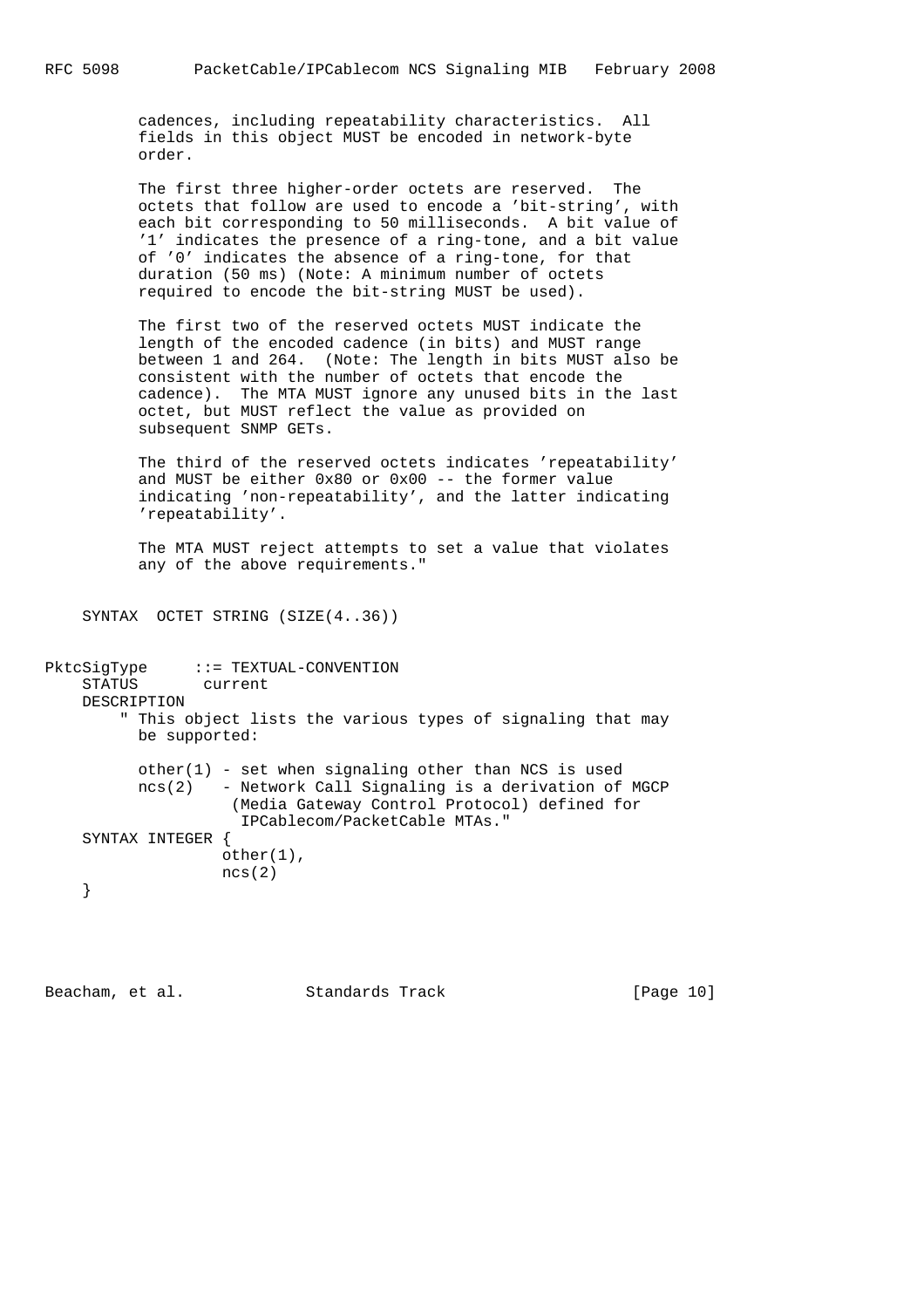```
DtmfCode::=TEXTUAL-CONVENTION
     STATUS current
     DESCRIPTION
         "This TEXTUAL-CONVENTION represents the Dual-Tone
          Multi-Frequency (DTMF) Character used
          to indicate the start or end of the digit transition
          sequence used for caller id or Visual Message Waiting
          Indicator (VMWI).
          Note: The DTMF code '*' is indicated using 'dtmfcodeStar',
         and the DTMF code '#' is indicated using ' dtmfcodeHash'."
     SYNTAX INTEGER {
                   dtmfcode0(0),
                   dtmfcode1(1),
                   dtmfcode2(2),
                   dtmfcode3(3),
                   dtmfcode4(4),
                   dtmfcode5(5),
                   dtmfcode6(6),
                   dtmfcode7(7),
                   dtmfcode8(8),
                   dtmfcode9(9),
                   dtmfcodeStar(10),
                   dtmfcodeHash(11),
                   dtmfcodeA(12),
                   dtmfcodeB(13),
                   dtmfcodeC(14),
                   dtmfcodeD(15)
}
PktcSubscriberSideSigProtocol::=TEXTUAL-CONVENTION
     STATUS current
     DESCRIPTION
         "This TEXTUAL-CONVENTION represents the Signaling
          protocol being used for purposes such as caller id
          or VMWI.
          A value of fsk(1) indicates Frequency Shift Keying
          (FSK).
          A value of dtmf(2) indicates Dual-Tone Multi-Frequency
          (DTMF)."
          SYNTAX INTEGER {
                fsk(1),
                 dtmf(2)
          }
pktcSigMibObjects OBJECT IDENTIFIER ::= { pktcIetfSigMib 1 }
pktcSigDevObjects OBJECT IDENTIFIER ::=
```
Beacham, et al. Standards Track [Page 11]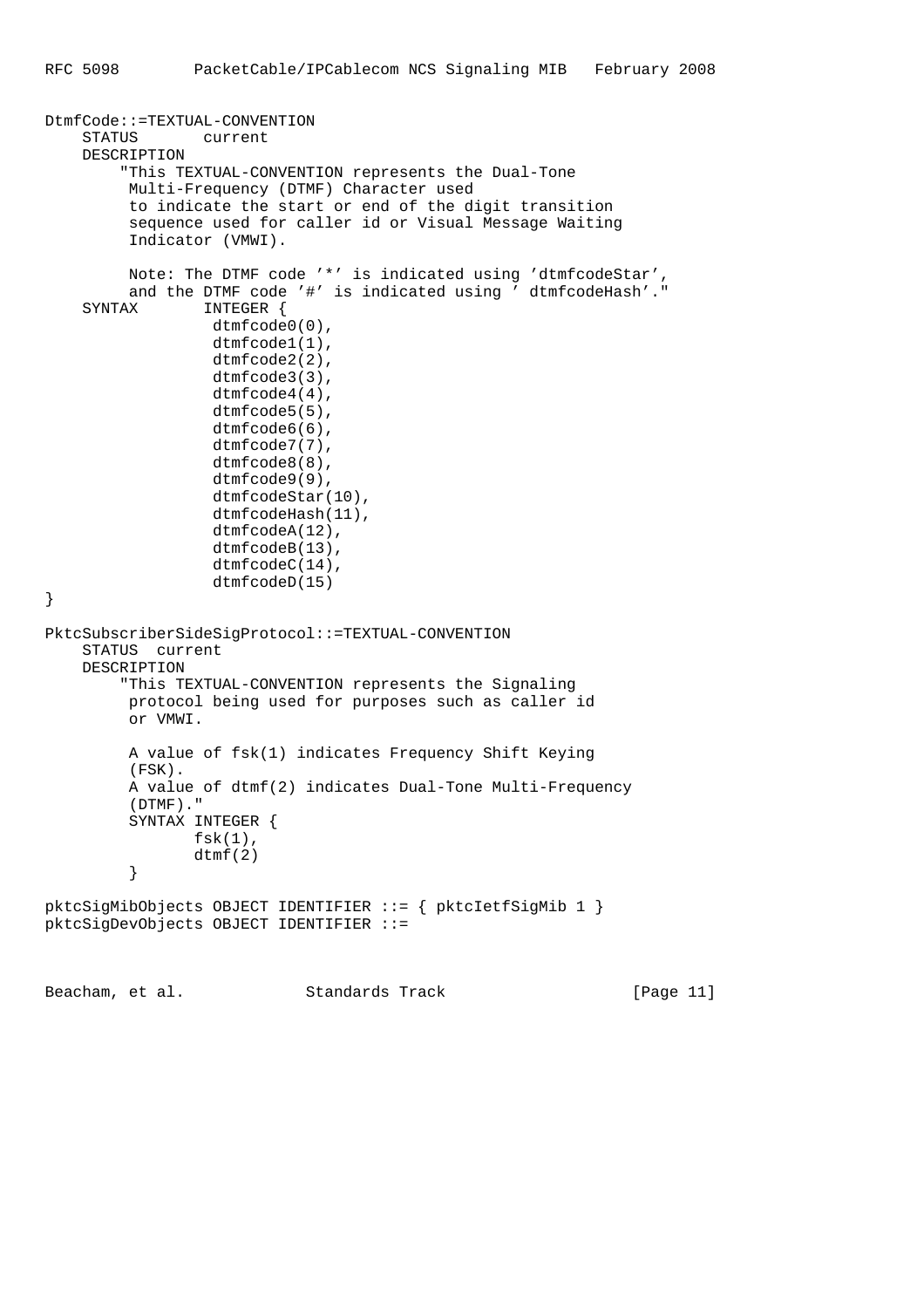{ pktcSigMibObjects 1 } pktcSigEndPntConfigObjects OBJECT IDENTIFIER ::= { pktcSigMibObjects 2 } -- -- The codec table (pktcSigDevCodecTable) defines all combinations -- of codecs supported by the Multimedia Terminal Adapter (MTA). - pktcSigDevCodecTable OBJECT-TYPE SYNTAX SEQUENCE OF PktcSigDevCodecEntry MAX-ACCESS not-accessible STATUS current DESCRIPTION " This table describes the MTA-supported codec types. An MTA MUST populate this table with all possible combinations of codecs it supports for simultaneous operation. For example, an MTA with two endpoints may be designed with a particular Digital Signal Processing (DSP) and memory architecture that allows it to support the following fixed combinations of codecs for simultaneous operation: Codec Type Maximum Number of Simultaneous Codecs PCMA 3 PCMA 2 PCMU 1 PCMA 2 PCMU 2 PCMU 3 PCMA 2 G729 1 G729 2 PCMU 1 G729 1 Based on this example, the entries in the codec table would be: pktcSigDev pktcSigDev pktcSigDev CodecComboIndex 1 pcma 3<br>2 pcma 2 2 pcma 2 2 pcmu 1

Beacham, et al. Standards Track [Page 12]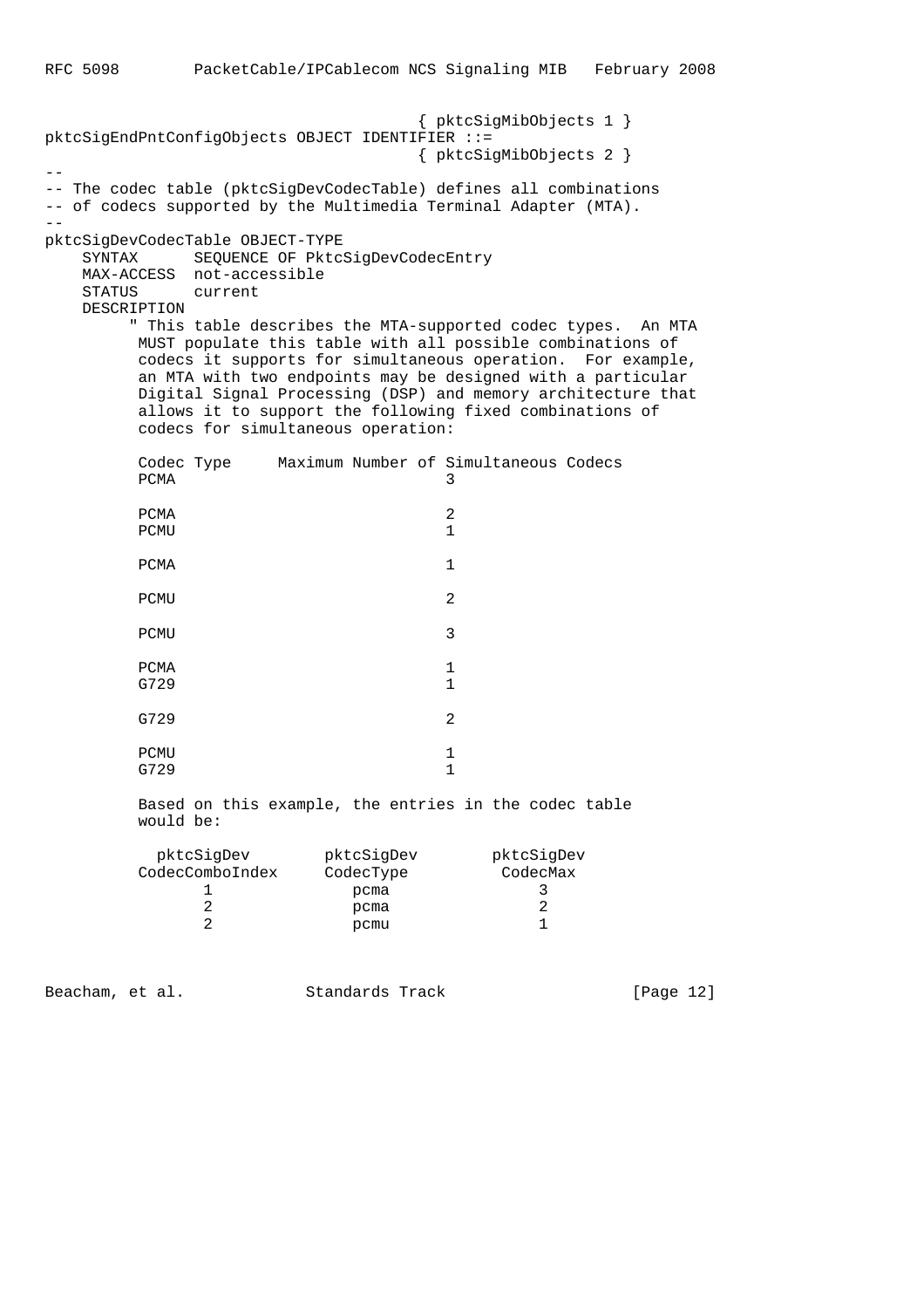|                                                              | 3                             |                                                                                                                                                                          | pcma                                                                                                                                                                                                                                                                                          | 1              |
|--------------------------------------------------------------|-------------------------------|--------------------------------------------------------------------------------------------------------------------------------------------------------------------------|-----------------------------------------------------------------------------------------------------------------------------------------------------------------------------------------------------------------------------------------------------------------------------------------------|----------------|
|                                                              | 3                             |                                                                                                                                                                          | pcmu                                                                                                                                                                                                                                                                                          | 2              |
|                                                              | $\overline{4}$                |                                                                                                                                                                          | pcmu                                                                                                                                                                                                                                                                                          | 3              |
|                                                              | 5                             |                                                                                                                                                                          | pcma                                                                                                                                                                                                                                                                                          | 1              |
|                                                              | 5                             |                                                                                                                                                                          | g729                                                                                                                                                                                                                                                                                          | $\mathbf{1}$   |
|                                                              | 6                             |                                                                                                                                                                          | g729                                                                                                                                                                                                                                                                                          | $\overline{2}$ |
|                                                              | 7                             |                                                                                                                                                                          | pcmu                                                                                                                                                                                                                                                                                          | 1              |
|                                                              | 7                             |                                                                                                                                                                          | g729                                                                                                                                                                                                                                                                                          | 1              |
|                                                              |                               | simultaneously supporting.                                                                                                                                               | An operator querying this table is able to determine all<br>possible codec combinations the MTA is capable of<br>This table MUST NOT include non-voice codecs."                                                                                                                               |                |
|                                                              |                               | $ ::= \{$ pktcSigDevObjects 1 $\}$                                                                                                                                       |                                                                                                                                                                                                                                                                                               |                |
|                                                              | STATUS current<br>DESCRIPTION | pktcSigDevCodecEntry OBJECT-TYPE<br>SYNTAX PktcSigDevCodecEntry<br>MAX-ACCESS not-accessible<br>combination and the codec type."<br>$::= \{$ pktcSigDevCodecTable 1 $\}$ | "Each entry represents the maximum number of active<br>connections with a particular codec the MTA is capable of<br>supporting. Each row is indexed by a composite key<br>consisting of a number enumerating the particular codec<br>INDEX { pktcSigDevCodecComboIndex, pktcSigDevCodecType } |                |
|                                                              |                               | PktcSigDevCodecEntry ::= SEQUENCE {<br>pktcSigDevCodecComboIndex Unsigned32,<br>pktcSigDevCodecType PktcCodecType,<br>pktcSigDevCodecMax Unsigned32                      |                                                                                                                                                                                                                                                                                               |                |
|                                                              | STATUS current<br>DESCRIPTION | pktcSigDevCodecComboIndex OBJECT-TYPE<br>SYNTAX Unsigned32 (1255)<br>MAX-ACCESS not-accessible<br>$::= \{ pktcsigDevCodeChtry 1 \}$                                      | " The index value that enumerates a particular codec<br>combination in the pktcSigDevCodecTable."                                                                                                                                                                                             |                |
| pktcSigDevCodecType<br>SYNTAX<br>MAX-ACCESS<br><b>STATUS</b> |                               | OBJECT-TYPE<br>PktcCodecType<br>not-accessible<br>current                                                                                                                |                                                                                                                                                                                                                                                                                               |                |

Beacham, et al. Standards Track [Page 13]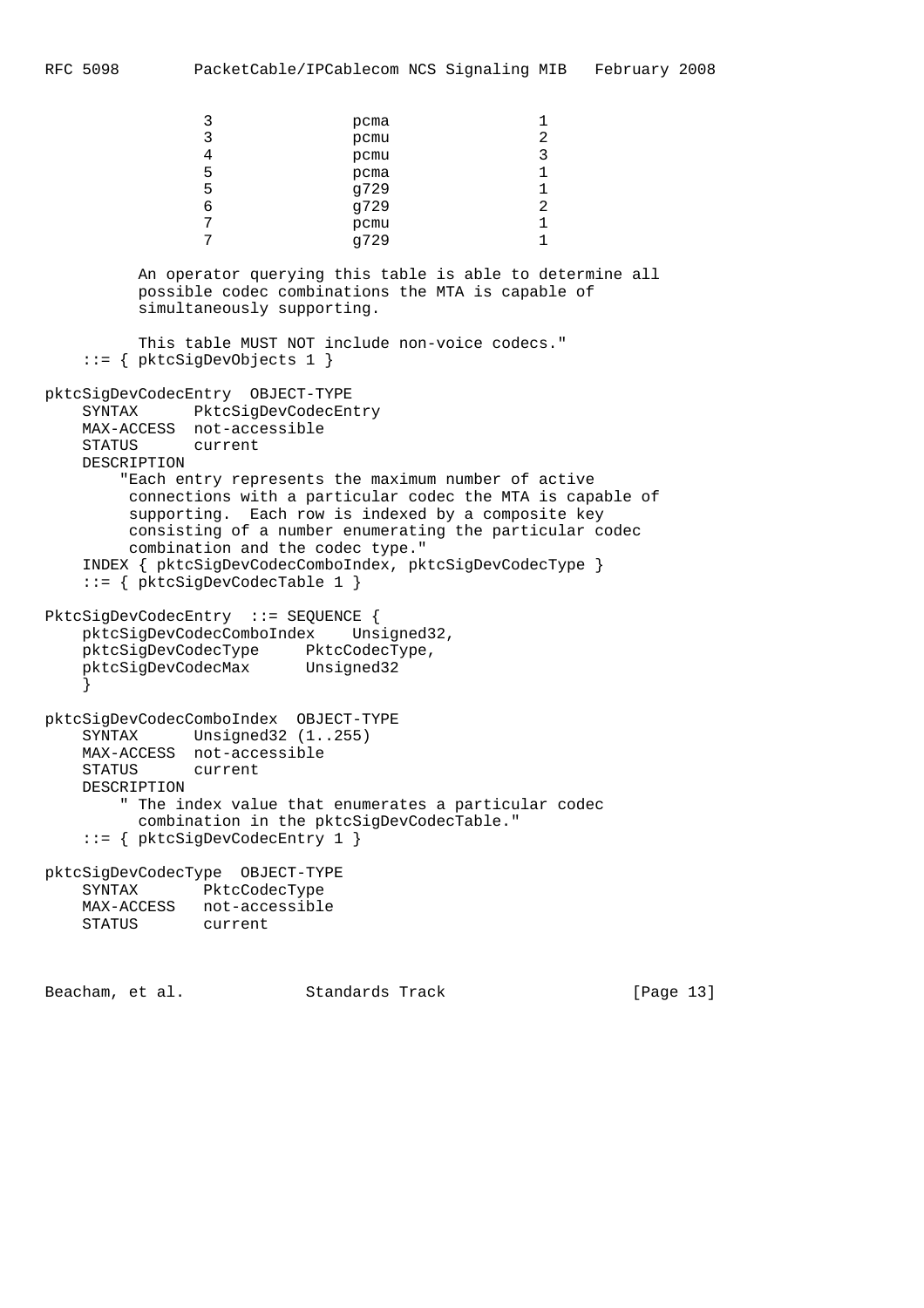```
 DESCRIPTION
        " A codec type supported by this MTA."
     ::= { pktcSigDevCodecEntry 2 }
pktcSigDevCodecMax OBJECT-TYPE
     SYNTAX Unsigned32(1..255)
     MAX-ACCESS read-only
     STATUS current
     DESCRIPTION
         " The maximum number of simultaneous sessions of a
          particular codec that the MTA can support."
     ::= { pktcSigDevCodecEntry 3 }
--
-- These are the common signaling-related definitions that affect
-- the entire MTA device.
--
pktcSigDevEchoCancellation OBJECT-TYPE
     SYNTAX TruthValue
     MAX-ACCESS read-only
     STATUS current
     DESCRIPTION
         " This object specifies if the device is capable of echo
           cancellation. The MTA MUST set this MIB object to a
           value of true(1) if it is capable of echo
          cancellation, and a value of false(2) if not."
     ::= { pktcSigDevObjects 2 }
pktcSigDevSilenceSuppression OBJECT-TYPE
     SYNTAX TruthValue
     MAX-ACCESS read-only
     STATUS current
     DESCRIPTION
         " This object specifies if the device is capable of
           silence suppression (as a result of Voice Activity
          Detection). The MTA MUST set this MIB object to a
          value of true(1) if it is capable of silence
           suppression, and a value of false(2) if not."
::= { pktcSigDevObjects 3 }
pktcSigDevCidSigProtocol OBJECT-TYPE
     SYNTAX PktcSubscriberSideSigProtocol
    MAX-ACCESS read-write<br>STATUS current
                current
     DESCRIPTION
         "This object is used to configure the subscriber-line
         protocol used for signaling on-hook caller id information.
```
Beacham, et al. Standards Track [Page 14]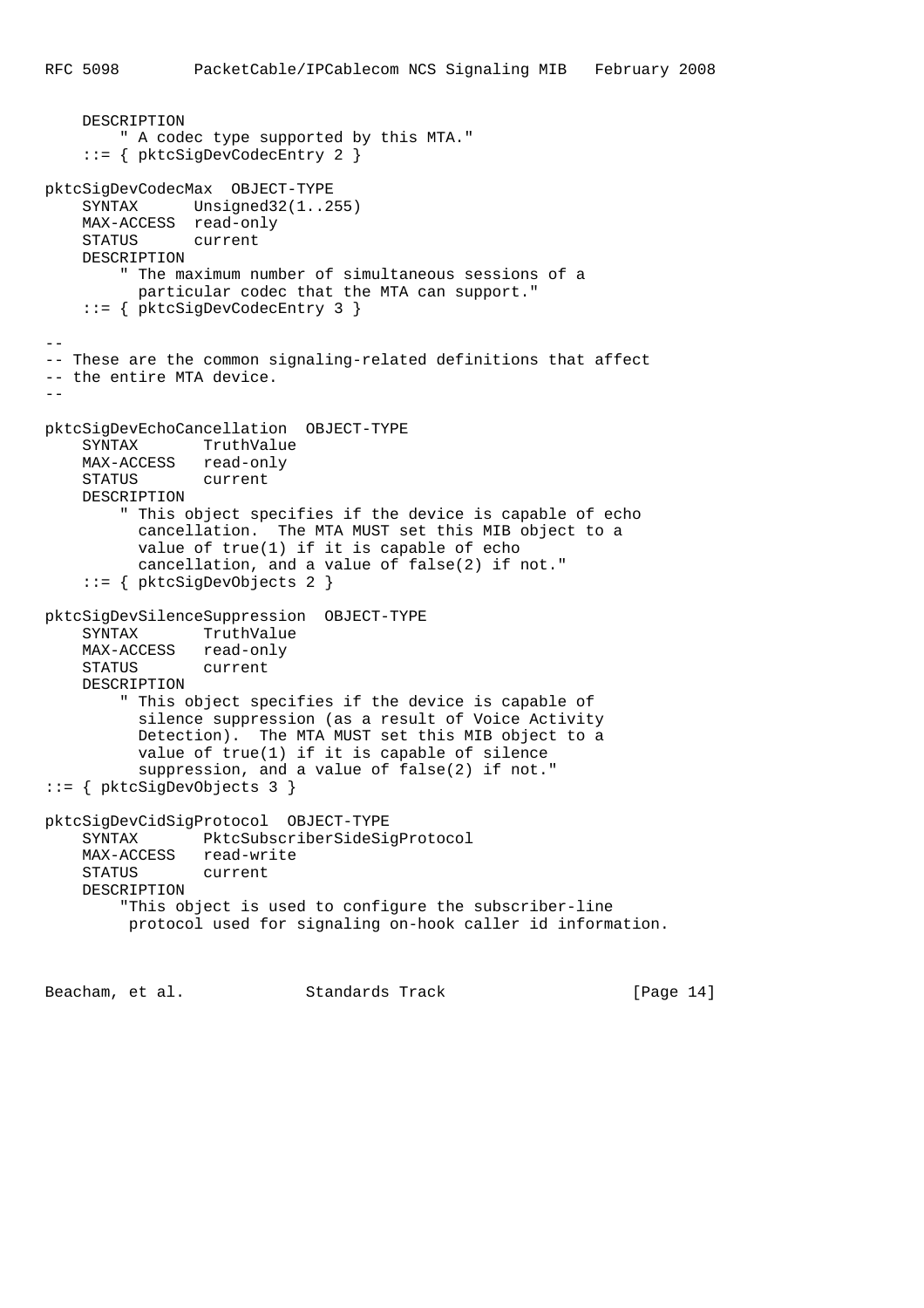```
 Different countries define different caller id signaling
         protocols to support caller identification.
          Setting this object at a value fsk(1) sets the subscriber
          line protocol to be Frequency Shift Keying (FSK).
        Setting this object at a value dtmf(2) sets the subscriber
          line protocol to be Dual-Tone Multi-Frequency (DTMF).
         The value of this MIB object MUST NOT persist across MTA
         reboots."
      REFERENCE
         "ETSI-EN-300-659-1 Specification"
      DEFVAL { fsk }
::= { pktcSigDevObjects 4 }
pktcSigDevR0Cadence OBJECT-TYPE
     SYNTAX PktcRingCadence
     MAX-ACCESS read-write
     STATUS current
     DESCRIPTION
         " This object specifies ring cadence 0 (a user-defined
           field).
          The value of this MIB object MUST NOT persist across MTA
           reboots."
     ::= { pktcSigDevObjects 5 }
pktcSigDevR1Cadence OBJECT-TYPE
     SYNTAX PktcRingCadence
     MAX-ACCESS read-write
     STATUS current
     DESCRIPTION
         " This object specifies ring cadence 1 (a user-defined
          field).
          The value of this MIB object MUST NOT persist across MTA
          reboots."
     ::= { pktcSigDevObjects 6 }
pktcSigDevR2Cadence OBJECT-TYPE
     SYNTAX PktcRingCadence
     MAX-ACCESS read-write
     STATUS current
     DESCRIPTION
         " This object specifies ring cadence 2 (a user-defined
          field).
```
Beacham, et al. Standards Track [Page 15]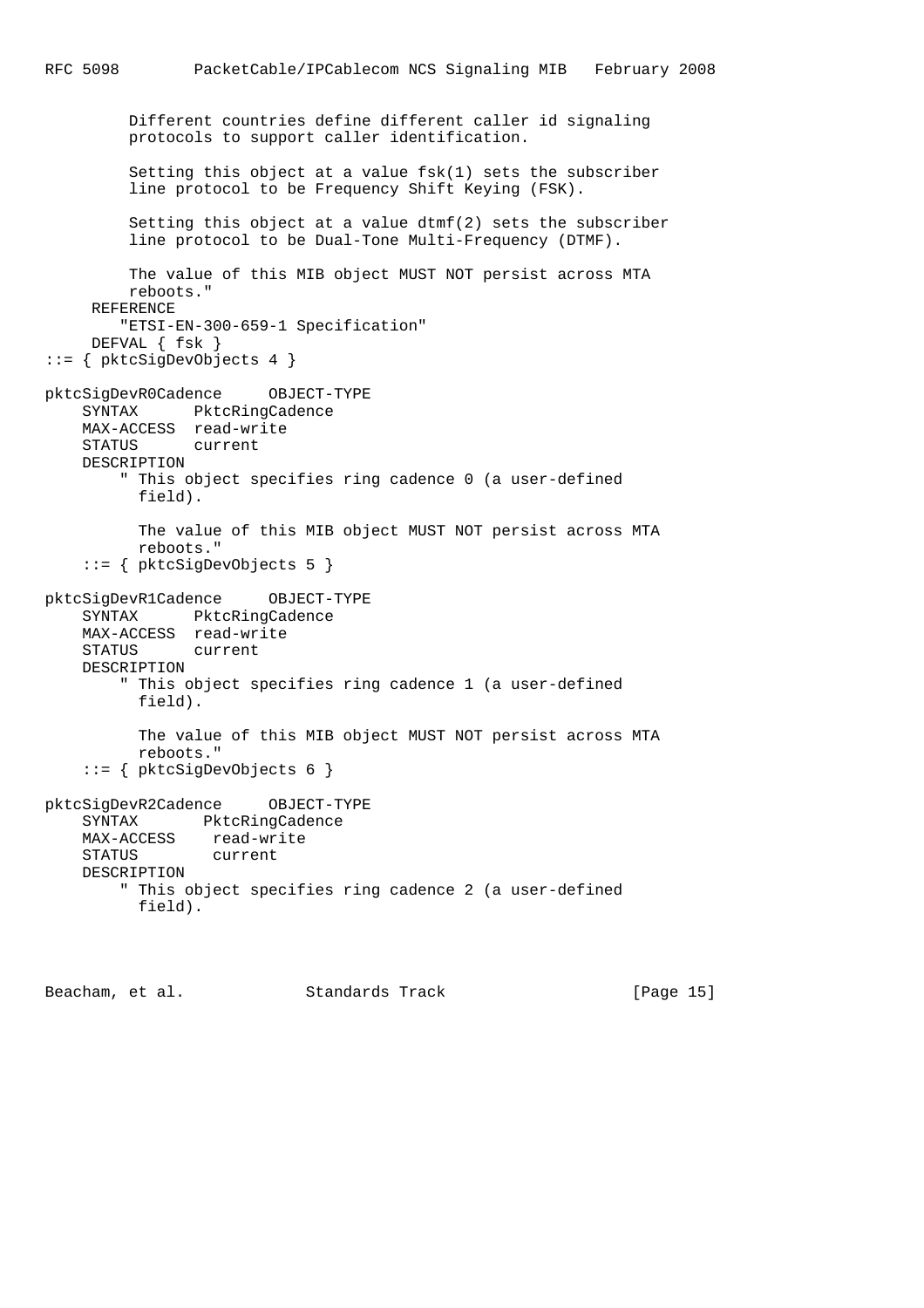```
 The value of this MIB object MUST NOT persist across MTA
          reboots."
     ::= { pktcSigDevObjects 7 }
pktcSigDevR3Cadence OBJECT-TYPE
    SYNTAX PktcRingCadence
    MAX-ACCESS read-write
    STATUS current
    DESCRIPTION
         " This object specifies ring cadence 3 (a user-defined
          field).
          The value of this MIB object MUST NOT persist across MTA
          reboots."
     ::= { pktcSigDevObjects 8 }
pktcSigDevR4Cadence OBJECT-TYPE
    SYNTAX PktcRingCadence
    MAX-ACCESS read-write
    STATUS current
    DESCRIPTION
         " This object specifies ring cadence 4 (a user-defined
          field).
          The value of this MIB object MUST NOT persist across MTA
          reboots."
     ::= { pktcSigDevObjects 9 }
pktcSigDevR5Cadence OBJECT-TYPE
    SYNTAX PktcRingCadence
    MAX-ACCESS read-write
    STATUS current
    DESCRIPTION
         " This object specifies ring cadence 5 (a user-defined
          field).
          The value of this MIB object MUST NOT persist across MTA
          reboots."
     ::= { pktcSigDevObjects 10 }
pktcSigDevR6Cadence OBJECT-TYPE
    SYNTAX PktcRingCadence
    MAX-ACCESS read-write
    STATUS current
    DESCRIPTION
         " This object specifies ring cadence 6 (a user-defined
          field).
```
Beacham, et al. Standards Track [Page 16]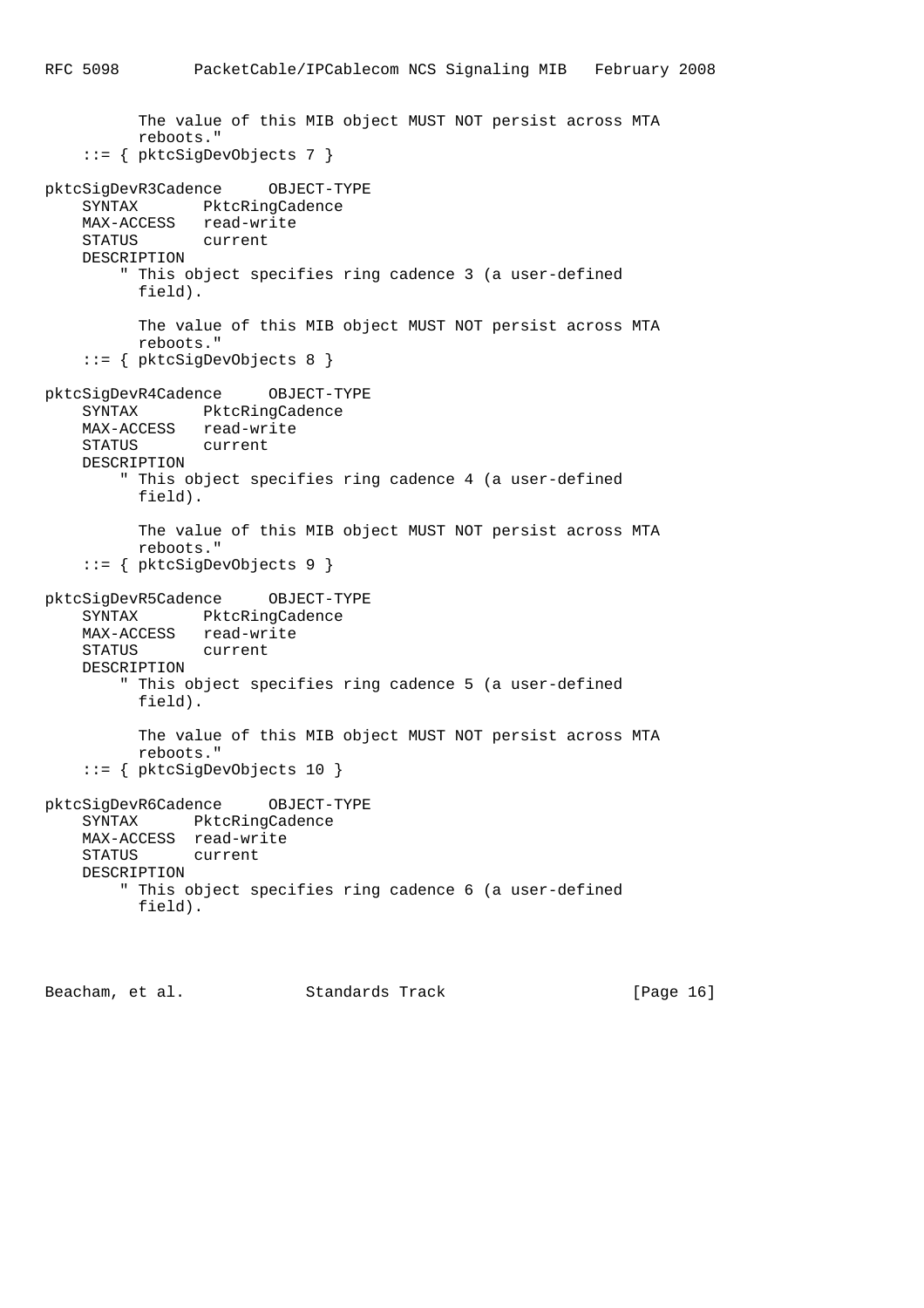```
 The value of this MIB object MUST NOT persist across MTA
           reboots."
     ::= { pktcSigDevObjects 11 }
pktcSigDevR7Cadence OBJECT-TYPE
    SYNTAX PktcRingCadence
    MAX-ACCESS read-write
    STATUS current
    DESCRIPTION
         " This object specifies ring cadence 7 (a user-defined
          field).
          The value of this MIB object MUST NOT persist across MTA
          reboots."
     ::= { pktcSigDevObjects 12 }
pktcSigDevRgCadence OBJECT-TYPE
    SYNTAX PktcRingCadence
    MAX-ACCESS read-write
    STATUS current
    DESCRIPTION
         " This object specifies ring cadence rg (a user-defined
           field).
          The value of this MIB object MUST NOT persist across MTA
          reboots."
     ::= { pktcSigDevObjects 13 }
pktcSigDevRsCadence OBJECT-TYPE
    SYNTAX PktcRingCadence
    MAX-ACCESS read-write
    STATUS current
    DESCRIPTION
         " This object specifies ring cadence rs (a user-defined
          field). The MTA MUST reject any attempt to make this object
          repeatable.
          The value of this MIB object MUST NOT persist across MTA
          reboots."
     ::= { pktcSigDevObjects 14 }
pktcSigDefCallSigDscp OBJECT-TYPE
    SYNTAX Dscp -- RFC 3289: DIFFSERV-DSCP-TC
    MAX-ACCESS read-write
    STATUS current
    DESCRIPTION
         " The default value used in the IP header for setting the
          Differentiated Services Code Point (DSCP) value for call
```
Beacham, et al. Standards Track [Page 17]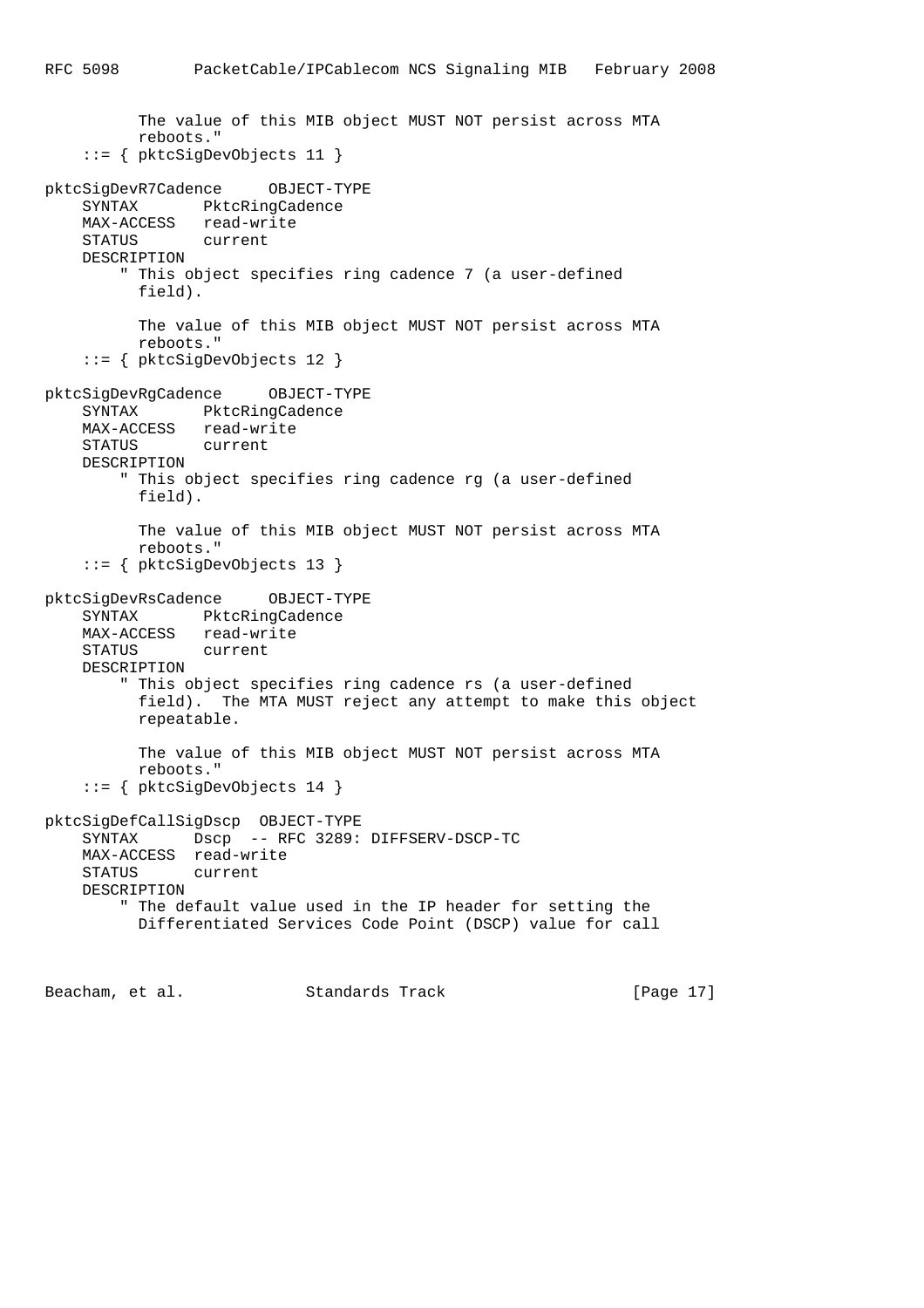```
 signaling.
           The value of this MIB object MUST NOT persist across MTA
          reboots."
    DEFVAL { 0 }
     ::= { pktcSigDevObjects 15 }
pktcSigDefMediaStreamDscp OBJECT-TYPE
     SYNTAX Dscp -- RFC 3289: DIFFSERV-DSCP-TC
     MAX-ACCESS read-write
     STATUS current
     DESCRIPTION
         " This object contains the default value used in the IP
          header for setting the Differentiated Services Code Point
          (DSCP) value for media stream packets. The MTA MUST NOT
          update this object with the value supplied by the CMS in
          the NCS messages (if present). Any currently active
          connections are not affected by updates to this object.
          When the value of this object is updated by SNMP, the MTA
          MUST use the new value as a default starting only from
          new connections.
          The value of this MIB object MUST NOT persist across MTA
          reboots."
    DEFVAL { 0 }
     ::= { pktcSigDevObjects 16 }
--
-- pktcSigCapabilityTable - This table defines the valid signaling
-- types supported by this MTA.
--
pktcSigCapabilityTable OBJECT-TYPE
     SYNTAX SEQUENCE OF PktcSigCapabilityEntry
     MAX-ACCESS not-accessible
     STATUS current
     DESCRIPTION
         " This table describes the signaling types supported by this
          MTA."
     ::= { pktcSigDevObjects 17 }
pktcSigCapabilityEntry OBJECT-TYPE
    SYNTAX PktcSigCapabilityEntry
    MAX-ACCESS not-accessible<br>STATUS current
                 current
     DESCRIPTION
         " Entries in pktcMtaDevSigCapabilityTable - list of
           supported signaling types, versions, and vendor extensions
```
Beacham, et al. Standards Track [Page 18]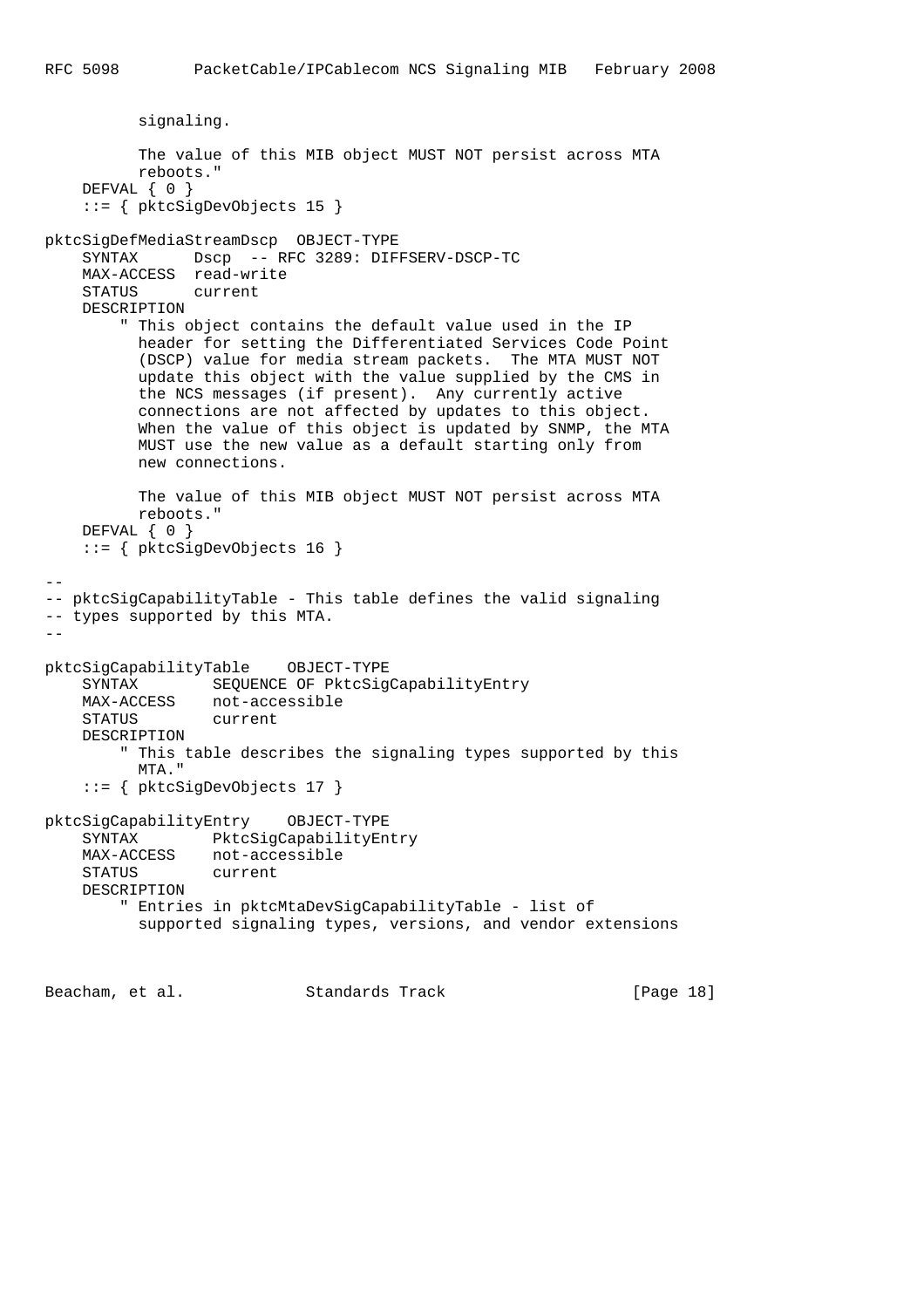```
 for this MTA. Each entry in the list provides for one
          signaling type and version combination. If the device
          supports multiple versions of the same signaling type, it
          will require multiple entries."
     INDEX { pktcSigCapabilityIndex }
     ::= { pktcSigCapabilityTable 1 }
PktcSigCapabilityEntry ::= SEQUENCE {
    pktcSigCapabilityIndex Unsigned32,
   pktcSigCapabilityType PktcSigType,
   pktcSigCapabilityVersion SnmpAdminString,
    pktcSigCapabilityVendorExt SnmpAdminString
     }
pktcSigCapabilityIndex OBJECT-TYPE
   SYNTAX Unsigned32 (1..255)
   MAX-ACCESS not-accessible<br>STATUS current
   STATUS
    DESCRIPTION
         " The index value that uniquely identifies an entry in the
          pktcSigCapabilityTable."
     ::= { pktcSigCapabilityEntry 1 }
pktcSigCapabilityType OBJECT-TYPE
    SYNTAX PktcSigType
   MAX-ACCESS read-only
    STATUS current
    DESCRIPTION
         " This object identifies the type of signaling used. This
          value has to be associated with a single signaling
          version."
     ::= { pktcSigCapabilityEntry 2 }
pktcSigCapabilityVersion OBJECT-TYPE
    SYNTAX SnmpAdminString
    MAX-ACCESS read-only
    STATUS current
    DESCRIPTION
         " Provides the version of the signaling type - reference
          pktcSigCapabilityType. Examples would be 1.0 or 2.33 etc."
     ::= { pktcSigCapabilityEntry 3 }
pktcSigCapabilityVendorExt OBJECT-TYPE
   SYNTAX SnmpAdminString<br>
MAX-ACCESS read-only
               read-only
     STATUS current
    DESCRIPTION
         " The vendor extension allows vendors to provide a list of
```
Beacham, et al. Standards Track [Page 19]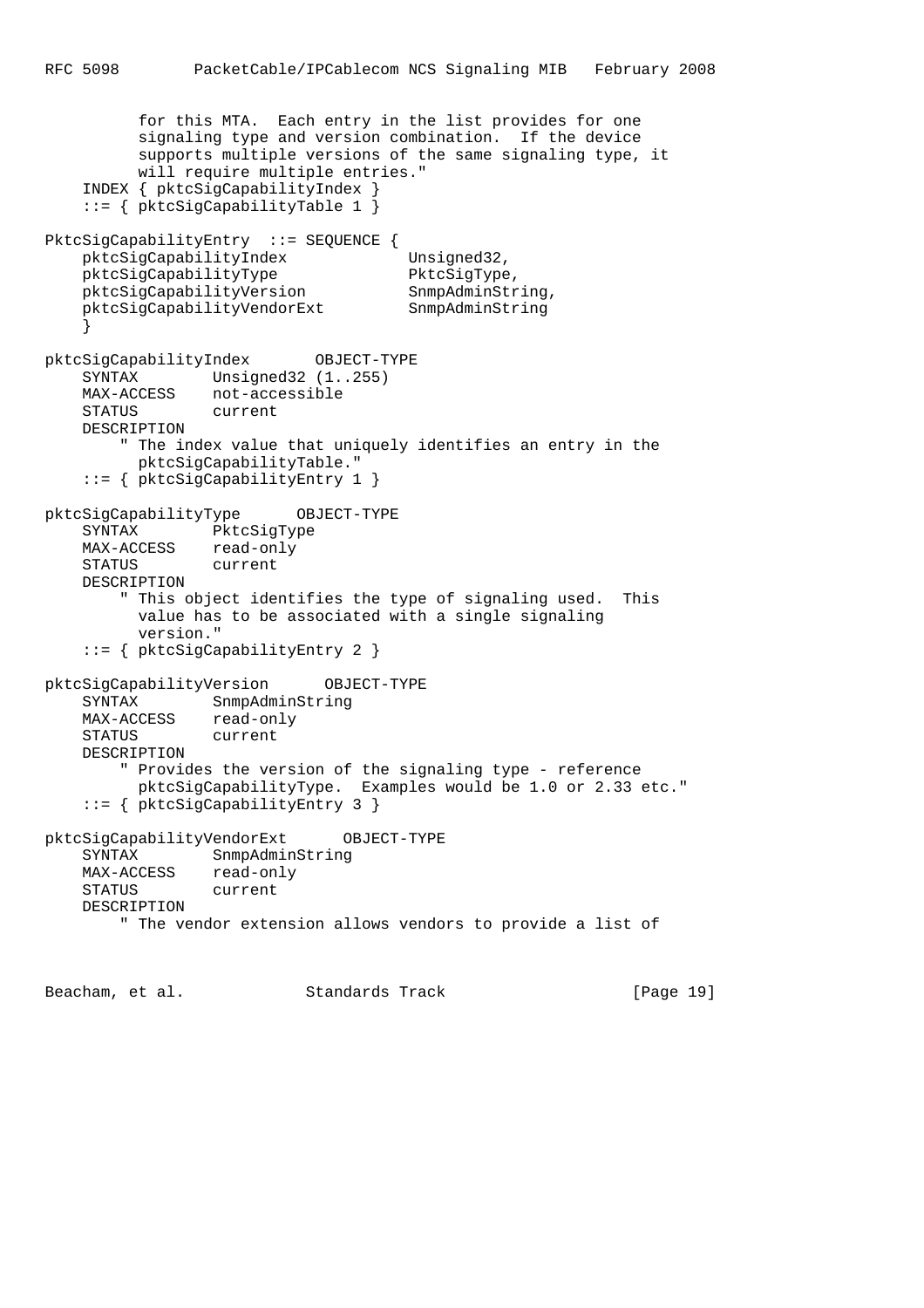```
 additional capabilities.
           The syntax for this MIB object in ABNF ([RFC5234]) is
           specified to be zero or more occurrences of vendor
           extensions, as follows:
           pktcSigCapabilityVendorExt = *(vendor-extension)
           vendor-extension = (ext symbol alphanum) DQUOTE ; DQUOTE
           ext = DOUOTE %x58 DOUOTE
          symbol = (DOUOTE x2D DOUOTE)/(DOUOTE x2D DOUOTE)
           alphalphanum = 1*6(ALPHA/DIGIT) "
     ::= { pktcSigCapabilityEntry 4 }
pktcSigDefNcsReceiveUdpPort OBJECT-TYPE
    SYNTAX InetPortNumber (1025..65535)
     MAX-ACCESS read-only
     STATUS current
     DESCRIPTION
         " This object contains the MTA User Datagram Protocol (UDP)
           receive port that is being used for NCS call signaling.
           This object should only be changed by the configuration
           file.
          Unless changed via configuration, this MIB object MUST
          reflect a value of '2427'."
     REFERENCE
         "PacketCable NCS Specification"
     ::= { pktcSigDevObjects 18 }
pktcSigPowerRingFrequency OBJECT-TYPE
     SYNTAX INTEGER {
                f20Hz(1),
                 f25Hz(2),
                 f33Point33Hz(3),
                 f50Hz(4),
                 f15Hz(5),
                f16Hz(6),
                 f22Hz(7),
                 f23Hz(8),
                 f45Hz(9)
 }
     MAX-ACCESS read-only
     STATUS current
     DESCRIPTION
         " This object must only be provided via the configuration
           file during the provisioning process. The power ring
```
Beacham, et al. Standards Track [Page 20]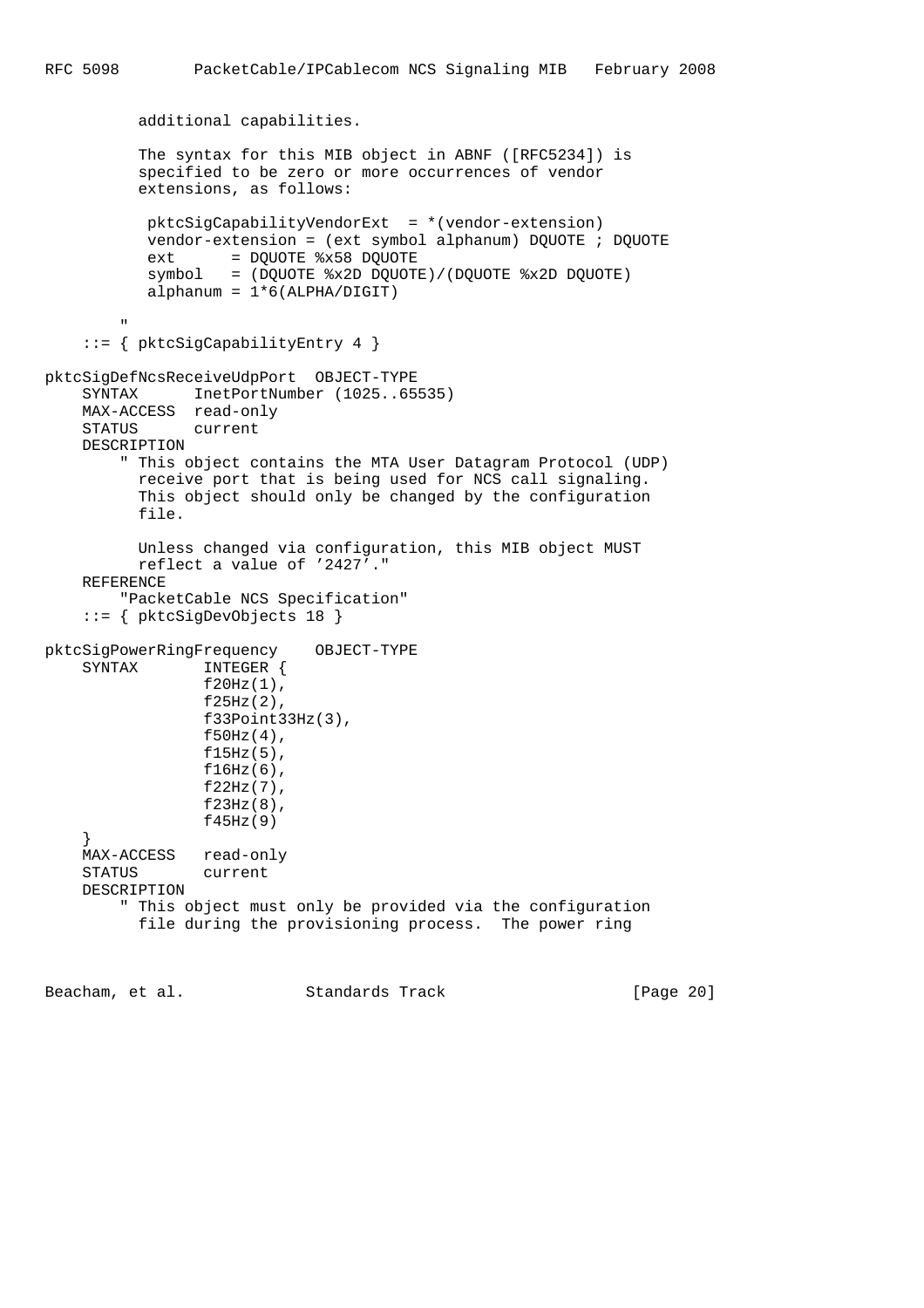frequency is the frequency at which the sinusoidal voltage must travel down the twisted pair to make terminal equipment ring. Different countries define different electrical characteristics to make terminal equipment ring. The f20Hz setting corresponds to a power ring frequency of 20 Hertz. The f25Hz setting corresponds to a power ring frequency of 25 Hertz. The f33Point33Hz setting corresponds to a power ring frequency of 33.33 Hertz. The f50Hz setting corresponds to a power ring frequency of 50 Hertz. The f15Hz setting corresponds to a power ring frequency of 15 Hertz. The f16Hz setting corresponds to a power ring frequency of 16 Hertz. The f22Hz setting corresponds to a power ring frequency of 22 Hertz. The f23Hz setting corresponds to a power ring frequency of 23 Hertz. The f45Hz setting corresponds to a power ring frequency of 45 Hertz." REFERENCE "ETSI-EN-300-001" ::= { pktcSigDevObjects 19 } pktcSigPulseSignalTable OBJECT-TYPE SYNTAX SEQUENCE OF PktcSigPulseSignalEntry MAX-ACCESS not-accessible STATUS current DESCRIPTION " The Pulse signal table defines the pulse signal operation. There are nine types of international pulse signals, with each signal having a set of provisionable parameters. The values of the MIB objects in this table take effect only if these parameters are not defined via signaling, in which case, the latter determines the values of the parameters. The MIB objects in this table do not persist across MTA reboots." REFERENCE "ETSI-TS-101-909-4 Specification" ::= { pktcSigDevObjects 20 } pktcSigPulseSignalEntry OBJECT-TYPE SYNTAX PktcSigPulseSignalEntry MAX-ACCESS not-accessible STATUS current DESCRIPTION " This object defines the set of parameters associated with each particular value of pktcSigPulseSignalType. Each entry in the pktcSigPulseSignalTable is indexed by the pktcSigPulseSignalType object.

Beacham, et al. Standards Track [Page 21]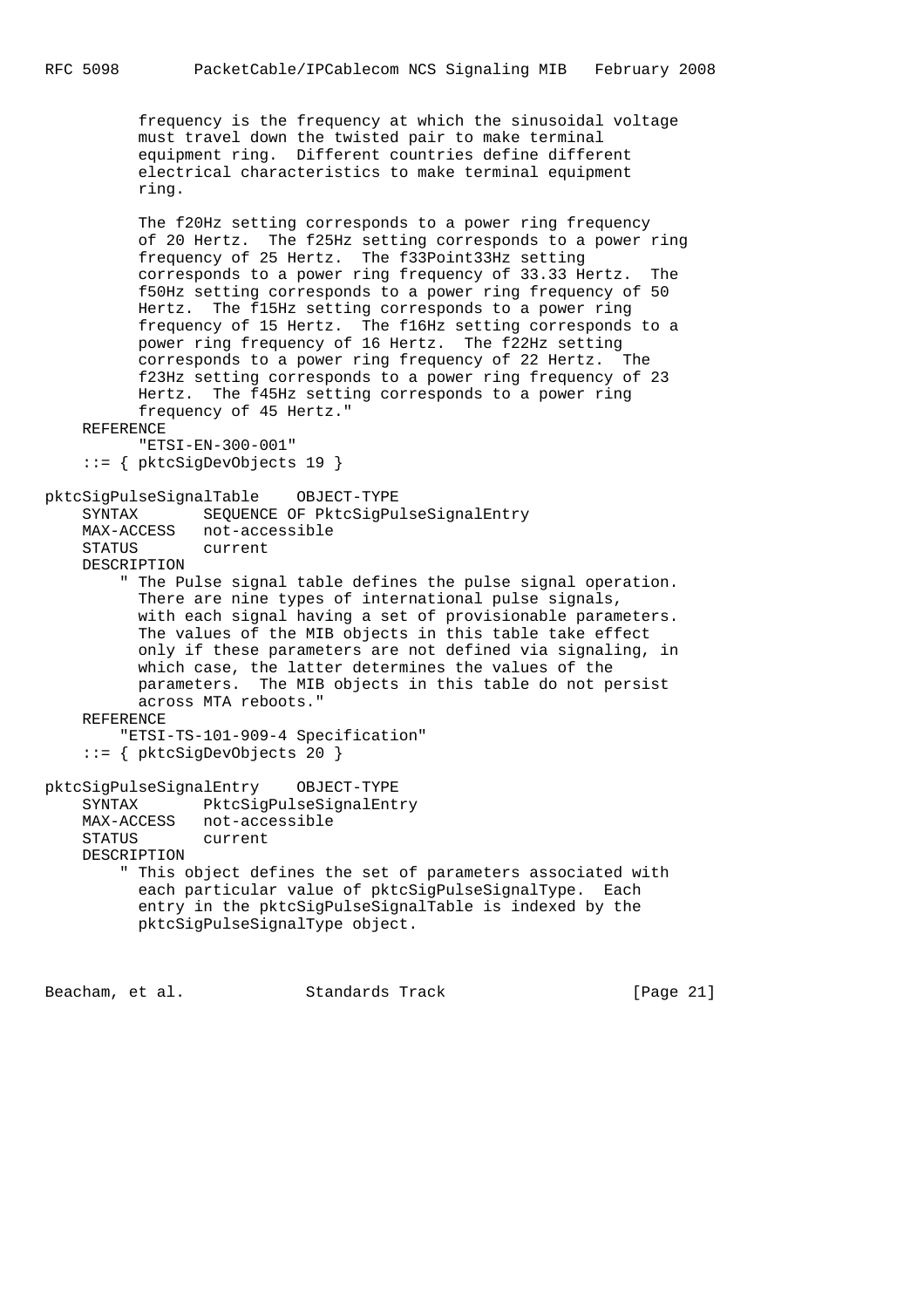```
 The conceptual rows MUST NOT persist across MTA reboots."
     INDEX { pktcSigPulseSignalType }
     ::= { pktcSigPulseSignalTable 1 }
PktcSigPulseSignalEntry ::= SEQUENCE {
       pktcSigPulseSignalType INTEGER,
       pktcSigPulseSignalFrequency INTEGER,<br>pktcSiqPulseSiqnalDbLevel TenthdBm,
pktcSigPulseSignalDbLevel TenthdBm,
pktcSigPulseSignalDuration Unsigned32,
 pktcSigPulseSignalPulseInterval Unsigned32,
 pktcSigPulseSignalRepeatCount Unsigned32
}
pktcSigPulseSignalType OBJECT-TYPE
    SYNTAX INTEGER
\{ initialRing(1),
                     pulseLoopClose(2),
                     pulseLoopOpen(3),
                     enableMeterPulse(4),
                     meterPulseBurst(5),
                     pulseNoBattery(6),
                     pulseNormalPolarity(7),
                     pulseReducedBattery(8),
                     pulseReversePolarity(9)
 }
    MAX-ACCESS not-accessible
    STATUS current
    DESCRIPTION
        "There are nine types of international pulse signals. These
         signals are defined as follows:
         initial ring
         pulse loop close
         pulse loop open
         enable meter pulse
         meter pulse burst
         pulse no battery
         pulse normal polarity
         pulse reduced battery
         pulse reverse polarity"
    REFERENCE
        "ETSI-EN-300-324-1 Specification"
     ::= { pktcSigPulseSignalEntry 1 }
pktcSigPulseSignalFrequency OBJECT-TYPE
               INTEGER {
                 twentyfive(1),
```
Beacham, et al. Standards Track [Page 22]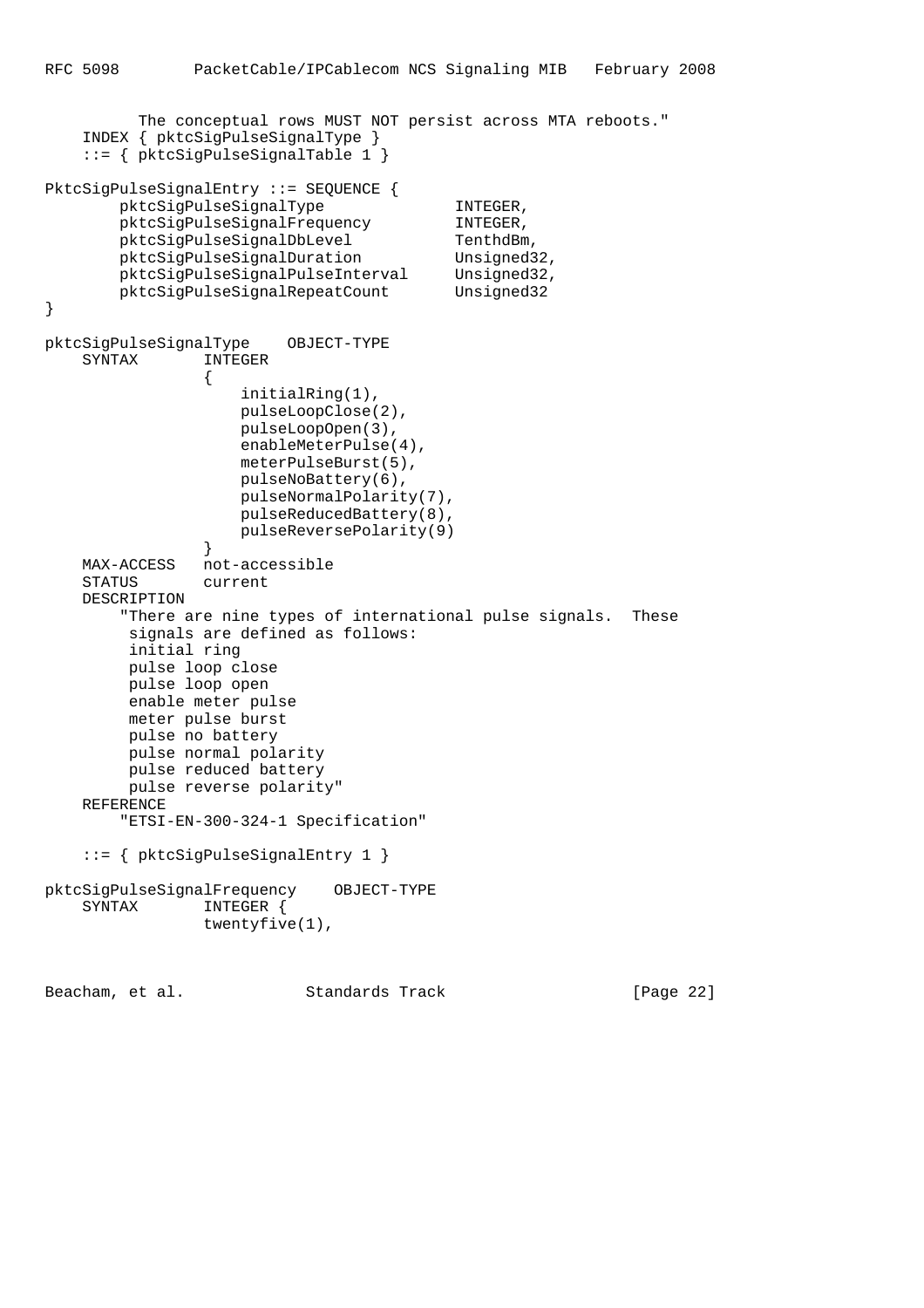twelvethousand(2), sixteenthousand(3) } MAX-ACCESS read-write STATUS current DESCRIPTION " This object is only applicable to the initialRing, enableMeterPulse, and meterPulseBurst signal types. This object identifies the frequency of the generated signal. The following table defines the default values for this object depending on signal type: pktcSigPulseSignalType Default initialRing 25 enableMeterPulse 16000<br>meterPulseBurst 16000 meterPulseBurst 16000 The value of twentyfive MUST only be used for the initialRing signal type. The values of twelvethousand and sixteenthousand MUST only be used for enableMeterPulse and meterPulseBurst signal types. An attempt to set this object while the value of pktcSigPulseSignalType is not initialRing, enableMeterPulse, or meterPulseBurst will result in an 'inconsistentValue' error." REFERENCE "ETSI-EN-300-001 Specification" ::= { pktcSigPulseSignalEntry 2} pktcSigPulseSignalDbLevel OBJECT-TYPE SYNTAX TenthdBm (-350..0) UNITS "1/10 of a dBm" MAX-ACCESS read-write STATUS current DESCRIPTION " This object is only applicable to the enableMeterPulse and meterPulseBurst signal types. This is the decibel level for each frequency at which tones could be generated at the a and b terminals (TE connection point). An attempt to set this object while the value of pktcSigPulseSignalType is not enableMeterPulse or meterPulseBurst will result in an 'inconsistentValue' error." REFERENCE "ETSI-EN-300-001 Specification" DEFVAL { -135 } ::={pktcSigPulseSignalEntry 3 } pktcSigPulseSignalDuration OBJECT-TYPE

Beacham, et al. Standards Track [Page 23]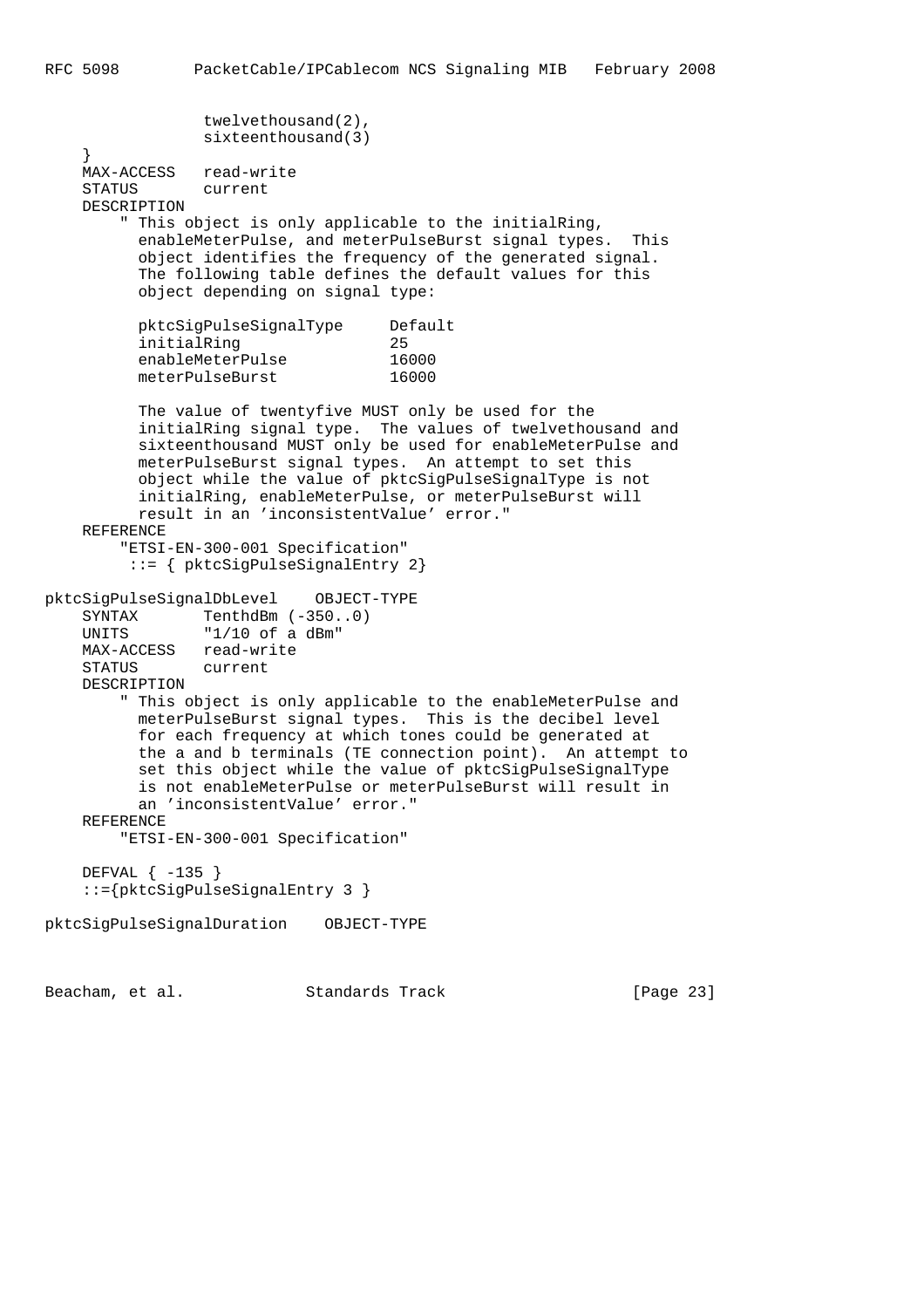SYNTAX Unsigned32 (0..5000) UNITS "Milliseconds" MAX-ACCESS read-write STATUS current DESCRIPTION " This object specifies the pulse duration for each signal type. In addition, the MTA must accept the values in the incremental steps specific for each signal type. The following table defines the default values and the incremental steps for this object depending on the signal type: pktcSigPulseSignaltype Default (ms) Increment (ms) initialRing 200 50<br>
pulseLoopClose 200 10 pulseLoopClose 200 10<br>pulseLoopOpen 200 10 pulseLoopOpen 200 10<br>enableMeterPulse 150 10 enableMeterPulse 150<br>meterPulseBurst 150 meterPulseBurst 150 10<br>pulseNoBattery 200 10 pulseNoBattery 200 10<br>
pulseNormalPolarity 200 10<br>
pulseReducedBattery 200 10 pulseNormalPolarity 200 200 pulseReducedBattery 200 200 pulseReversePolarity 200 10 An attempt to set this object to a value that does not fall on one of the increment boundaries, or on the wrong increment boundary for the specific signal type, will result in an 'inconsistentValue' error." REFERENCE "ETSI-EN-300-324-1 Specification" ::= {pktcSigPulseSignalEntry 4 } pktcSigPulseSignalPulseInterval OBJECT-TYPE SYNTAX Unsigned32 (0..5000) UNITS "Milliseconds" MAX-ACCESS read-write STATUS current DESCRIPTION " This object specifies the repeat interval, or the period, for each signal type. In addition, the MTA must accept the values in the incremental steps specific for each signal type. The following table defines the default values and the incremental steps for this object, depending on the signal type: pktcSigPulseSignaltype Default (ms) Increment (ms) initialRing 200 50<br>
pulseLoopClose 1000 10 pulseLoopClose 1000 10<br>
pulseLoopOpen 1000 10 pulseLoopOpen

Beacham, et al. Standards Track [Page 24]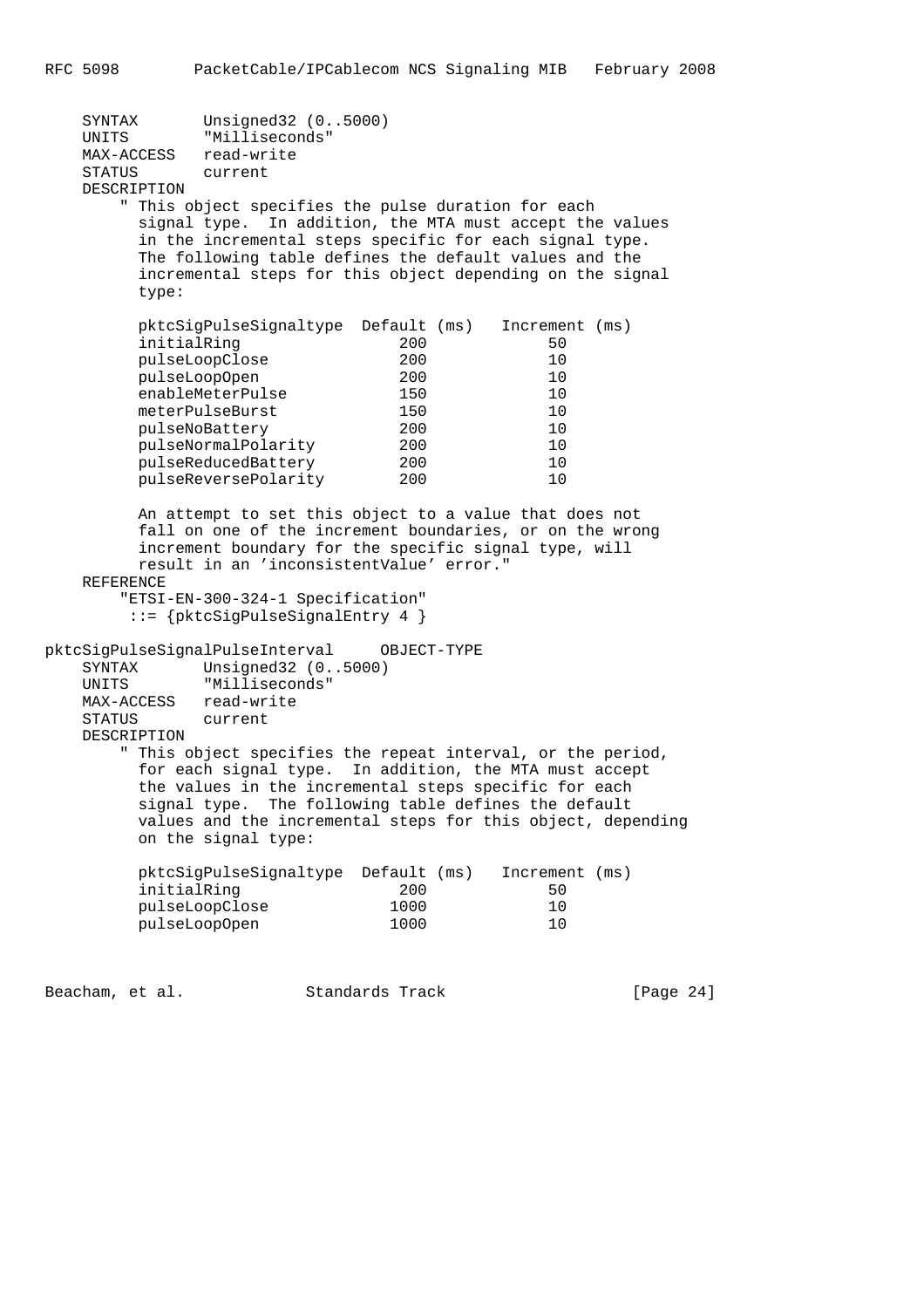```
enableMeterPulse 1000 10
        meterPulseBurst 1000 10<br>
pulseNoBattery 1000 10
        pulseNoBattery 1000 10<br>
pulseNormalPolarity 1000 10
        pulseNormalPolarity 1000 10
        pulseReducedBattery 1000 10
        pulseReversePolarity 1000 10
         An attempt to set this object to a value that does not
         fall on one of the increment boundaries, or on the wrong
         increment boundary for the specific signal type, will
         result in an 'inconsistentValue' error."
    REFERENCE
        "ETSI-EN-300-324-1 Specification"
        ::= { pktcSigPulseSignalEntry 5}
pktcSigPulseSignalRepeatCount OBJECT-TYPE
   SYNTAX Unsigned32 (1..50)
   MAX-ACCESS read-write<br>STATUS current
   STATUS
    DESCRIPTION
        " This object specifies how many times to repeat a pulse.
         This object is not used by the enableMeterPulse signal
 type, and in that case, the value is irrelevant. The
 following table defines the default values and the valid
         ranges for this object, depending on the signal type:
         pktcSigPulseSignaltype Default Range
        initialRing 1 1-5
        pulseLoopClose 1 1-50
        pulseLoopOpen 1 1-50<br>enableMeterPulse (any value)(but n<br>enterPulsePeurst
                           (any value)(but not used)
meterPulseBurst 1 1-50
pulseNoBattery 1 1-50
 pulseNormalPolarity 1 1-50
pulseReducedBattery 1 1-50
        pulseReversePolarity 1 1-50
         An attempt to set this object to a value that does not
         fall within the range for the specific
          signal type will result in an 'inconsistentValue' error."
    ::={ pktcSigPulseSignalEntry 6 }
pktcSigDevCidMode OBJECT-TYPE
   SYNTAX INTEGER {
                duringRingingETS(1),
                dtAsETS(2),
                rpAsETS(3),
```
Beacham, et al. Standards Track [Page 25]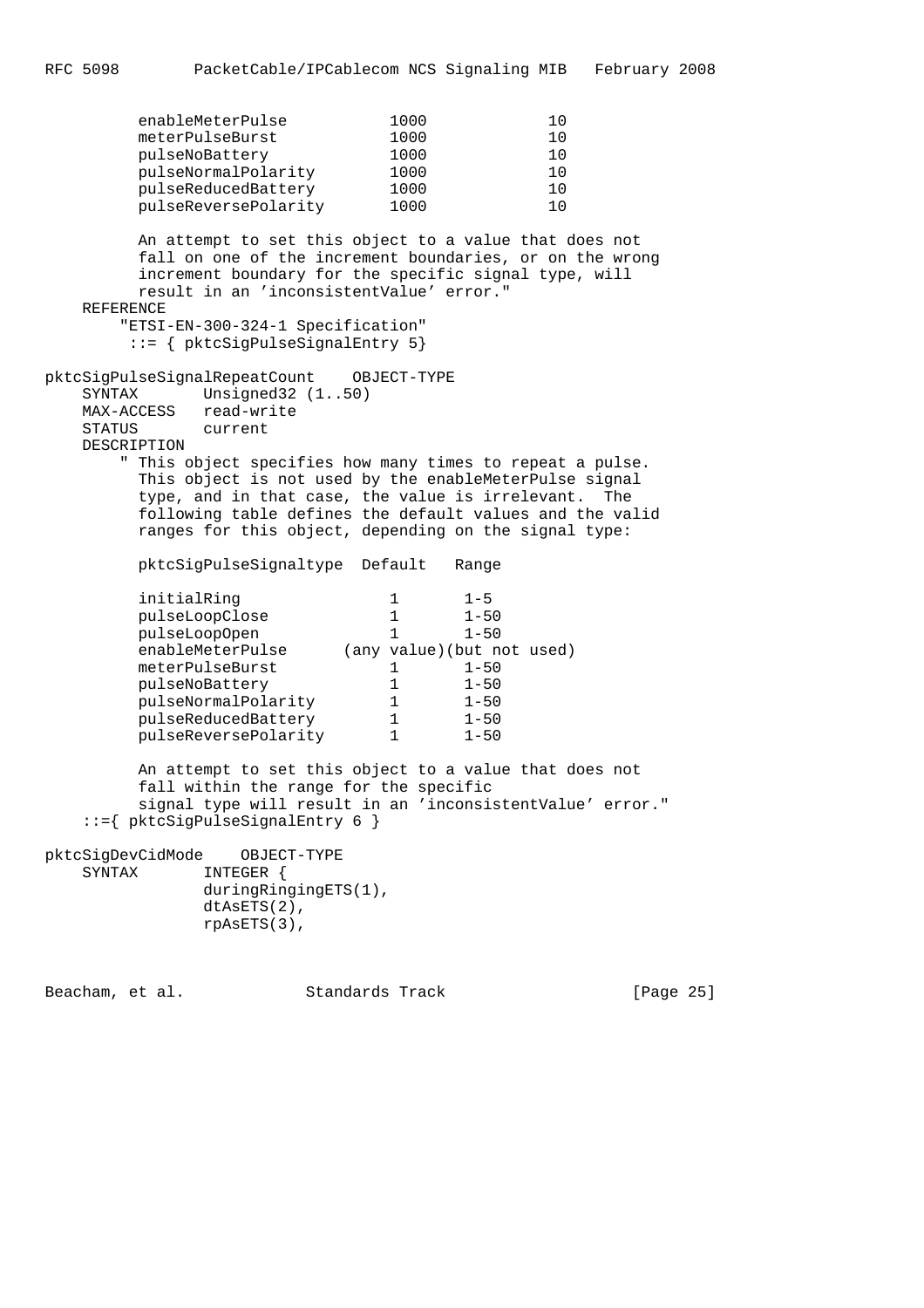```
 lrAsETS(4),
                  lrETS(5)
 }
     MAX-ACCESS read-write
     STATUS current
     DESCRIPTION
         " For on-hook caller id, pktcSigDevCidMode selects the method
          for representing and signaling caller identification. For
           the duringRingingETS method, the Frequency Shift Keying
           (FSK) or the Dual-Tone Multi-Frequency (DTMF) containing
           the caller identification information is sent between the
           first and second ring pattern.
          For the dtAsETS,rpAsETS, lrAsETS and lrETS
          methods, the FSK or DTMF containing the caller id
           information is sent before the first ring pattern.
          For the dtAsETS method, the FSK or DTMF is sent after the
          Dual Tone Alert Signal. For the rpAsETS method, the FSK or
          DTMF is sent after a Ring Pulse.
           For the lrAsETS method, the Line Reversal occurs first,
           then the Dual Tone Alert Signal, and, finally, the FSK or
          DTMF is sent.
          For the lrETS method, the Line Reversal occurs first,
           then the FSK or DTMF is sent.
           The value of this MIB object MUST NOT persist across MTA
          reboots."
     DEFVAL { rpAsETS}
     ::= {pktcSigDevObjects 21 }
pktcSigDevCidAfterRing OBJECT-TYPE
     SYNTAX Unsigned32 (0|50..2000)
     UNITS "Milliseconds"
     MAX-ACCESS read-write
     STATUS current
     DESCRIPTION
         " This object specifies the delay between the end of first
          ringing pattern and the start of the transmission of the
          FSK or DTMF containing the caller id information. It is
          only used when pktcSigDevCidMode is set to a value of
           'duringRingingETS'.
           The following table defines the default values
           for this MIB object, depending on the signal type
```
Beacham, et al. Standards Track [Page 26]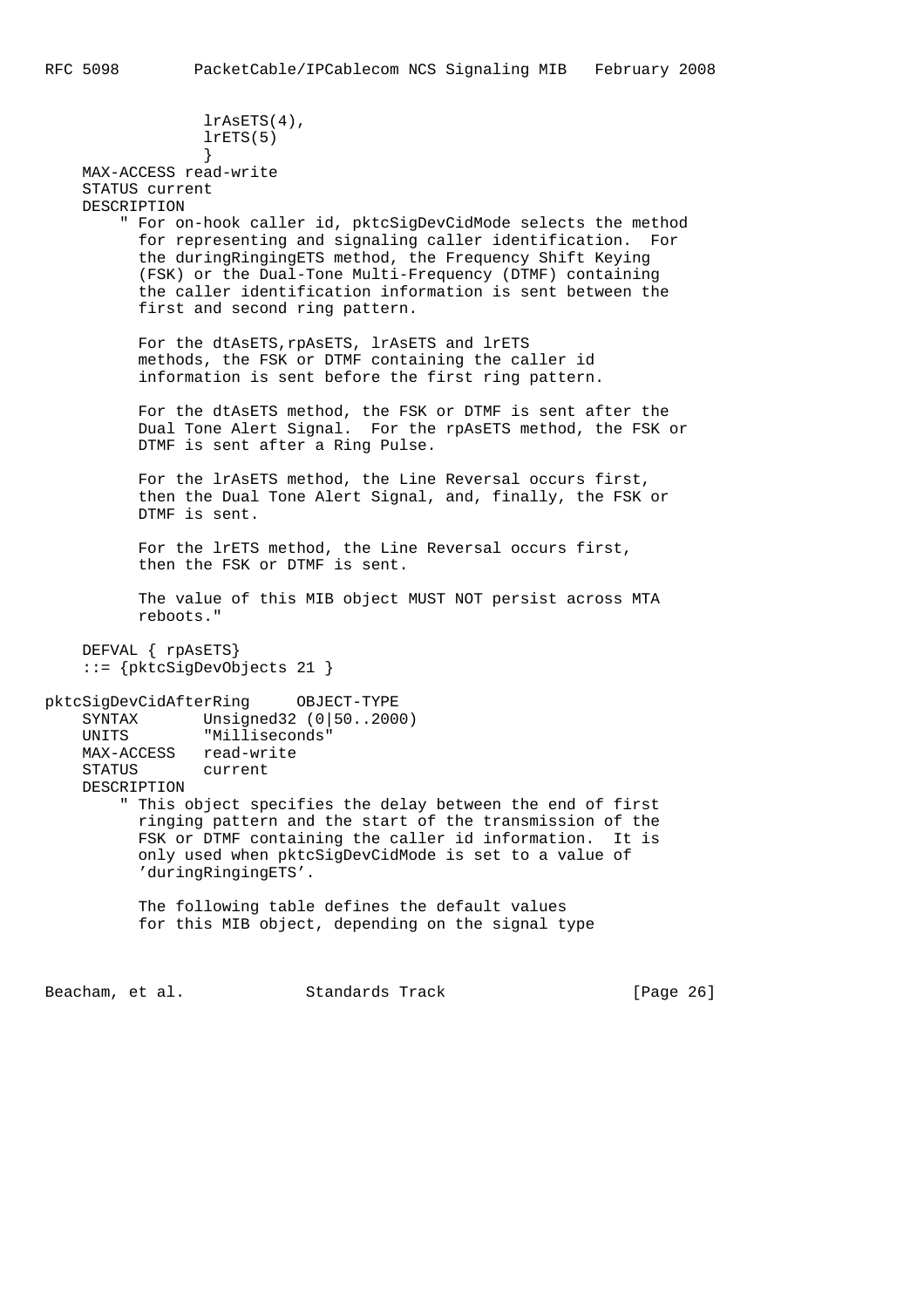(pktcSigDevCidMode), and MUST be followed:

| duringringingETS<br>550 ms<br>dtAsETS<br>any value (not used)<br>any value (not used)<br>rpAsETS<br>any value (not used)<br><b>lrAsETS</b><br>1rETS<br>any value (not used) |  |
|-----------------------------------------------------------------------------------------------------------------------------------------------------------------------------|--|

 An attempt to set this object while the value of pktcSigDevCidMode is not duringringingETS will result in an 'inconsistentValue' error.

 The value of this MIB object MUST NOT persist across MTA reboots." REFERENCE "ETSI-EN-300-659-1 Specification" DEFVAL { 550 } ::= {pktcSigDevObjects 22 }

pktcSigDevCidAfterDTAS OBJECT-TYPE SYNTAX Unsigned32 (0|45..500) UNITS "Milliseconds" MAX-ACCESS read-write STATUS current

 DESCRIPTION " This object specifies the delay between the end of the Dual Tone Alert Signal (DT-AS) and the start of the transmission of the FSK or DTMF containing the caller id information. This object is only used when pktcSigDevCidMode is set to a value of 'dtAsETS' or 'lrAsETS'.

 The following table defines the default values for this MIB object, depending on the signal type (pktcSigDevCidMode), and MUST be followed:

Value of pktcSigDevCidMode Default value

| duringringingETS | any value (not used) |
|------------------|----------------------|
| dtAsETS          | $50 \text{ ms}$      |
| rpAsETS          | any value (not used) |
| <i>lrAsETS</i>   | $50 \text{ ms}$      |
| $l$ r $ETS$      | any value (not used) |
|                  |                      |

An attempt to set this object while the value of

Beacham, et al. Standards Track [Page 27]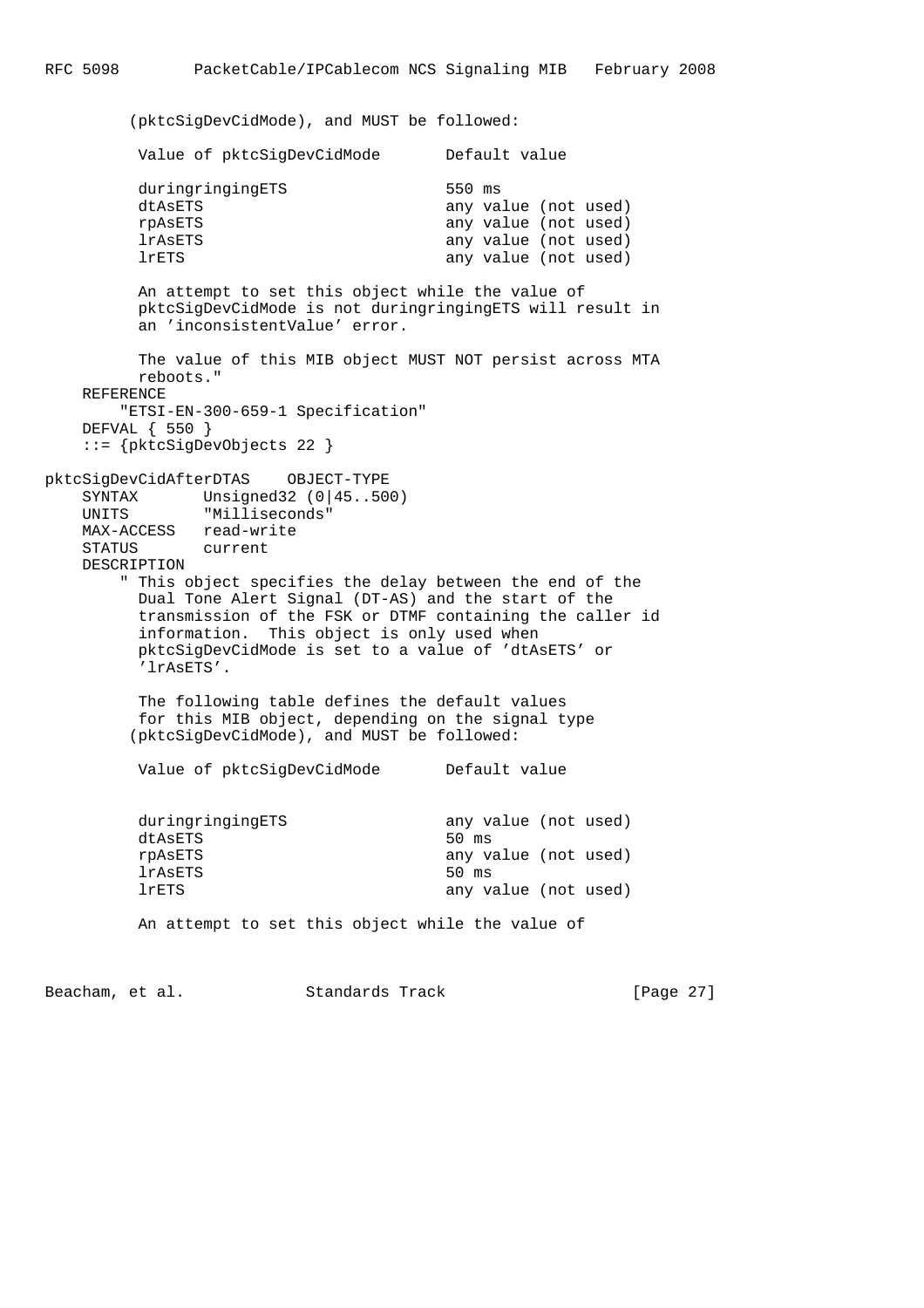pktcSigDevCidMode is not 'dtAsETS' or 'lrAsETS' will result in an 'inconsistentValue' error. The value of this MIB object MUST NOT persist across MTA reboots." REFERENCE "ETSI-EN-300-659-1 Specification" DEFVAL { 50 } ::= {pktcSigDevObjects 23 } pktcSigDevCidAfterRPAS OBJECT-TYPE SYNTAX Unsigned32 (0|500..800) UNITS "Milliseconds" MAX-ACCESS read-write STATUS current DESCRIPTION " This object specifies the delay between the end of the Ring Pulse Alert Signal (RP-AS) and the start of the transmission of the FSK or DTMF containing the caller id information. This MIB object is only used when pktcSigDevCidMode is set to a value of 'rpAsETS'. The following table defines the default values for this MIB object, depending on the signal type (pktcSigDevCidMode), and MUST be followed: Value of pktcSigDevCidMode Default value duringringingETS any value (not used) dtAsETS any value (not used)<br>
reflects rpAsETS lrAsETS any value (not used) lrETS any value (not used) An attempt to set this object while the value of pktcSigDevCidMode is not 'rpAsETS' will result in an 'inconsistentValue' error. The value of this MIB object MUST NOT persist across MTA reboots." REFERENCE "ETSI-EN-300-659-1 Specification" DEFVAL { 650 } ::= {pktcSigDevObjects 24 } pktcSigDevRingAfterCID OBJECT-TYPE SYNTAX Unsigned32 (0|50..500) UNITS "Milliseconds" MAX-ACCESS read-write

Beacham, et al. Standards Track [Page 28]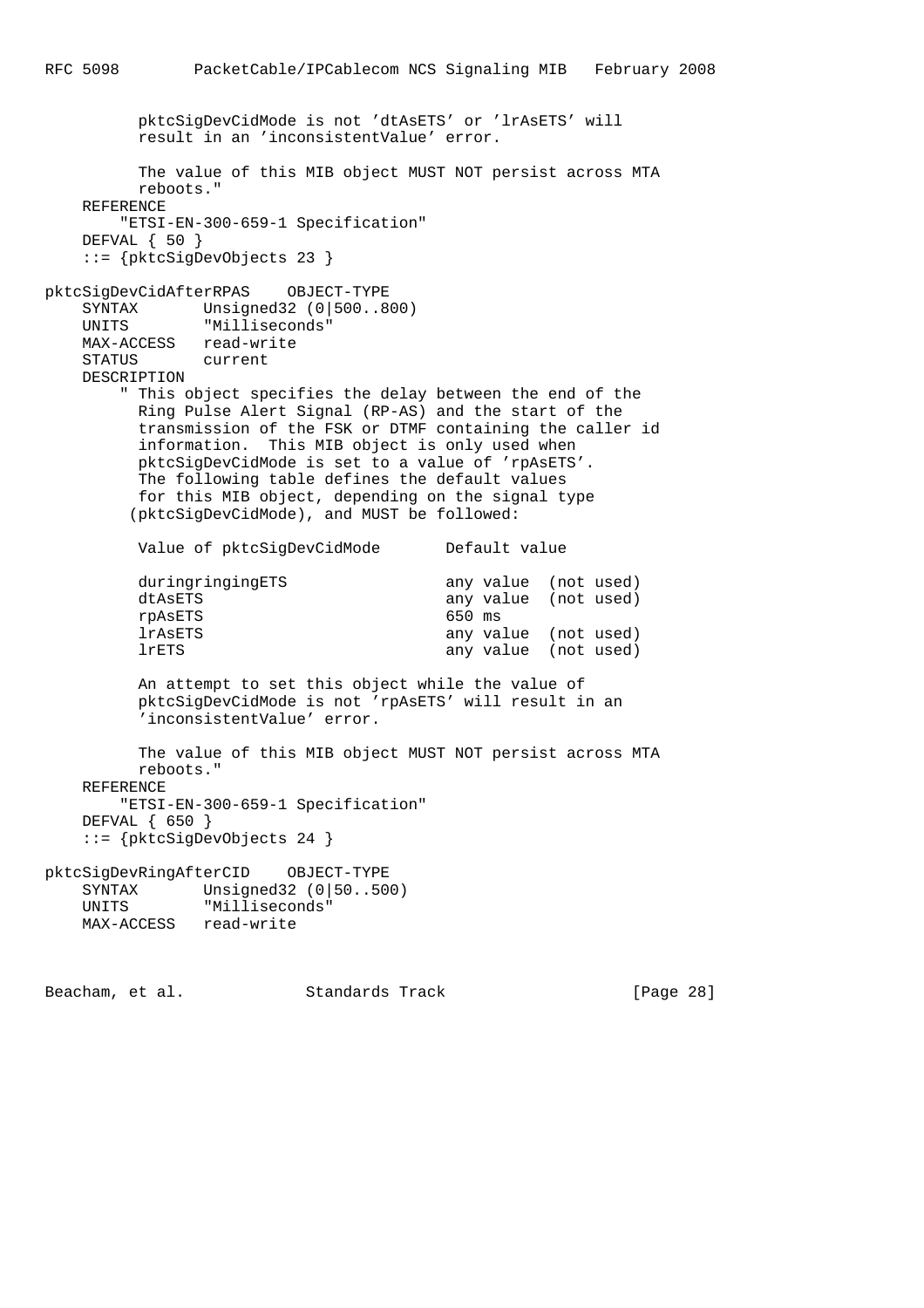STATUS current DESCRIPTION " This object specifies the delay between the end of the complete transmission of the FSK or DTMF containing the caller id information and the start of the first ring pattern. It is only used when pktcSigDevCidMode is set to a value of 'dtAsETS', 'rpAsETS', 'lrAsETS' or 'lrETS'. The following table defines the default values for this MIB object, depending on the signal type (pktcSigDevCidMode), and MUST be followed: Value of pktcSigDevCidMode Default value duringringingETS any value (not used)<br>dtAsETS 250 ms dtAsETS rpAsETS 250 ms lrAsETS 250 ms lrETS 250 ms An attempt to set this object while the value of pktcSigDevCidMode is not 'dtAsETS', 'rpAsETS', 'lrAsETS', or 'lrETS' will result in an 'inconsistent value' error. The value of this MIB object MUST NOT persist across MTA reboots." REFERENCE "ETSI-EN-300-659-1 Specification" DEFVAL { 250 } ::= {pktcSigDevObjects 25 } pktcSigDevCidDTASAfterLR OBJECT-TYPE SYNTAX Unsigned32 (50..655) UNITS "Milliseconds" MAX-ACCESS read-write STATUS current DESCRIPTION " This object specifies the delay between the end of the Line Reversal and the start of the Dual Tone Alert Signal (DT-AS). This object is only used when pktcSigDevCidMode is set to a value of 'lrAsETS'. The following table defines the default values for this MIB object, depending on the signal type (pktcSigDevCidMode), and MUST be followed:

Beacham, et al. Standards Track [Page 29]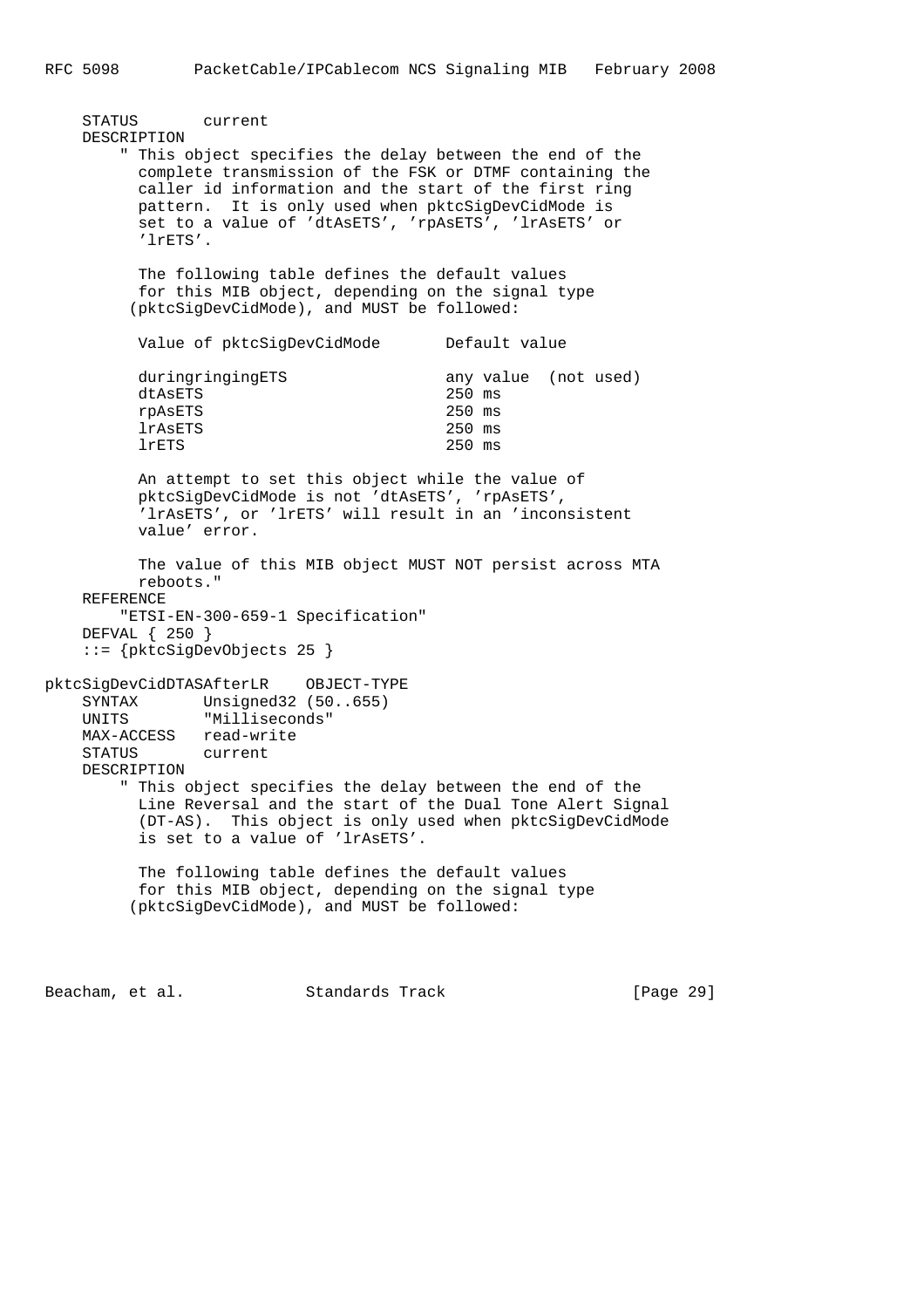```
 Value of pktcSigDevCidMode Default value
         duringringingETS any value (not used)
         dtAsETS dtAseTS any value (not used)
          rpAsETS any value (not used)
          lrAsETS 250 ms
          lrETS any value (not used)
          An attempt to set this object while the value of
          pktcSigDevCidMode is not lrAsETS will result in an
          'inconsistentValue' error.
          The value of this MIB object MUST NOT persist across MTA
          reboots."
    REFERENCE
        "ETSI-EN-300-659-1 Specification"
    DEFVAL { 250 }
    ::= {pktcSigDevObjects 26 }
pktcSigDevVmwiMode OBJECT-TYPE
    SYNTAX INTEGER {
                dtAsETS(1),
                rpAsETS(2),
                lrAsETS(3),
                osi(4),
                lrETS(5)
 }
    MAX-ACCESS read-write
    STATUS current
    DESCRIPTION
        " For visual message waiting indicator (VMWI),
          pktcSigDevVmwiMode selects the alerting signal method. For
          the dtAsETS, rpAsETS, lrAsETS, osi, and lrETS methods,
          the FSK containing the VMWI information is sent after an
          alerting signal.
          For the dtAsETS method, the FSK, or DTMF
          is sent after the Dual Tone Alert Signal. For the rpAsETS
          method, the FSK or DTMF is sent after a Ring Pulse.
          For the lrAsETS method, the Line Reversal occurs first,
          then the Dual Tone Alert Signal, and, finally, the FSK or
          DTMF is sent.
          For the OSI method, the FSK or DTMF is sent after the Open
          Switching Interval.
```
Beacham, et al. Standards Track [Page 30]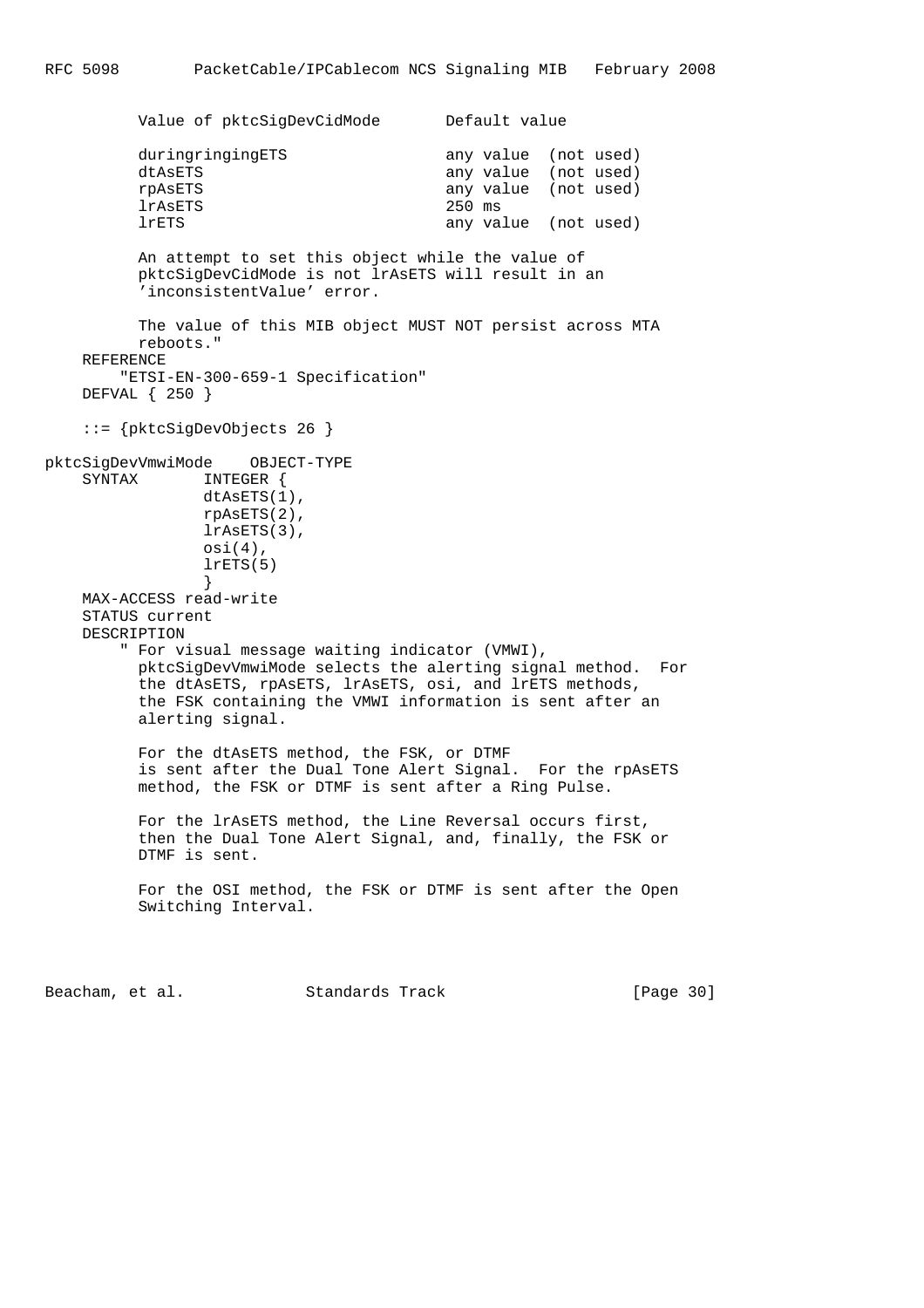```
 For the lrETS method, the Line Reversal occurs first,
          then the FSK or DTMF is sent.
          The value of this MIB object MUST NOT persist across MTA
          reboots."
    DEFVAL { rpAsETS }
    ::= {pktcSigDevObjects 27 }
pktcSigDevVmwiAfterDTAS OBJECT-TYPE
    SYNTAX Unsigned32 (0|45..500)
    UNITS "Milliseconds"
    MAX-ACCESS read-write
    STATUS current
    DESCRIPTION
        " This object specifies the delay between the end of the
          Dual Tone Alert Signal (DT-AS) and the start of the
          transmission of the FSK or DTMF containing the VMWI
          information.
          This object is only used when pktcSigDevVmwiMode is
          set to a value of 'dtAsETS' or 'lrAsETS'.
          The following table defines the default values
          for this MIB object, depending on the signal type
         (pktcSigDevVmwiMode), and MUST be followed:
         Value of pktcSigDevVmwiMode Default value
          dtAsETS 50 ms
          rpAsETS any value (not used)
          lrAsETS 50 ms
          lrETS any value (not used)
          An attempt to set this object while the value of
          pktcSigDevVmwiMode is not 'dtAsETS' or 'lrAsETS' will
          result in an 'inconsistentValue' error.
          The value of this MIB object MUST NOT persist across MTA
          reboots."
    REFERENCE
        "ETSI-EN-300-659-1 Specification"
    DEFVAL { 50 }
    ::= {pktcSigDevObjects 28 }
pktcSigDevVmwiAfterRPAS OBJECT-TYPE
    SYNTAX Unsigned32 (0|500..800)
```
Beacham, et al. Standards Track [Page 31]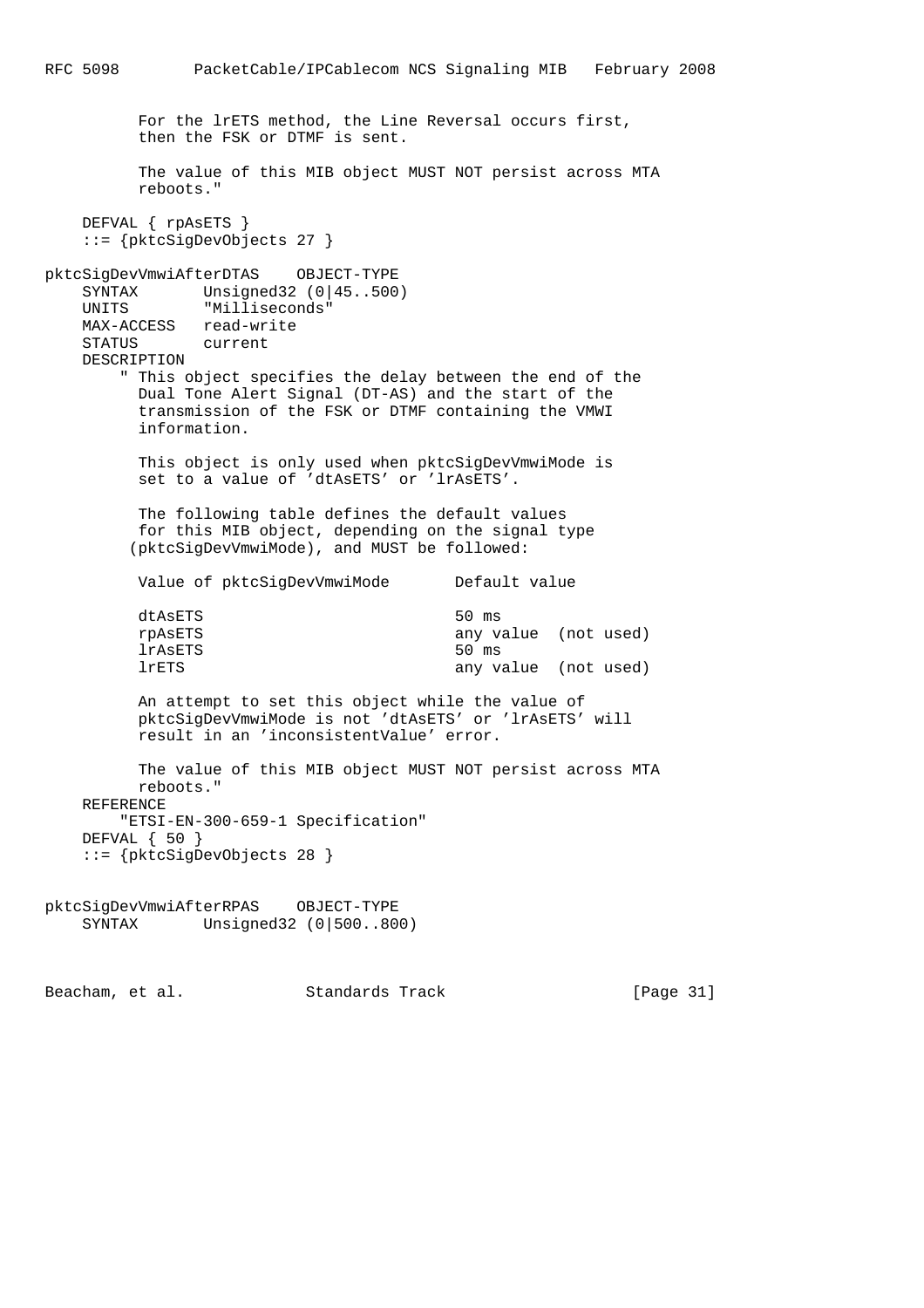```
 UNITS "Milliseconds"
    MAX-ACCESS read-write
    STATUS current
    DESCRIPTION
        " This object specifies the delay between the end of the
         Ring Pulse Alert Signal (RP-AS) and the start of the
          transmission of the FSK or DTMF containing the VMWI
          information.
          This object is only used when pktcSigDevVmwiMode is
          set to a value of 'rpAsETS'.
          The following table defines the default values
          for this MIB object, depending on the signal type
         (pktcSigDevVmwiMode), and MUST be followed:
         Value of pktcSigDevVmwiMode Default value
         dtAsETS any value (not used)
          rpAsETS 650 ms
          lrAsETS any value (not used)
          lrETS any value (not used)
          An attempt to set this object while the value of
          pktcSigDevVmwiMode is not 'rpAsETS' will result in an
          'inconsistentValue' error.
          The value of this MIB object MUST NOT persist across MTA
          reboots."
    REFERENCE
        "ETSI-EN-300-659-1 Specification"
    DEFVAL { 650 }
    ::= {pktcSigDevObjects 29 }
pktcSigDevVmwiDTASAfterLR OBJECT-TYPE
    SYNTAX Unsigned32 (0|50..655)
    UNITS "Milliseconds"
    MAX-ACCESS read-write
    STATUS current
    DESCRIPTION
        " This object specifies the delay between the end of the
          Line Reversal and the start of the Dual Tone Alert Signal
          (DT-AS) for VMWI information. This object is only used
          when pktcSigDevVmwiMode is set to a value of 'lrAsETS'.
          The following table defines the default values
          for this MIB object, depending on the signal type
         (pktcSigDevVmwiMode), and MUST be followed:
```
Beacham, et al. Standards Track [Page 32]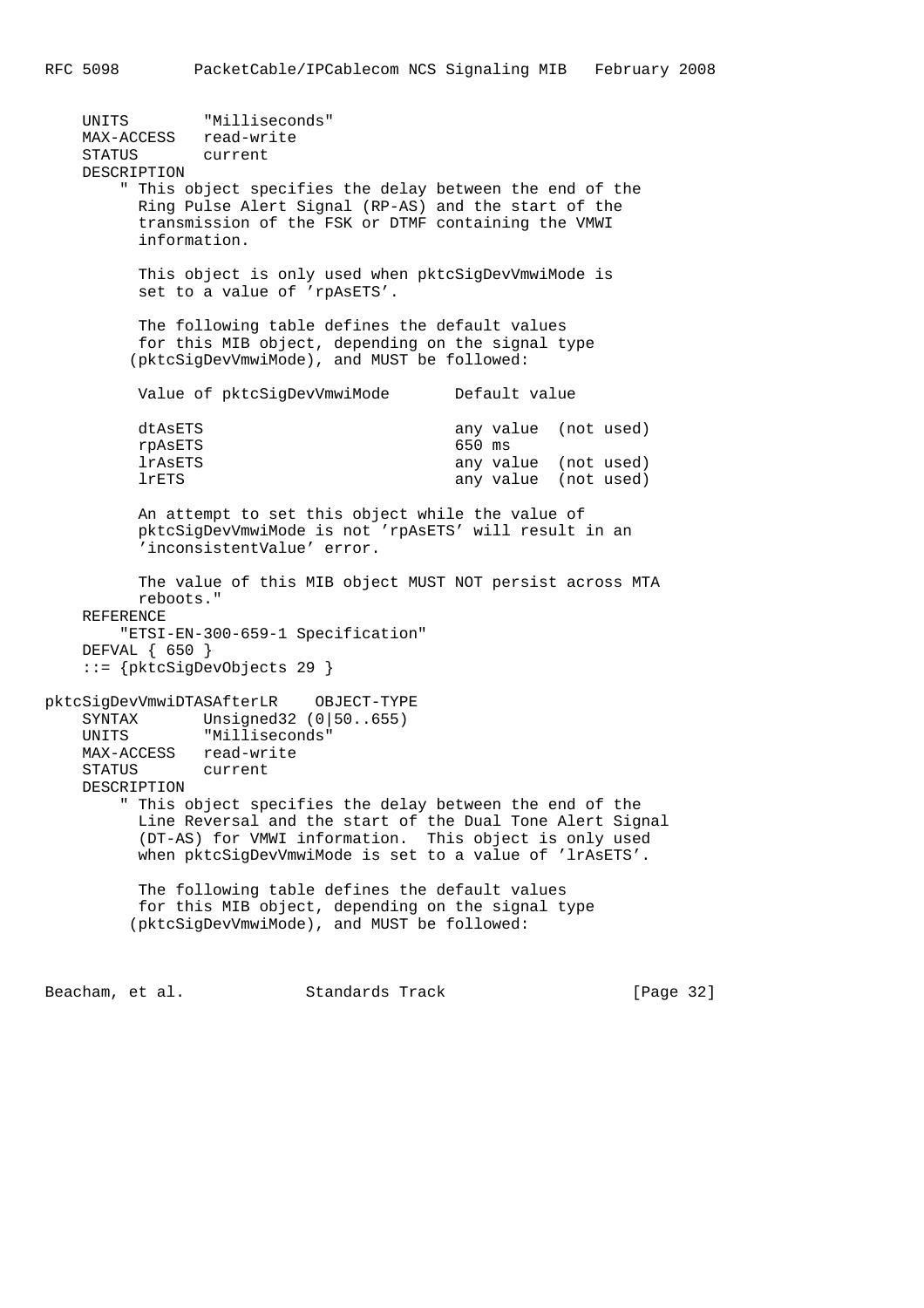Value of pktcSigDevVmwiMode Default value dtAsETS any value (not used)<br>
repasETS any value (not used) any value (not used) lrAsETS 250 ms lrETS any value (not used) An attempt to set this object while the value of pktcSigDevVmwiMode is not 'lrAsETS' will result in an 'inconsistentValue' error. The value of this MIB object MUST NOT persist across MTA reboots." REFERENCE "ETSI-EN-300-659-1 Specification" DEFVAL { 250 } ::= {pktcSigDevObjects 30 } pktcSigDevRingCadenceTable OBJECT-TYPE SYNTAX SEQUENCE OF PktcSigDevRingCadenceEntry MAX-ACCESS not-accessible STATUS current DESCRIPTION "Cadence rings are defined by the telco governing body for each country. The MTA must be able to support various ranges of cadence patterns and cadence periods. The MTA will be able to support country-specific provisioning of the cadence and idle period. Each cadence pattern will be assigned a unique value ranging from 0-127 (inclusive) corresponding to the value of x, where x is the value sent in the cadence ringing (cr) signal  $cr(x)$ , requested per the appropriate NCS message, and defined in the E package. The MTA will derive the cadence periods from the ring cadence table entry, as provisioned by the customer. The MTA is allowed to provide appropriate default values for each of the ring cadences. This table only needs to be supported when the MTA implements the E package." REFERENCE "ETSI-TS-101-909-4 Specification" ::= { pktcSigDevObjects 31 } pktcSigDevRingCadenceEntry OBJECT-TYPE SYNTAX PktcSigDevRingCadenceEntry MAX-ACCESS not-accessible STATUS current DESCRIPTION

Beacham, et al. Standards Track [Page 33]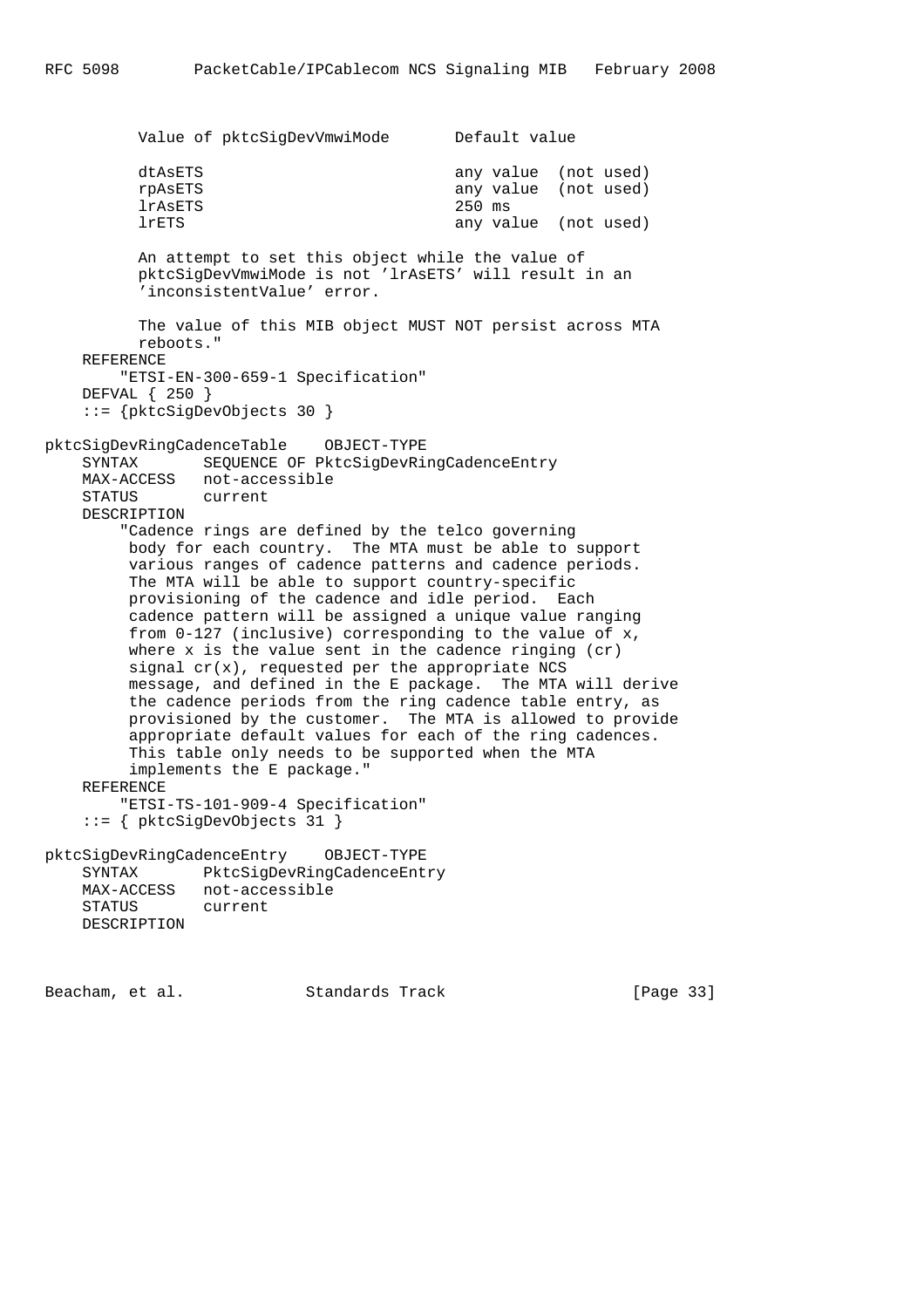```
 " Each entry in this row corresponds to a ring cadence
          that is being supported by the device. The conceptual
          rows MUST NOT persist across MTA reboots."
     INDEX { pktcSigDevRingCadenceIndex }
     ::= { pktcSigDevRingCadenceTable 1 }
PktcSigDevRingCadenceEntry ::= SEQUENCE {
 pktcSigDevRingCadenceIndex Unsigned32,
pktcSigDevRingCadence PktcRingCadence
     }
pktcSigDevRingCadenceIndex OBJECT-TYPE
   SYNTAX Unsigned32 (0..127)
    MAX-ACCESS not-accessible
    STATUS current
    DESCRIPTION
         " A unique value ranging from 0 to 127 that corresponds to the
          value sent by the LE based on country-specific cadences,
          one row per cadence cycle. In any given system
          implementation for a particular country, it is anticipated
          that a small number of ring cadences will be in use. Thus,
          this table most likely will not be populated to its full
          size."
     ::= { pktcSigDevRingCadenceEntry 1 }
pktcSigDevRingCadence OBJECT-TYPE
    SYNTAX PktcRingCadence
    MAX-ACCESS read-write
    STATUS current
    DESCRIPTION
        "This is the Ring Cadence."
     ::= { pktcSigDevRingCadenceEntry 2 }
pktcSigDevToneTable OBJECT-TYPE
    SYNTAX SEQUENCE OF PktcSigDevToneEntry
    MAX-ACCESS not-accessible
    STATUS current
    DESCRIPTION
        " The Tone Table defines the composition of tones and
          various tone operations.
          The definition of the tones callWaiting1 through
          callWaiting4 in this table MUST only contain the
          audible tone itself; the delay between tones or the value
          of the tone repeat count are not applicable for the call
          waiting tones.
```
Beacham, et al. Standards Track [Page 34]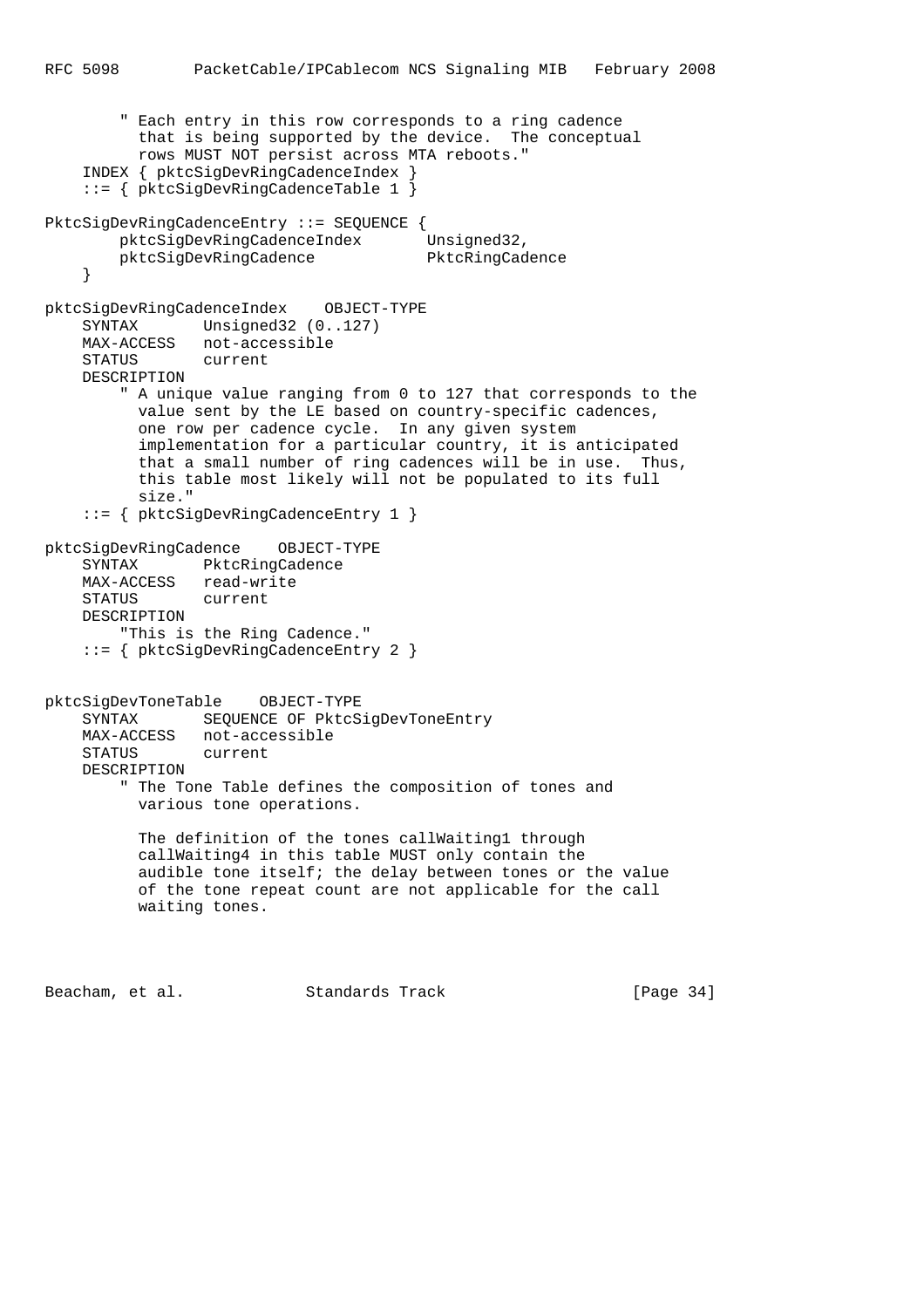The delay between tones or the repeat count is controlled by the objects pktcSigEndPntConfigCallWaitingDelay and pktcSigEndPntConfigCallWaitingMaxRep. If the pktcSigDevToneType is set to either of the values callWaiting1, callWaiting2, callWaiting3, or callWaiting4, then the value of the pktcSigDevToneWholeToneRepeatCount object indicates that the particular frequency group is applicable, as a repeatable part of the tone, based on the value of the MIB object pktcSigDevToneWholeToneRepeatCount.

 The MTA MUST make sure that, after the provisioning cycle, the table is fully populated (i.e., for each possible index, an entry MUST be defined) using reasonable defaults for each row that was not defined by the provisioning information delivered via MTA Configuration.

 The frequency composition of each tone is defined by the pktcSigDevMultiFreqToneTable. For each tone type defined in pktcSigDevToneTable, the MTA MUST populate at least one entry in the pktcSigDevMultiFreqToneTable.

 For each particular value of pktcSigDevToneType, the pktcSigDevToneTable table can define non-repeating and repeating groups of the frequencies defined by the pktcSigDevMultiFreqToneTable, such that each group is represented by the set of the consecutive rows (frequency group) in the pktcSigDevMultiFreqToneTable.

 Objects in this table do not persist across MTA reboots. For tones with multiple frequencies refer to the MIB table pktcSigDevMultiFreqToneTable." REFERENCE "PacketCable NCS Specification, ETSI-TS-101-909-4 Specification."

::= { pktcSigDevObjects 32 }

## pktcSigDevToneEntry OBJECT-TYPE SYNTAX PktcSigDevToneEntry MAX-ACCESS not-accessible STATUS current DESCRIPTION

 " The different tone types that can be provisioned based on country-specific needs.

 Each entry contains the tone generation parameters for a specific frequency group of the specific Tone Type.

Beacham, et al. Standards Track [Page 35]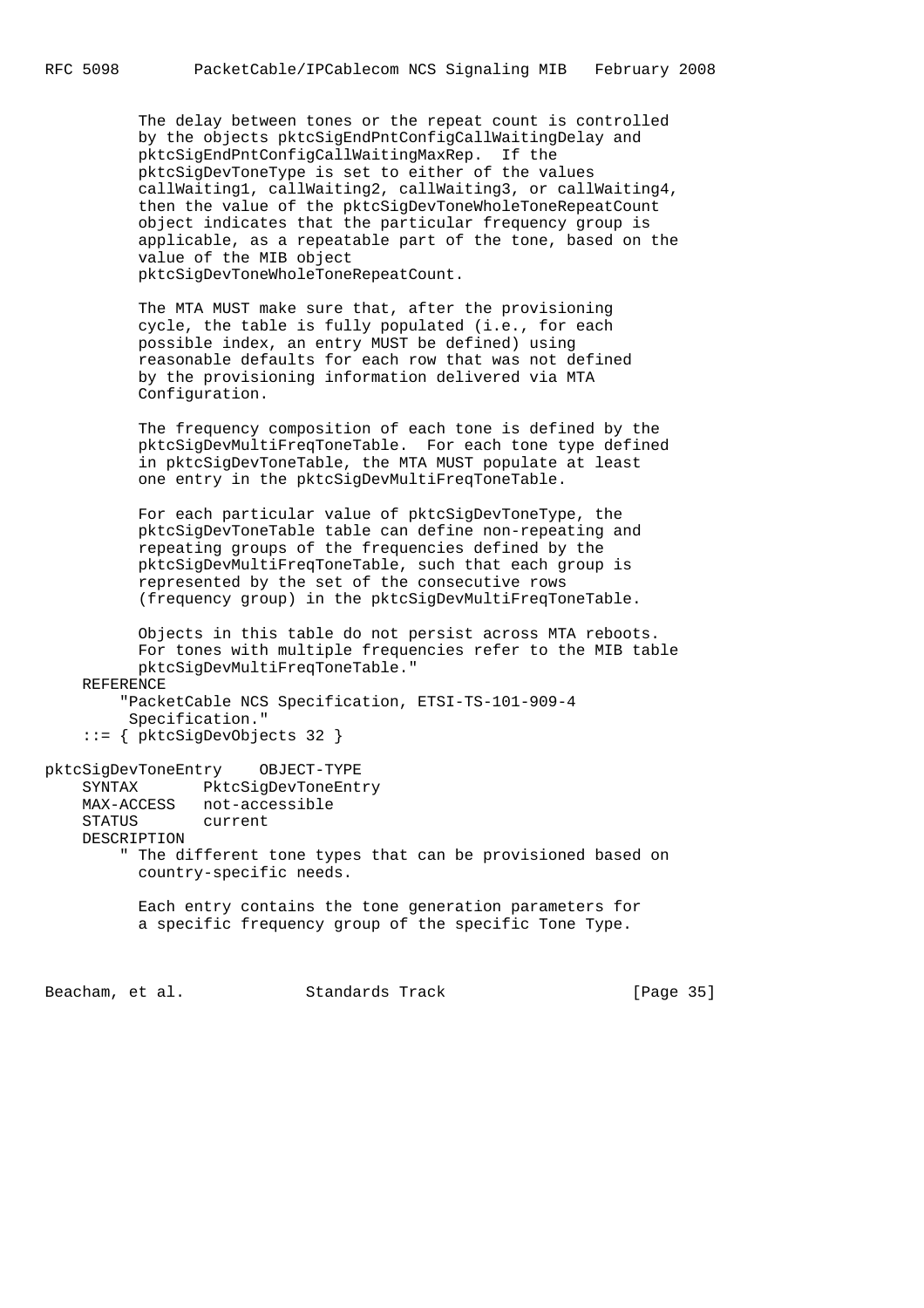The different parameters can be provisioned via MTA configuration based on country specific needs. An MTA MUST populate all entries of this table for each tone type." INDEX { pktcSigDevToneType, pktcSigDevToneFreqGroup } ::= { pktcSigDevToneTable 1 } PktcSigDevToneEntry ::= SEQUENCE { pktcSigDevToneType INTEGER, pktcSigDevToneFreqGroup Unsigned32, pktcSigDevToneFreqCounter Unsigned32, pktcSigDevToneWholeToneRepeatCount Unsigned32, pktcSigDevToneSteady TruthValue } pktcSigDevToneType OBJECT-TYPE SYNTAX INTEGER {  $busy(1)$ , confirmation(2), dial(3), messageWaiting(4), offHookWarning(5), ringBack(6), reOrder(7), stutterdial(8), callWaiting1(9), callWaiting2(10), callWaiting3(11), callWaiting4(12), alertingSignal(13), specialDial(14), specialInfo(15), release(16), congestion(17), userDefined1(18), userDefined2(19), userDefined3(20), userDefined4(21) } MAX-ACCESS not-accessible STATUS current DESCRIPTION "A unique value that will correspond to the different tone types. These tones can be provisioned based on country-specific needs. This object defines the type of tone being accessed. The alertingSignal, specialDial, specialInfo, release,

Beacham, et al. Standards Track [Page 36]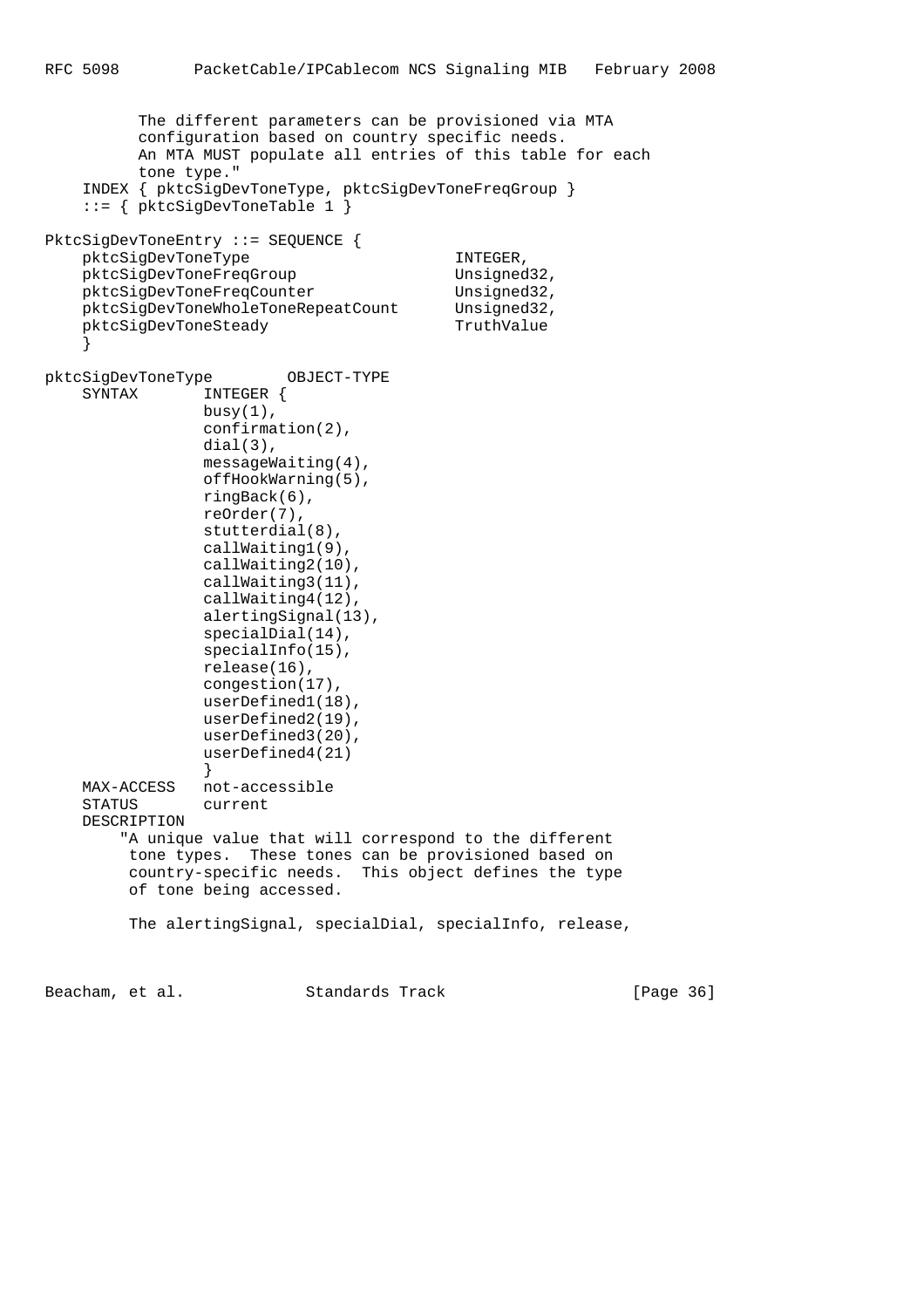```
 congestion, userDefined1, userDefined2, userDefined3,
          and userDefined4 tone types are used in
          the E line package."
     ::= { pktcSigDevToneEntry 1 }
pktcSigDevToneFreqGroup OBJECT-TYPE
      SYNTAX Unsigned32(1..4)
       MAX-ACCESS not-accessible
       STATUS current
        DESCRIPTION
            "This MIB object represents the Tone Sequence reference
            of a multi-sequence tone."
        ::={ pktcSigDevToneEntry 2}
pktcSigDevToneFreqCounter OBJECT-TYPE
       SYNTAX Unsigned32(1..8)
       MAX-ACCESS read-only
        STATUS current
        DESCRIPTION
            "This MIB object represents the number of consecutive
            multi-frequency tones for the particular tone type in
            the multi-frequency table (pktcSigDevMultiFreqToneTable).
            Such a sequence of the consecutive multi-frequency tones
            forms the tone group for the particular tone type in the
           pktcSigDevToneTable."
        ::={ pktcSigDevToneEntry 3}
pktcSigDevToneWholeToneRepeatCount OBJECT-TYPE
     SYNTAX Unsigned32 (0..5000)
     MAX-ACCESS read-only
     STATUS current
     DESCRIPTION
         "This is the repeat count, which signifies how many times
         to repeat the entire on-off cadence sequence. Setting this
          object may result in a cadence duration longer or shorter
          than the overall signal duration specified by the time out
          (TO) object for a particular signal. If the repeat count
         results in a longer tone duration than the signal duration
          specified by the TO, the tone duration defined by the
         TO object for a particular signal always represents
          the overall signal duration for a tone. In this case, the
          tone duration repeat count will not be fully exercised, and
          the desired tone duration will be truncated per the TO
          setting. If the repeat count results in a shorter tone
          duration than the signal duration specified by the TO, the
          tone duration defined by the repeat count takes precedence
          over the TO and will end the signal event. In this case,
```
Beacham, et al. Standards Track [Page 37]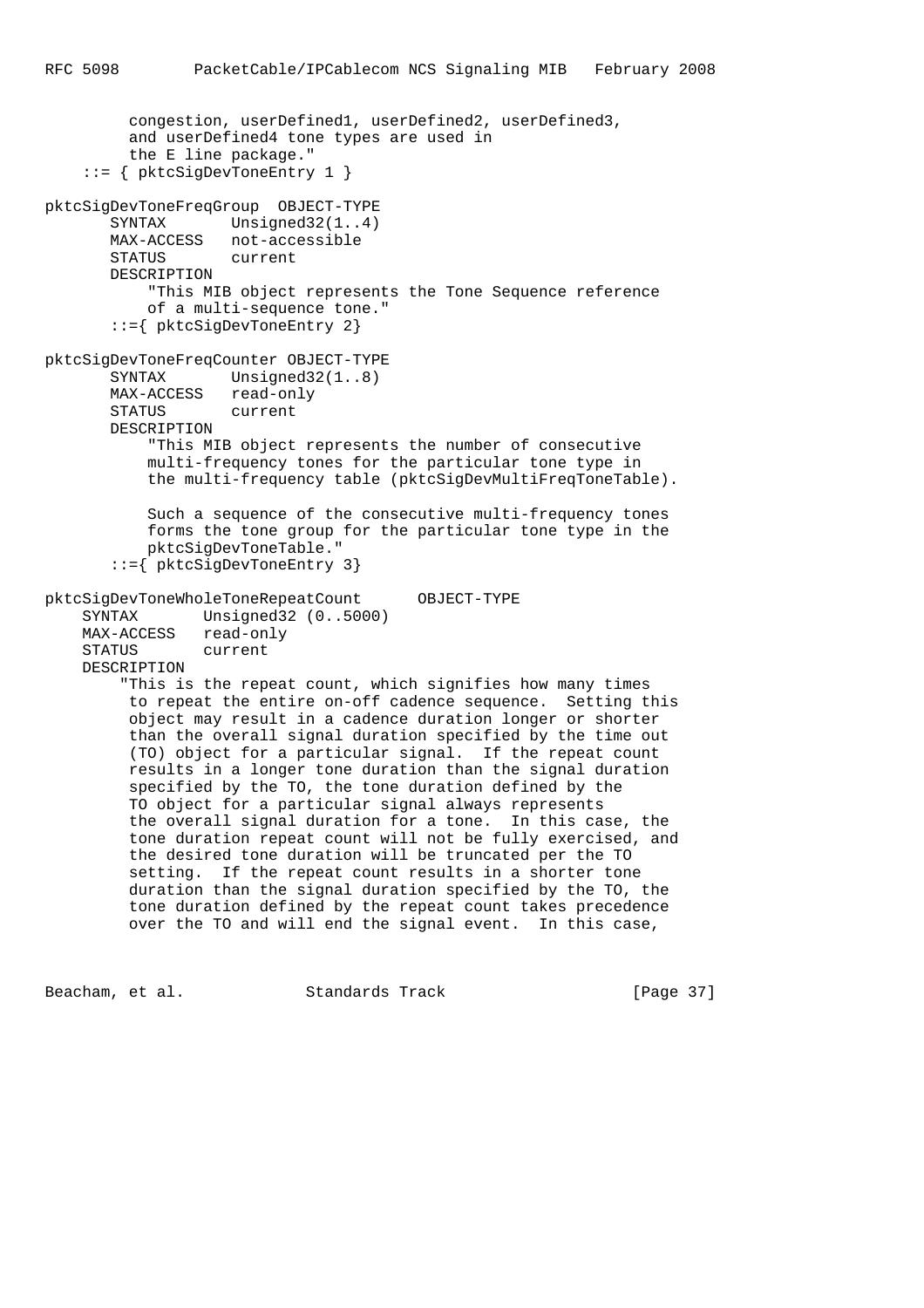the TO represents a time not to be exceeded for the signal. It is recommended to ensure proper telephony signaling so that the TO duration setting should always be longer than the desired repeat count-time duration." ::={ pktcSigDevToneEntry 4 }

pktcSigDevToneSteady OBJECT-TYPE

| SYNTAX       | TruthValue |
|--------------|------------|
| MAX-ACCESS   | read-only  |
| STATUS       | current    |
| DROOD TRETOM |            |

DESCRIPTION

 "This MIB object represents the steady tone status. A value of 'true(1)' indicates that the steady tone is applied, and a value of 'false(2)' indicates otherwise. Devices must play out the on-off cadence sequence for the number of times indicated by the MIB object 'pktcSigDevToneWholeToneRepeatCount' prior to applying the last tone steadily, indefinitely. If the MIB table 'pktcSigDevToneTable' contains multiple rows with this Object set to a value of 'true(1)', the steady tone is applied to the last repeating frequency group of the tone.

 Setting this MIB object may result in a tone duration that is longer or shorter than the overall signal duration specified by the time out (TO) MIB object for a particular signal. If the repeat count results in a longer tone duration than the signal duration specified by the TO, the tone duration defined by the TO object for a particular signal always represents the overall signal duration for a tone. In this case, the tone duration repeat count will not be fully exercised, and the desired tone duration will be truncated per the TO setting. If the repeat count results in a shorter tone duration than the signal duration specified by the TO, the tone duration defined by the repeat count takes precedence over the TO and will end the signal event. In this case, the TO represents a time not to be exceeded for the signal.

 It is recommended to ensure proper telephony signaling that The TO duration setting should always be longer than the desired repeat count-time duration, plus the desired maximum steady tone period."

::={ pktcSigDevToneEntry 5 }

 pktcSigDevMultiFreqToneTable OBJECT-TYPE SYNTAX SEQUENCE OF PktcSigDevMultiFreqToneEntry MAX-ACCESS not-accessible<br>STATUS current current

Beacham, et al. Standards Track [Page 38]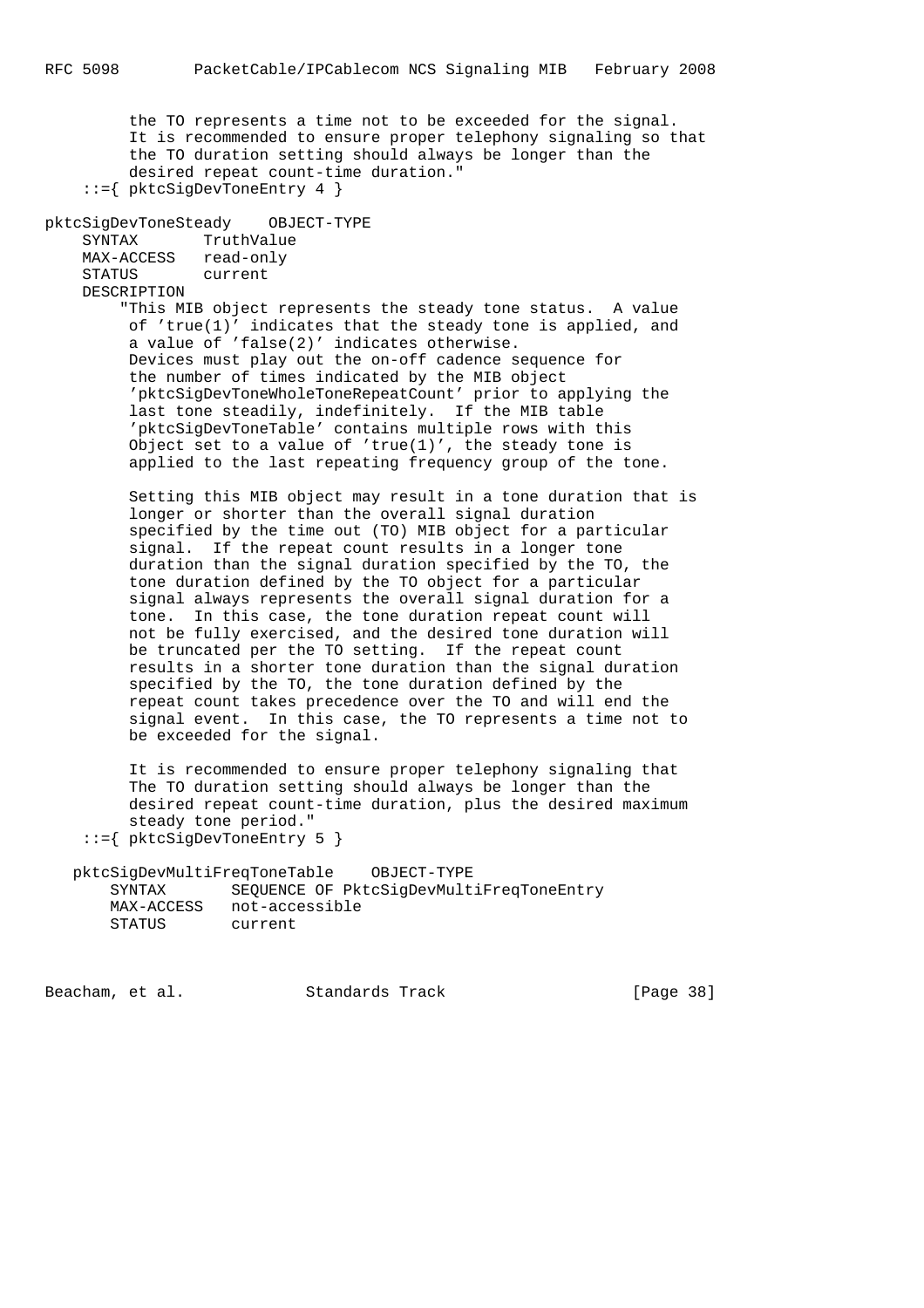```
 DESCRIPTION
           " This MIB table defines the characteristics of tones
             with multiple frequencies. The constraints imposed
             on the tones by the MIB table pktcSigDevToneTable
             need to be considered for MIB objects in this table
             as well.
             The MTA MUST populate the corresponding row(s)
             of the pktcSigDevMultiFreqToneTable for each tone
             defined in the pktcSigDevToneTable.
             The contents of the table may be provisioned via
             MTA configuration."
       REFERENCE
           "PacketCable NCS Specification, ETSI-TS-101-909-4
            Specification."
       ::= { pktcSigDevObjects 33 }
   pktcSigDevMultiFreqToneEntry OBJECT-TYPE
       SYNTAX PktcSigDevMultiFreqToneEntry
       MAX-ACCESS not-accessible
       STATUS current
       DESCRIPTION
           " The different tone types with multiple frequencies
             that can be provisioned based on country-specific
             needs."
       INDEX {pktcSigDevToneType, pktcSigDevToneNumber}
       ::= { pktcSigDevMultiFreqToneTable 1 }
   PktcSigDevMultiFreqToneEntry ::= SEQUENCE {
        pktcSigDevToneNumber Unsigned32,
        pktcSigDevToneFirstFreqValue Unsigned32,
        pktcSigDevToneSecondFreqValue Unsigned32,
        pktcSigDevToneThirdFreqValue Unsigned32,
        pktcSigDevToneFourthFreqValue Unsigned32,
        pktcSigDevToneFreqMode INTEGER,
        pktcSigDevToneFreqAmpModePrtg Unsigned32,
pktcSigDevToneDbLevel enthdBm,
pktcSigDevToneFreqOnDuration Unsigned32,
pktcSigDevToneFreqOffDuration Unsigned32,
        PhicSigDevToneFreqOnDuration Unsigned32,<br>pktcSigDevToneFreqOffDuration Unsigned32,<br>pktcSigDevToneFreqRepeatCount Unsigned32
   }
   pktcSigDevToneNumber OBJECT-TYPE
      SYNTAX Unsigned32(1..8)
       MAX-ACCESS not-accessible
       STATUS current
       DESCRIPTION
```
Beacham, et al. Standards Track [Page 39]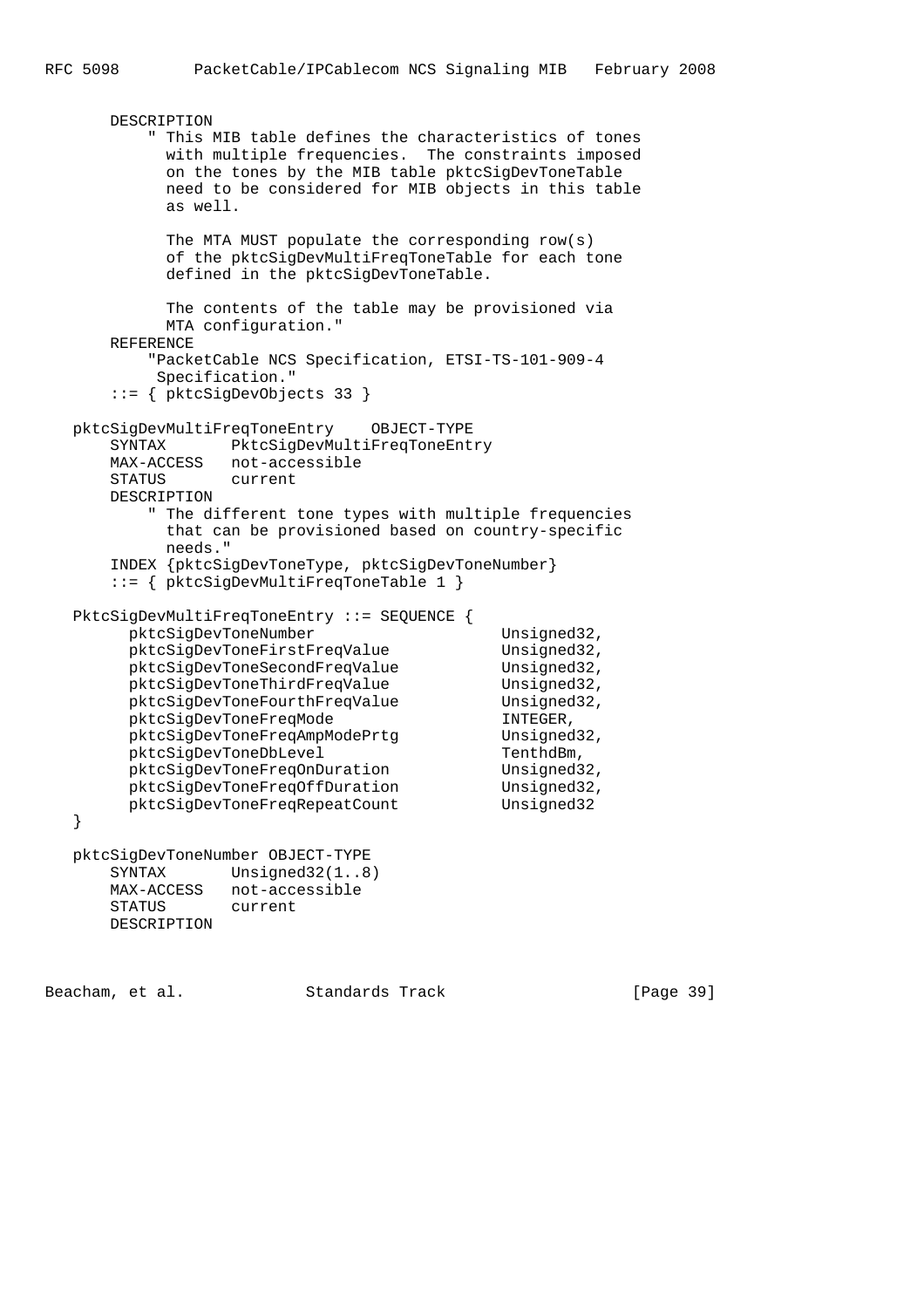```
 "This MIB object represents the frequency reference
           of a multi-frequency tone."
       ::={ pktcSigDevMultiFreqToneEntry 1}
   pktcSigDevToneFirstFreqValue OBJECT-TYPE
       SYNTAX Unsigned32(0..4000)
       MAX-ACCESS read-only
       STATUS current
       DESCRIPTION
         "This MIB object represents the value of the first
         frequency of a tone type. A value of zero implies
          absence of the referenced frequency."
       ::={ pktcSigDevMultiFreqToneEntry 2}
   pktcSigDevToneSecondFreqValue OBJECT-TYPE
      SYNTAX Unsigned32(0..4000)
       MAX-ACCESS read-only
       STATUS current
       DESCRIPTION
         "This MIB object represents the value of the second
 frequency of a tone type. A value of zero implies
 absence of the referenced frequency."
       ::={ pktcSigDevMultiFreqToneEntry 3}
   pktcSigDevToneThirdFreqValue OBJECT-TYPE
 SYNTAX Unsigned32(0..4000)
 MAX-ACCESS read-only
       STATUS current
       DESCRIPTION
         "This MIB object represents the value of the third
          frequency of a tone type. A value of zero implies
          absence of the referenced frequency."
       ::={ pktcSigDevMultiFreqToneEntry 4}
   pktcSigDevToneFourthFreqValue OBJECT-TYPE
      SYNTAX Unsigned32(0..4000)
       MAX-ACCESS read-only
       STATUS current
       DESCRIPTION
         "This MIB object represents the value of the fourth
          frequency of a tone type. A value of zero implies
          absence of the referenced frequency."
       ::={ pktcSigDevMultiFreqToneEntry 5}
   pktcSigDevToneFreqMode OBJECT-TYPE
       SYNTAX INTEGER {
                    firstModulatedBySecond(1),
                    summation(2)
```
Beacham, et al. Standards Track [Page 40]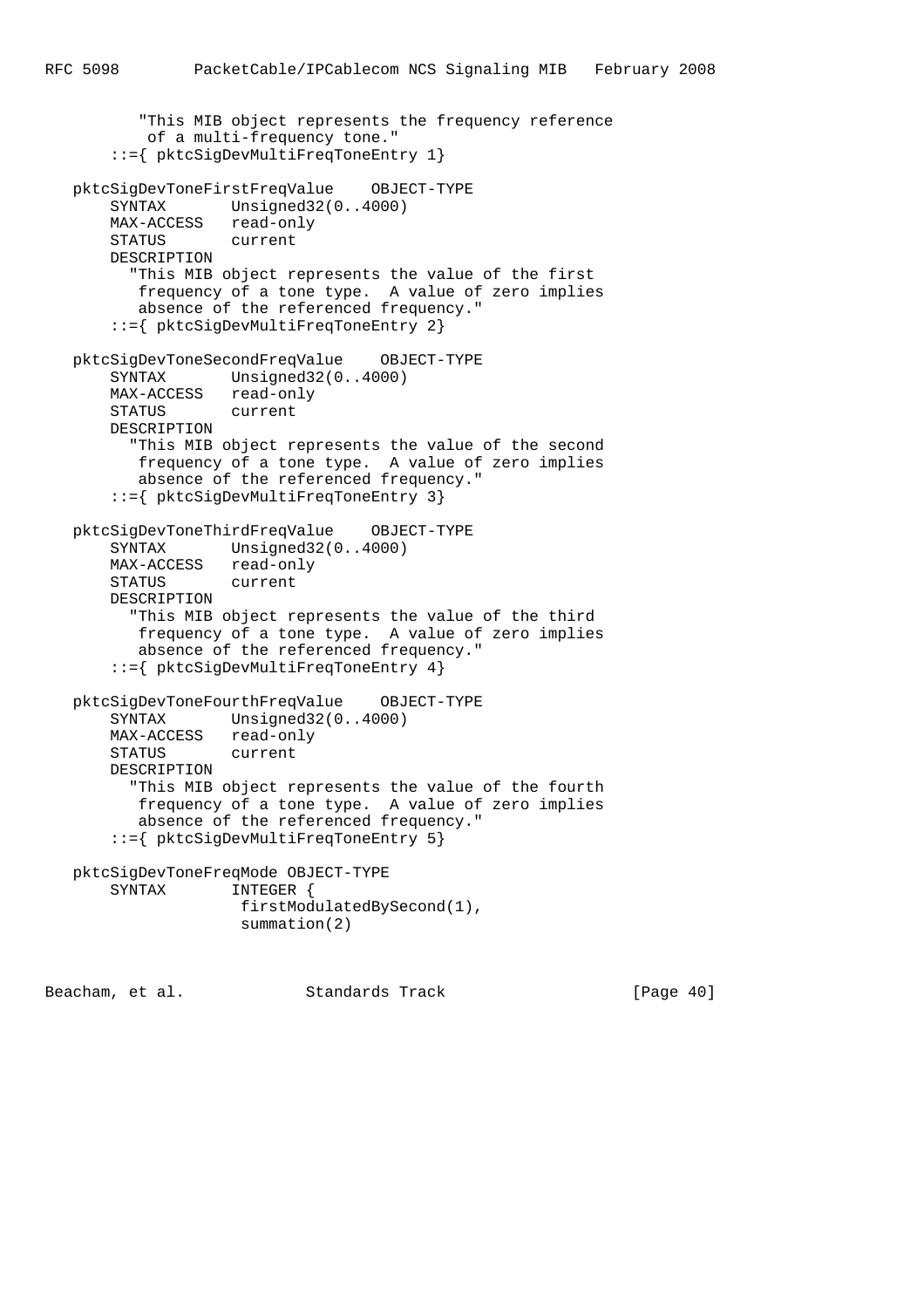```
 }
       MAX-ACCESS read-only
       STATUS current
       DESCRIPTION
        "This MIB object provides directive on the
        modulation or summation of the frequencies
        involved in the tone.
        It is to be noted that while summation can
        be done without any constraint on the number
        of frequencies, the modulation (amplitude)
        holds good only when there are two frequencies
        (first and second).
        Thus:
          - If the mode is set to a value of
            'firstModulatedBySecond(1)', the first frequency
            MUST be modulated by the second, and the remaining
            frequencies (third and fourth) ignored. The
            percentage of amplitude modulation to be applied
            is defined by the MIB object
            pktcSigDevToneFreqAmpModePrtg.
          - If the mode is set to a value of
            'summation(2)', all the frequencies MUST be
            summed without any modulation.
 "
        ::={ pktcSigDevMultiFreqToneEntry 6}
  pktcSigDevToneFreqAmpModePrtg OBJECT-TYPE
       SYNTAX Unsigned32(0..100)
       MAX-ACCESS read-only
       STATUS current
       DESCRIPTION
          "This MIB object represents the percentage of amplitude
           modulation applied to the second frequency
           when the MIB object pktcSigDevToneFreqMode is
           set to a value of 'firstModulatedBySecond (1)'.
           If the MIB object pktcSigDevToneFreqMode is set to
           value of 'summation (2)', then this MIB object MUST be
           ignored."
        ::={ pktcSigDevMultiFreqToneEntry 7}
  pktcSigDevToneDbLevel OBJECT-TYPE
     SYNTAX TenthdBm (-250..-110)
     UNITS "1/10 of a dBm"
      MAX-ACCESS read-only
Beacham, et al. Standards Track [Page 41]
```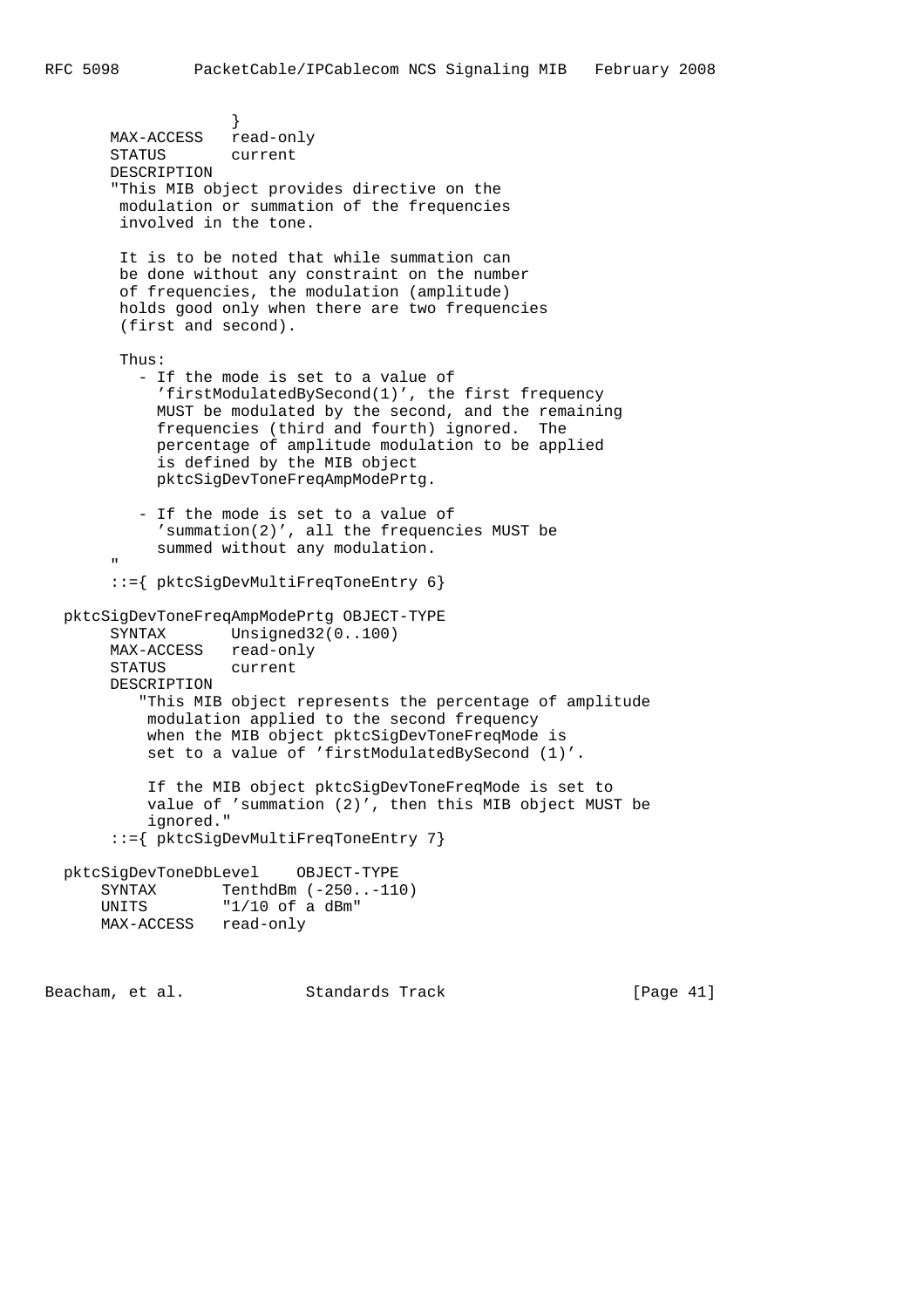```
 STATUS current
      DESCRIPTION
           "This MIB object contains the decibel level for each
           analog signal (tone) that is locally generated
           (versus in-band supervisory tones) and sourced to
           the a-b terminals (TE connection point). Each tone
           in itself may consist of multiple frequencies, as
           defined by the MIB table pktcSigDevMultiFreqToneTable.
           This MIB object reflects the desired level at
           the Telco (POTS) a-b (T/R) terminals, including the
           effect of any MTA receiver gain (loss). This is required
           so that locally generated tones are consistent with
           remotely generated in-band tones at the a-b terminals,
           consistent with user expectations.
           This MIB object must be set for each tone.
          When tones are formed by combining multi-frequencies,
           the level of each frequency shall be set so as to result
           in the tone level specified in this object at the a-b
           (T/R) terminals.
           The wide range of levels for this Object is required
           to provide signal-generator levels across the wide
           range of gains (losses) -- but does not imply the entire
           range is to be achievable given the range of gains (losses)
           in the MTA."
    DEFVAL { -120 }
    ::={ pktcSigDevMultiFreqToneEntry 8}
   pktcSigDevToneFreqOnDuration OBJECT-TYPE
 SYNTAX Unsigned32(0..5000)
 UNITS "milliseconds"
       MAX-ACCESS read-only
       STATUS current
       DESCRIPTION
          "This MIB object represents the duration for which the
           frequency reference corresponding to the tone type
           is turned on."
       ::={ pktcSigDevMultiFreqToneEntry 9}
   pktcSigDevToneFreqOffDuration OBJECT-TYPE
      SYNTAX Unsigned32(0..5000)
       UNITS "milliseconds"
       MAX-ACCESS read-only
       STATUS current
       DESCRIPTION
          "This MIB object represents the duration for which the
```
Beacham, et al. Standards Track [Page 42]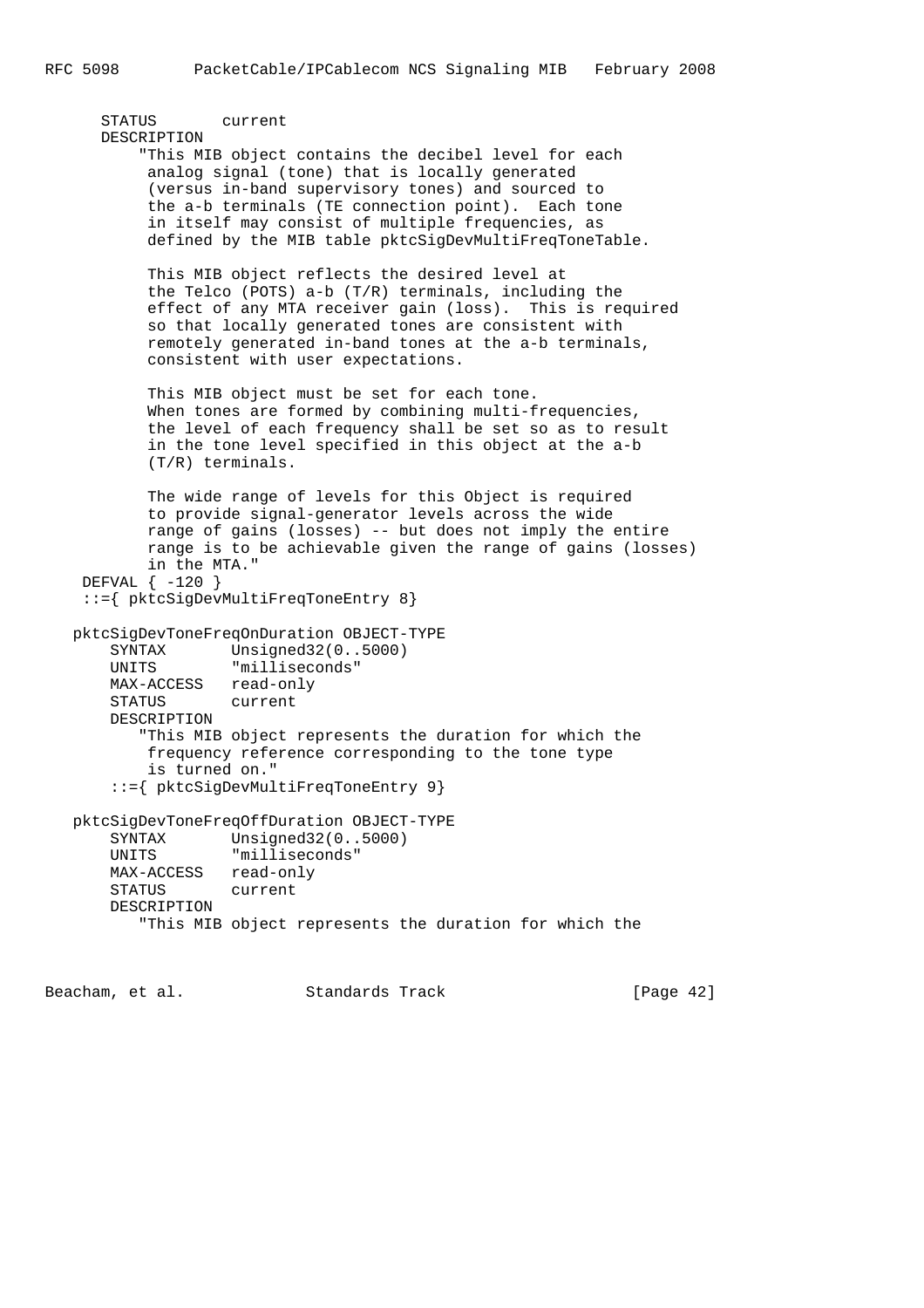frequency reference corresponding to the tone type is turned off." ::={ pktcSigDevMultiFreqToneEntry 10}

pktcSigDevToneFreqRepeatCount OBJECT-TYPE

 SYNTAX Unsigned32(0..5000) MAX-ACCESS read-only STATUS current DESCRIPTION "This MIB object indicates the number of times to repeat the cadence cycle represented by the on/off durations (refer to the MIB objects pktcSigDevToneFreqOnDuration and pktcSigDevToneFreqOffDuration).

 Setting this object may result in a tone duration that is longer or shorter than the overall signal duration specified by the time out (TO) object for the corresponding tone type. If the value of this MIB Object indicates a longer duration than that specified by the TO, the latter overrules the former, and the desired tone duration will be truncated according to the TO.

> However, if the repeat count results in a shorter tone duration than the signal duration specified by the TO, the tone duration defined by the repeat count takes precedence over the TO and will end the signal event. In this case, the TO represents a time not to be exceeded for the signal. It is recommended, to ensure proper telephony signaling, that the TO duration setting should always be longer than the desired repeat count-time duration. A value of zero means the tone sequence is to be played once but not repeated."

::={ pktcSigDevMultiFreqToneEntry 11}

## pktcSigDevCidDelayAfterLR OBJECT-TYPE SYNTAX Unsigned32 (300..800)

 UNITS "Milliseconds" MAX-ACCESS read-write STATUS current DESCRIPTION "This object specifies the delay between the end of the Line Reversal and the start of the FSK or DTMF signal. This MIB object is used only when pktcSigDevCidMode is set to a value of 'lrETS'. This timing has a range of 300 to 800 ms.

Beacham, et al. Standards Track [Page 43]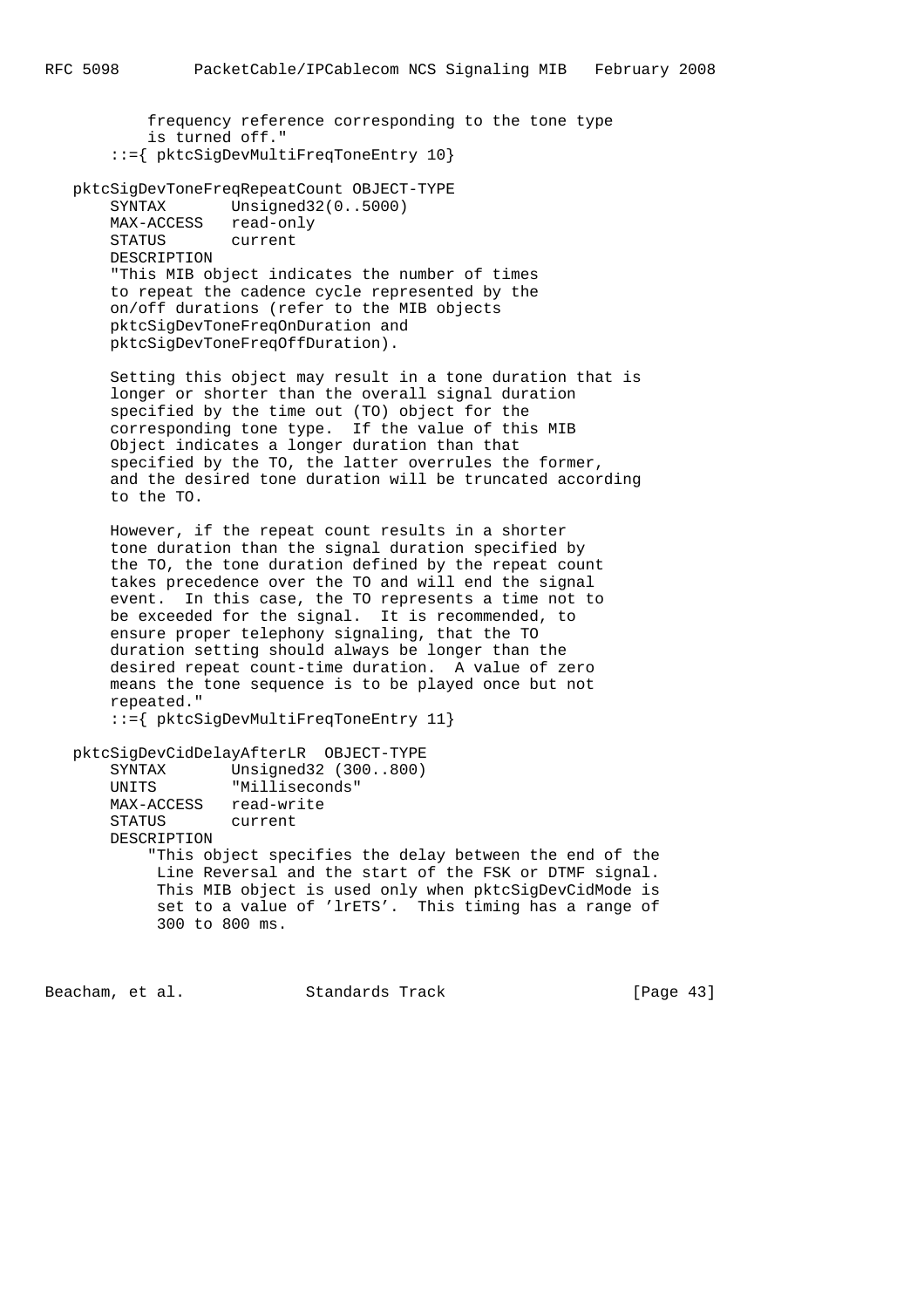The following table defines the default values for this MIB object, depending on the signal type (pktcSigDevCidMode), and MUST be followed:

Value of pktcSigDevCidMode Default value duringringingETS any value (not used) dtAsETS any value (not used) rpAsETS any value (not used) lrAsETS any value (not used) lrETS 400 An attempt to set this object while the value of pktcSigDevCidMode is not set to a value of 'lrETS' will result in an 'inconsistentValue' error. The value of this MIB object MUST NOT persist across MTA reboots." DEFVAL { 400 } ::= {pktcSigDevObjects 34 } pktcSigDevCidDtmfStartCode OBJECT-TYPE SYNTAX DtmfCode MAX-ACCESS read-write STATUS current DESCRIPTION "This object identifies optional start codes used when the MIB object pktcSigDevCidSigProtocol is set to a value of 'dtmf(2)'. Different countries define different caller id signaling codes to support caller identification. When Dual-Tone Multi-Frequency (DTMF) is used, the caller id digits are preceded by a 'start code' digit, followed by the digit transmission sequence <S1>...<Sn> (where Sx represents the digits 0-9), and terminated by the 'end code' digit. For example,  $<\!\!A\!\!>\!\!<\!\!S1\!\!>\!\dots<\!\!Sn\!\!>\!\cdot\!Sn\!\!>\!\cdot\!S1\!\!>\!\dots<\!\!Sn\!\!>\!\cdot\!Sn\!\!>\!\cdot\!S1\!\!>\!\dots<\!\!Sn\!\!>\!\cdot\!S1\!\!>\!\dots<\!\!Sn\!\!>\!\cdot\!Sn\!\!>\!\cdot\!S$  The start code for calling number delivery may be DTMF 'A' or 'D'. The start code for redirecting a number may be DTMF 'D'. The DTMF code 'B' may be sent by the network as a start code for the transfer of information values, through which special events can be indicated to the user. In some countries, the '\*' or '#' may be used instead of 'A', 'B', 'C', or 'D'. The value of this MIB object MUST NOT persist across MTA

Beacham, et al. Standards Track [Page 44]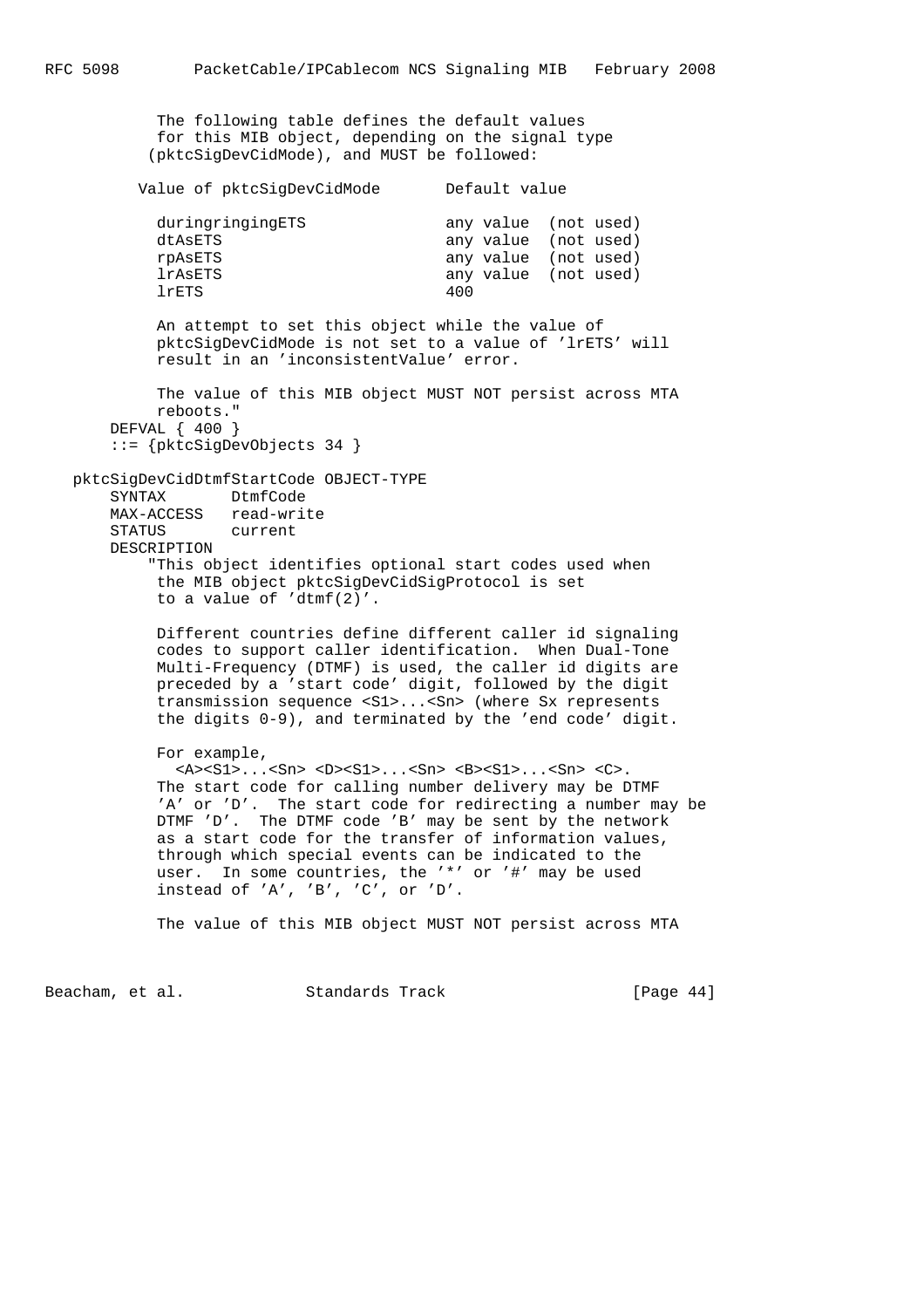```
 reboots."
     REFERENCE
          "ETSI-EN-300-659-1 specification"
     DEFVAL {dtmfcodeA}
 ::= { pktcSigDevObjects 35 }
 pktcSigDevCidDtmfEndCode OBJECT-TYPE
     SYNTAX DtmfCode
     MAX-ACCESS read-write
     STATUS current
     DESCRIPTION
          "This object identifies optional end codes used when the
          pktcSigDevCidSigProtocol is set to a value of
          'dtmf(2)'.
          Different countries define different caller id signaling
           protocols to support caller identification. When
           Dual-Tone Multi-Frequency (DTMF) is used, the caller id
          digits are preceded by a 'start code' digit, followed by
           the digit transmission sequence <S1>...<Sn> (where Sx
           represents the digits 0-9), and terminated by the 'end
           code' digit.
          For example,
            <\lambda</math>><SL>...<Sn>></sup> <sub>DP</sub><sub>SD</sub> <sub>SP</sub><sub>SD</sub> <sub>CP</sub> <sub>SP</sub><sub>SP</sub> <sub>SP</sub><sub>SP</sub> <sub>SP</sub> <sub>CP</sub> <sub>CP</sub> The DTMF code 'C' may be sent by the network as an
           end code for the transfer of information values, through
           which special events can be indicated to the user. In
          some countries, the '*' or '#' may be used instead of
           'A', 'B', 'C', or 'D'.
          The value of this MIB object MUST NOT persist across MTA
          reboots."
     REFERENCE
           "ETSI-EN-300-659-1 specification"
     DEFVAL {dtmfcodeC}
 ::= { pktcSigDevObjects 36 }
 pktcSigDevVmwiSigProtocol OBJECT-TYPE
     SYNTAX PktcSubscriberSideSigProtocol
     MAX-ACCESS read-write
     STATUS current
     DESCRIPTION
          "This object identifies the subscriber line protocol used
           for signaling the information on Visual Message Waiting
           Indicator (VMWI). Different countries define different
           VMWI signaling protocols to support VMWI service.
```
Beacham, et al. Standards Track [Page 45]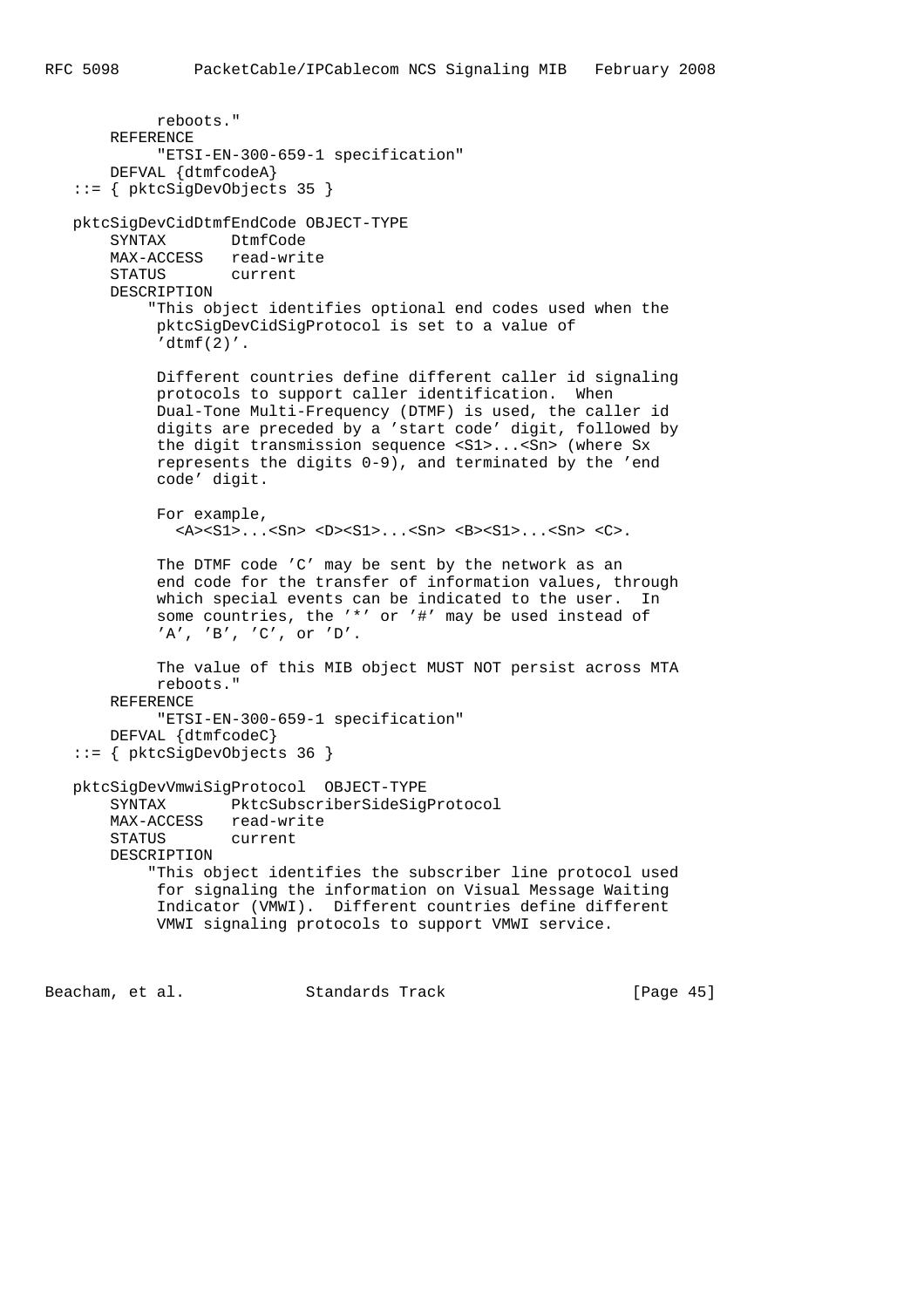Frequency shift keying (FSK) is most commonly used. DTMF is an alternative. The value of this MIB object MUST NOT persist across MTA reboots." DEFVAL { fsk } ::= { pktcSigDevObjects 37 } pktcSigDevVmwiDelayAfterLR OBJECT-TYPE SYNTAX Unsigned32 (0|300..800) UNITS "Milliseconds" MAX-ACCESS read-write STATUS current DESCRIPTION "This object specifies the delay between the end of the Line Reversal and the start of the FSK or DTMF signal. This object is only used when pktcSigDevVmwiMode is set to a value of 'lrETS'. This timing has a range of 300 to 800 ms. The following table defines the default values for this MIB object, depending on the signal type (pktcSigDevVmwiMode), and MUST be followed: Value of pktcSigDevVmwiMode Default value duringringingETS any value (not used) dtAsETS dtAseTS any value (not used) rpAsETS any value (not used) rpassis<br>lrAsETS any value (not used) lrETS 400 An attempt to set this object while the value of pktcSigDevVmwiMode is not 'lrETS' will result in an 'inconsistentValue' error. The value of this MIB object MUST NOT persist across MTA reboots." DEFVAL {400} ::= {pktcSigDevObjects 38 } pktcSigDevVmwiDtmfStartCode OBJECT-TYPE SYNTAX DtmfCode MAX-ACCESS read-write STATUS current DESCRIPTION "This object identifies optional start codes used when

Beacham, et al. Standards Track [Page 46]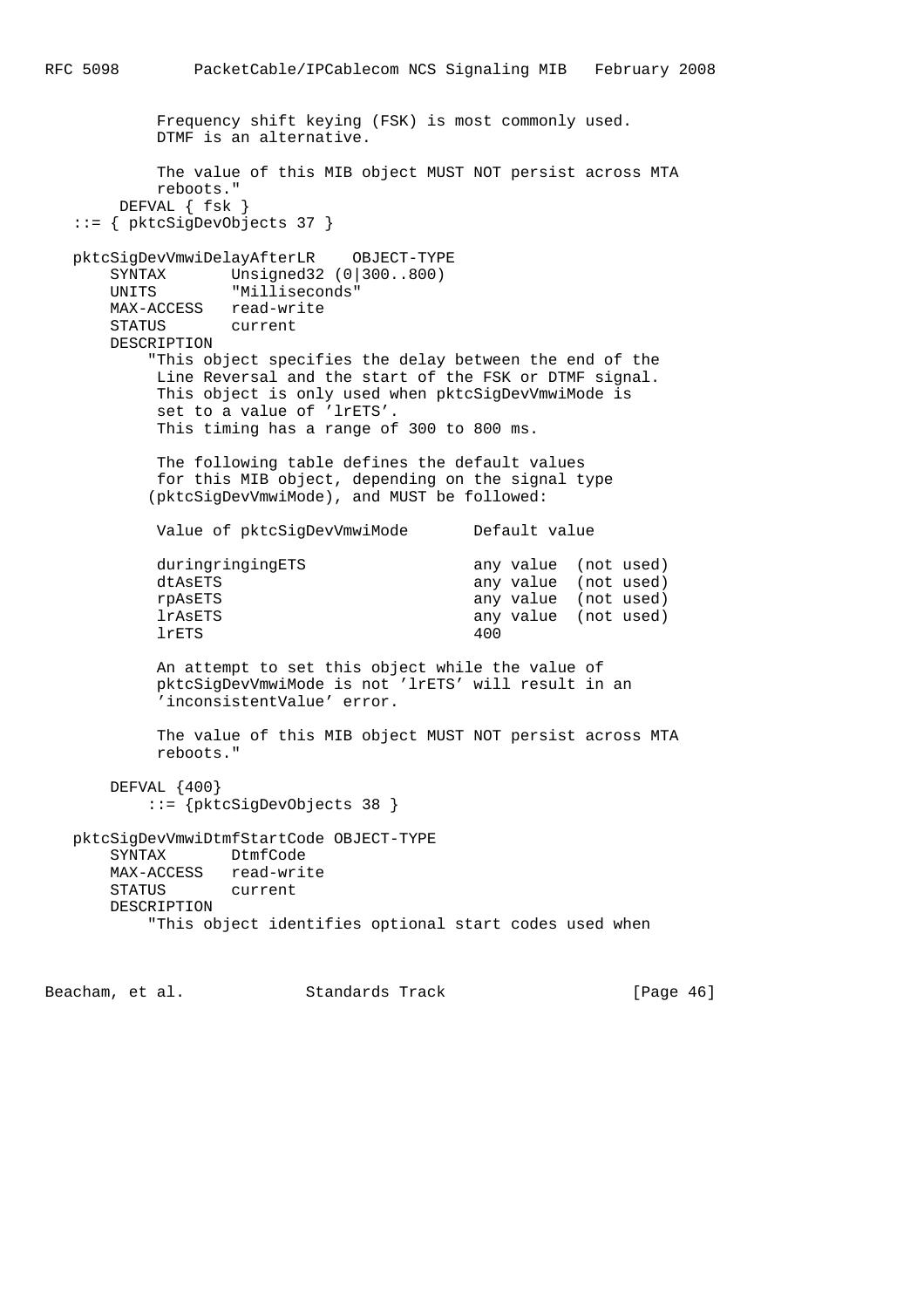the pktcSigDevVmwiSigProtocol is set to a value of 'dtmf(2)'. Different countries define different On Hook Data Transmission Protocol signaling codes to support VMWI. When Dual-Tone Multi-Frequency (DTMF) is used, the VMWI digits are preceded by a 'start code' digit, followed by the digit transmission sequence <S1>...<Sn> (where Sx represents the digits 0-9), and terminated by the 'end code' digit. For example,  $<\lambda$ >< $S1$ >... $Sn$ >  $1$ > $S1$ >... $Sn$ >  $S1$ >... $Sn$ >  $C$ . The start code for redirecting VMWI may be DTMF 'D' The DTMF code 'B' may be sent by the network as a start code for the transfer of information values, through which special events can be indicated to the user. In some countries, the '\*' or '#' may be used instead of 'A', 'B', 'C', or 'D'. The value of this MIB object MUST NOT persist across MTA reboots." REFERENCE "ETSI-EN-300-659-1 specification" DEFVAL {dtmfcodeA} ::= { pktcSigDevObjects 39 } pktcSigDevVmwiDtmfEndCode OBJECT-TYPE SYNTAX DtmfCode MAX-ACCESS read-write STATUS current DESCRIPTION "This object identifies an optional end code used when the pktcSigDevVmwiSigProtocol is set to a value of 'dtmf(2)'. Different countries define different on-hook Data Transmission Protocol signaling codes to support VMWI. When Dual-Tone Multi-Frequency (DTMF) is used, the VMWI digits are preceded by a 'start code' digit, followed by the digit transmission sequence <S1>...<Sn> (where Sx represents the digits 0-9), and terminated by the 'end code' digit. For example, <A><S1>...<Sn> <D><S1>...<Sn> <B><S1>...<Sn> <C>.

Beacham, et al. Standards Track [Page 47]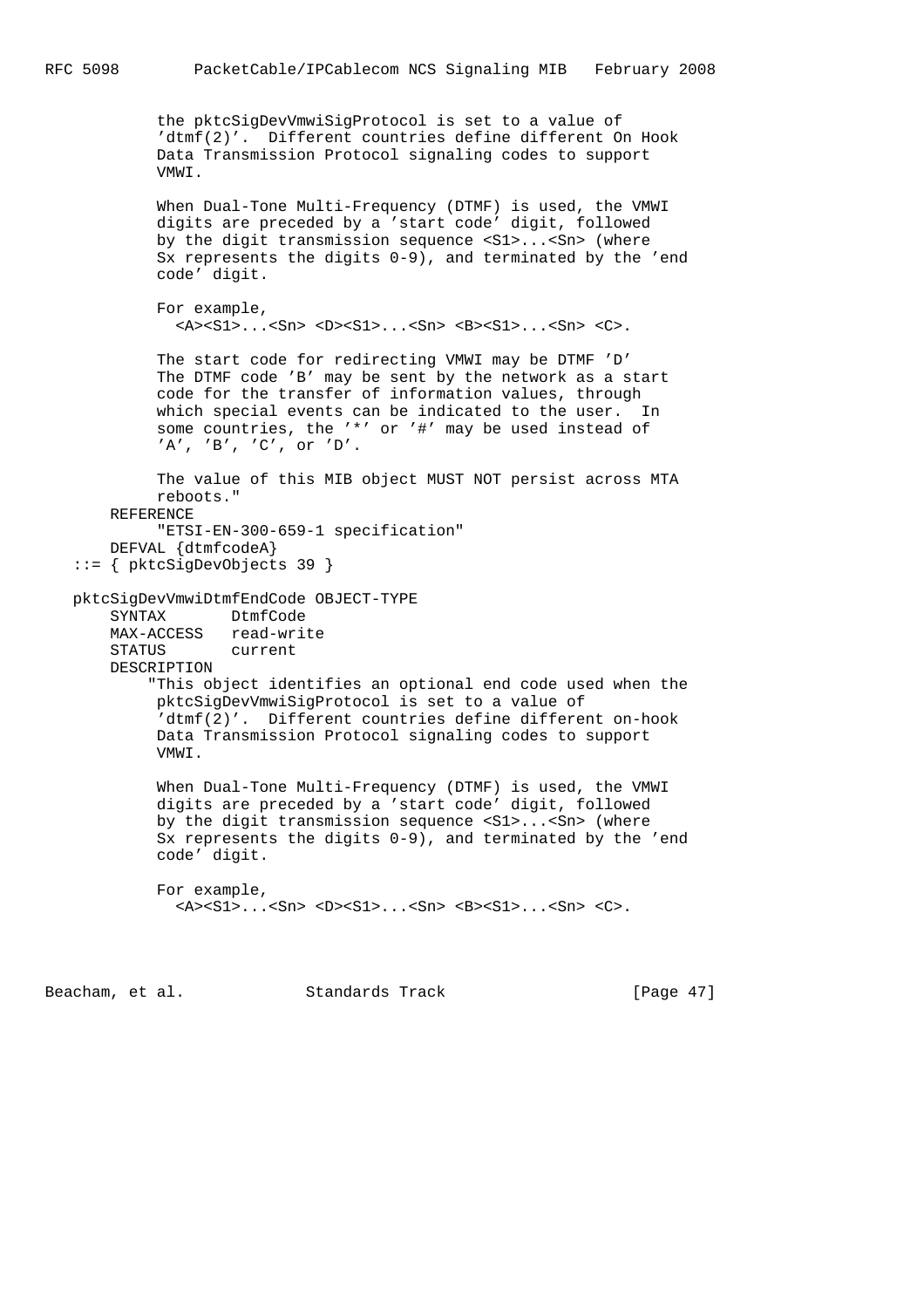```
 The DTMF code 'C' may be sent by the network as an end code
            for the transfer of information values, through which
            special events can be indicated to the user. In some
            countries, the '*' or '#' may be used instead of 'A',
            'B', 'C', or 'D'.
            The value of this MIB object MUST NOT persist across MTA
            reboots."
       REFERENCE
            "ETSI-EN-300-659-1 specification"
       DEFVAL {dtmfcodeC}
    ::= { pktcSigDevObjects 40 }
pktcSigDevrpAsDtsDuration OBJECT-TYPE
       SYNTAX Unsigned32 (0|200..500)
       UNITS "Milliseconds"
       MAX-ACCESS read-write
       STATUS current
       DESCRIPTION
           " This object specifies the duration of the rpASDTS ring
             pulse prior to the start of the transmission of the
             FSK or DTMF containing the caller id information. It is
             only used when pktcSigDevCidMode is set to a value of
             'rpAsETS'.
             The following table defines the default values
             for this MIB object, depending on the signal type
            (pktcSigDevCidMode), and MUST be followed:
            Value of pktcSigDevCidMode Default value
           duringringingETS any value (not used)
           dtAsETS dtAseTS dtAseTS
            rpAsETS 250
             lrAsETS any value (not used)
             lrETS any value (not used)
            An attempt to set this object while the value of
             pktcSigDevCidMode is not 'rpAsETS' will result in
             an 'inconsistentValue' error.
            The value of this MIB object MUST NOT persist across MTA
            reboots."
       REFERENCE
           "ETSI-EN-300-659-1 Specification and Belgacom
           BGC_D_48_9811_30_09_EDOC version 3.3"
       DEFVAL { 250 }
       ::= {pktcSigDevObjects 41 }
```
Beacham, et al. Standards Track [Page 48]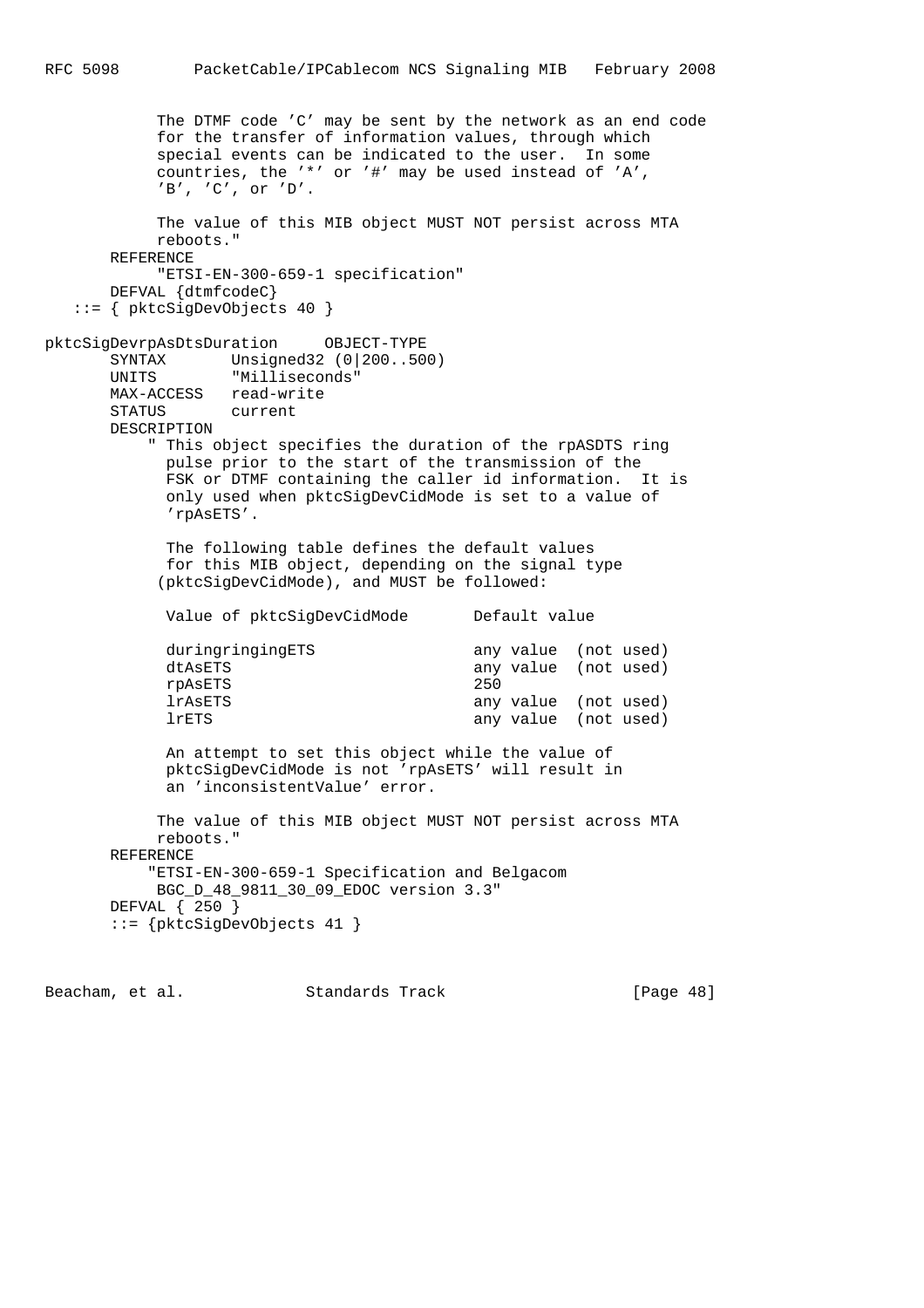-- -- The Endpoint Config Table is used to define attributes that -- are specific to connection EndPoints. - pktcSigEndPntConfigTable OBJECT-TYPE SYNTAX SEQUENCE OF PktcSigEndPntConfigEntry MAX-ACCESS not-accessible STATUS current DESCRIPTION " This table describes the information pertaining to each endpoint of the MTA. All entries in this table represent the provisioned endpoints provisioned with the information required by the MTA to maintain the NCS protocol communication with the CMS. Each endpoint can be assigned to its own CMS. If the specific endpoint does not have the corresponding CMS information in this table, the endpoint is considered as not provisioned with voice services. Objects in this table do not persist across MTA reboots." ::= { pktcSigEndPntConfigObjects 1 } pktcSigEndPntConfigEntry OBJECT-TYPE SYNTAX PktcSigEndPntConfigEntry MAX-ACCESS not-accessible STATUS current DESCRIPTION "Each entry in the pktcSigEndPntConfigTable represents required signaling parameters for the specific endpoint provisioned with voice services. The conceptual rows MUST NOT persist across MTA reboots." INDEX { ifIndex } ::= { pktcSigEndPntConfigTable 1 } PktcSigEndPntConfigEntry ::= SEQUENCE { pktcSigEndPntConfigCallAgentId SnmpAdminString, pktcSigEndPntConfigCallAgentUdpPort InetPortNumber, pktcSigEndPntConfigPartialDialTO Unsigned32, pktcSigEndPntConfigCriticalDialTO Unsigned32, pktcSigEndPntConfigBusyToneTO Unsigned32, pktcSigEndPntConfigDialToneTO Unsigned32,<br>pktcSigEndPntConfigMessageWaitingTO Unsigned32, pktcSigEndPntConfigMessageWaitingTO pktcSigEndPntConfigOffHookWarnToneTO Unsigned32, pktcSigEndPntConfigRingingTO pktcSigEndPntConfigRingBackTO Unsigned32, pktcSigEndPntConfigReorderToneTO Unsigned32, pktcSigEndPntConfigStutterDialToneTO Unsigned32,

Beacham, et al. Standards Track [Page 49]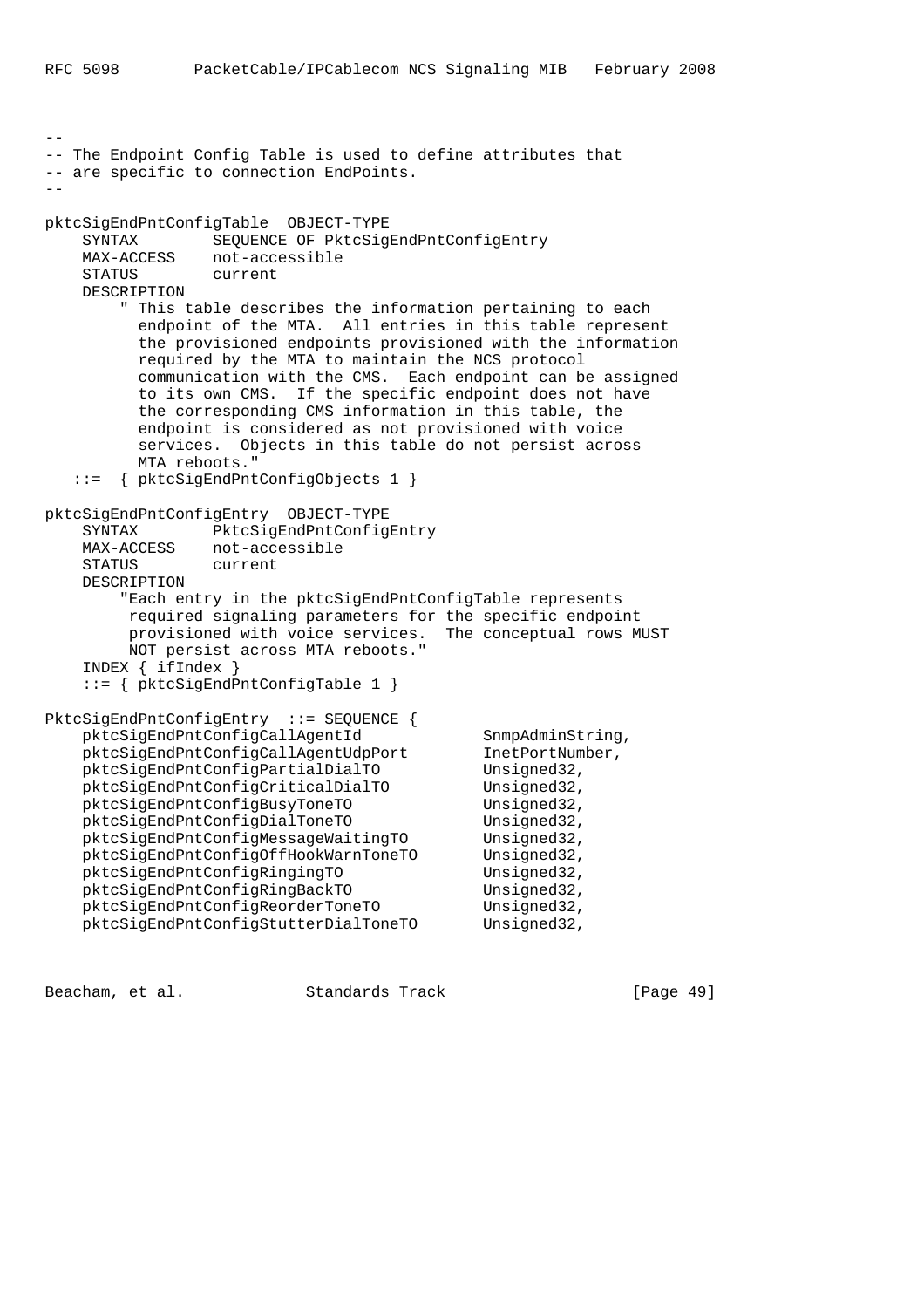| pktcSigEndPntConfigTSMax                                   | Unsigned32,      |
|------------------------------------------------------------|------------------|
| pktcSigEndPntConfigMax1                                    | Unsigned32,      |
| pktcSigEndPntConfigMax2                                    | Unsigned32,      |
| pktcSigEndPntConfigMax1QEnable                             | TruthValue,      |
| pktcSigEndPntConfigMax2QEnable                             | TruthValue,      |
| pktcSigEndPntConfigMWD                                     | Unsigned32,      |
| pktcSigEndPntConfigTdinit                                  | Unsigned32,      |
| pktcSigEndPntConfigTdmin                                   | Unsigned32,      |
| pktcSigEndPntConfigTdmax                                   | Unsigned32,      |
| pktcSigEndPntConfigRtoMax                                  | Unsigned32,      |
| pktcSigEndPntConfigRtoInit                                 | Unsigned32,      |
| pktcSigEndPntConfigLongDurationKeepAlive                   | Unsigned32,      |
| pktcSigEndPntConfigThist                                   | Unsigned32,      |
| pktcSigEndPntConfigStatus                                  | RowStatus,       |
| pktcSigEndPntConfigCallWaitingMaxRep                       | Unsigned32,      |
| pktcSigEndPntConfigCallWaitingDelay                        | Unsigned32,      |
| pktcSigEndPntStatusCallIpAddressType                       | InetAddressType, |
| pktcSigEndPntStatusCallIpAddress                           | InetAddress,     |
| pktcSigEndPntStatusError                                   | INTEGER,         |
| pktcSigEndPntConfigMinHookFlash                            | Unsigned32,      |
| pktcSigEndPntConfigMaxHookFlash                            | Unsigned32,      |
| pktcSigEndPntConfigPulseDialInterdigitTime Unsigned32,     |                  |
| pktcSigEndPntConfigPulseDialMinMakeTime                    | Unsigned32,      |
| pktcSigEndPntConfigPulseDialMaxMakeTime                    | Unsigned32,      |
| pktcSigEndPntConfigPulseDialMinBreakTime                   | Unsigned32,      |
| pktcSigEndPntConfigPulseDialMaxBreakTime                   | Unsigned32       |
| $\left\{ \right\}$                                         |                  |
|                                                            |                  |
| pktcSigEndPntConfigCallAgentId<br>OBJECT-TYPE              |                  |
| SnmpAdminString(SIZE (3255))<br>SYNTAX                     |                  |
| read-create<br>MAX-ACCESS                                  |                  |
| <b>STATUS</b><br>current                                   |                  |
| DESCRIPTION                                                |                  |
| This object contains a string indicating the call agent    |                  |
| name (e.g., ca@example.com). The call agent name, after    |                  |
| the character '@', MUST be a fully qualified domain name   |                  |
| (FQDN) and MUST have a corresponding pktcMtaDevCmsFqdn     |                  |
| entry in the pktcMtaDevCmsTable.                           | The object       |
| pktcMtaDevCmsFqdn is defined in the PacketCable MIBMTA     |                  |
| Specification. For each particular endpoint, the MTA MUST  |                  |
| use the current value of this object to communicate with   |                  |
| the corresponding CMS. The MTA MUST update this object     |                  |
| with the value of the 'Notified Entity' parameter of the   |                  |
| NCS message. Because of the high importance of this object |                  |
| to the ability of the MTA to maintain reliable NCS         |                  |

 communication with the CMS, it is highly recommended not to change this object's value using SNMP during normal operation."

Beacham, et al. Standards Track [Page 50]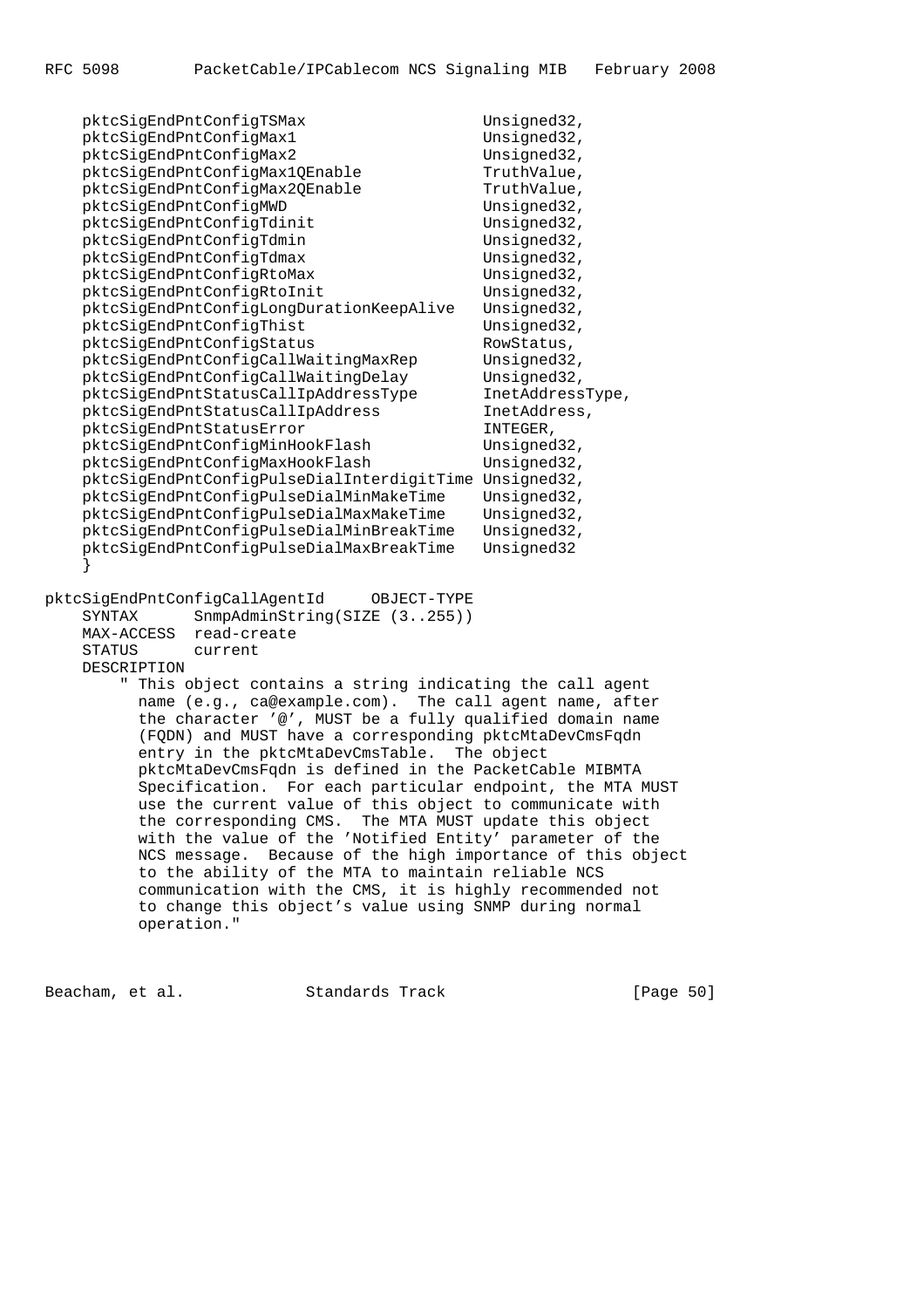```
 ::= { pktcSigEndPntConfigEntry 1 }
```

```
pktcSigEndPntConfigCallAgentUdpPort OBJECT-TYPE
     SYNTAX InetPortNumber (1025..65535)
    MAX-ACCESS read-create
    STATUS current
    DESCRIPTION
         " This object contains the current value of the User
          Datagram Protocol (UDP) receive port on which the
          call agent will receive NCS from the endpoint.
          For each particular endpoint, the MTA MUST use the current
          value of this object to communicate with the corresponding
          CMS. The MTA MUST update this object with the value of the
          'Notified Entity' parameter of the NCS message. If the
          Notified Entity parameter does not contain a CallAgent
          port, the MTA MUST update this object with the default
          value of 2727. Because of the high importance of this
          object to the ability of the MTA to maintain reliable NCS
          communication with the CMS, it is highly recommended not
          to change this object's value using SNMP during normal
          operation."
    REFERENCE
         "PacketCable NCS Specification"
    DEFVAL { 2727 }
     ::= { pktcSigEndPntConfigEntry 2 }
pktcSigEndPntConfigPartialDialTO OBJECT-TYPE
 SYNTAX Unsigned32
 UNITS "seconds"
    MAX-ACCESS read-create
    STATUS current
    DESCRIPTION
         "This object contains the value of the partial dial
         time out.
         The time out (TO) elements are intended to limit the time a
         tone or frequency is generated. When this MIB object is set
         to a value of '0', the MTA MUST NOT generate the
         corresponding frequency or tone, regardless of the
         definitions pertaining to frequency, tone duration, or
         cadence."
    REFERENCE
        "PacketCable NCS Specification"
    DEFVAL { 16 }
     ::= { pktcSigEndPntConfigEntry 3 }
pktcSigEndPntConfigCriticalDialTO OBJECT-TYPE
    SYNTAX Unsigned32
    UNITS "seconds"
```
Beacham, et al. Standards Track [Page 51]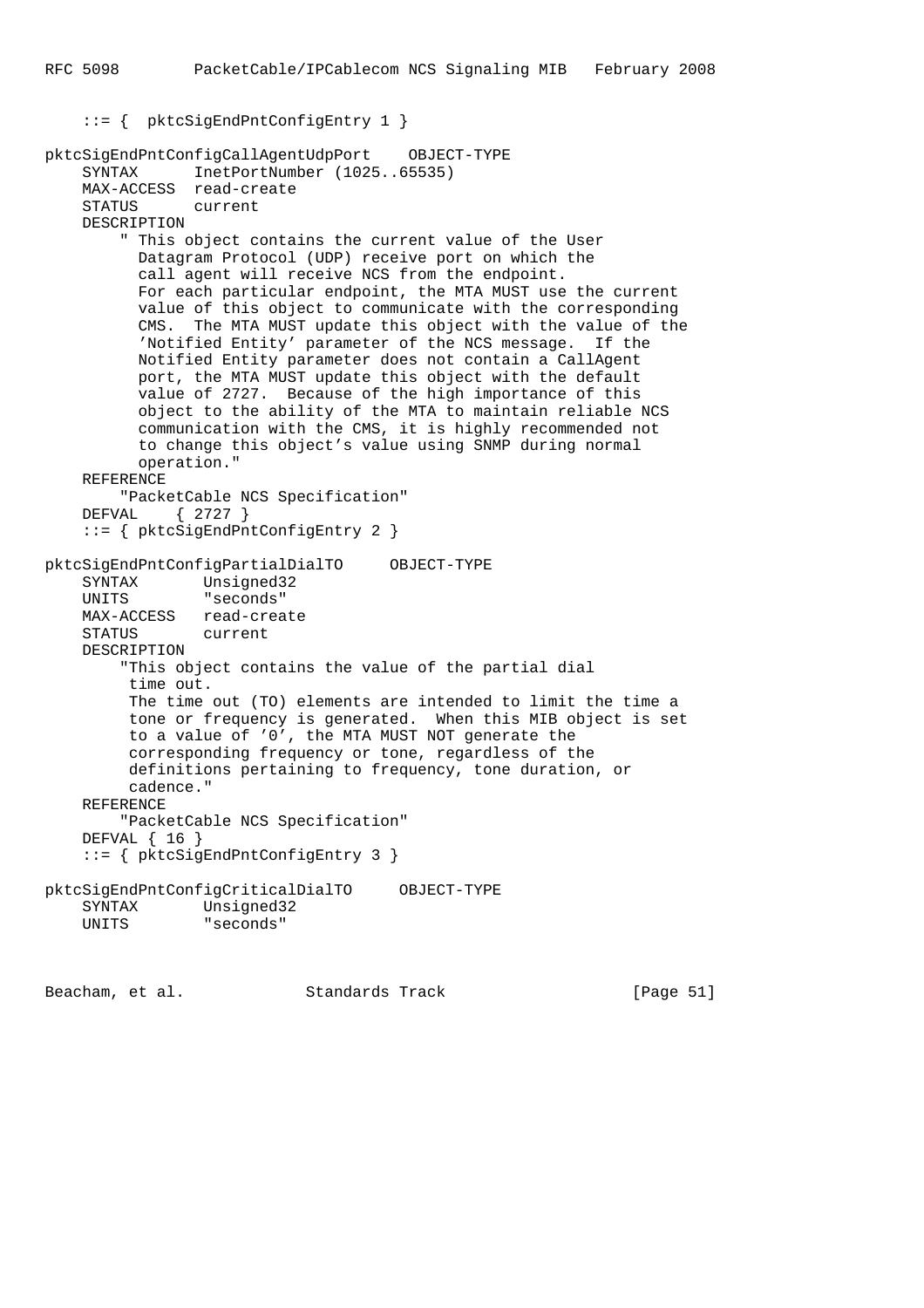MAX-ACCESS read-create STATUS current DESCRIPTION "This object contains the value of the critical dial time out. The time out (TO) elements are intended to limit the time a tone or frequency is generated. When this MIB object is set to a value of '0', the MTA MUST NOT generate the corresponding frequency or tone, regardless of the definitions pertaining to frequency, tone duration, or cadence." REFERENCE "PacketCable NCS Specification" DEFVAL  $\{ 4 \}$  ::= { pktcSigEndPntConfigEntry 4 } pktcSigEndPntConfigBusyToneTO OBJECT-TYPE SYNTAX Unsigned32 UNITS "seconds" MAX-ACCESS read-create STATUS current DESCRIPTION " This object contains the default time out value for busy tone. The MTA MUST NOT update this object with the value provided in the NCS message (if present). If the value of the object is modified by the SNMP Management Station, the MTA MUST use the new value as a default only for a new signal requested by the NCS message. The time out (TO) elements are intended to limit the time a tone or frequency is generated. When this MIB object is set to a value of '0', the MTA MUST NOT generate the corresponding frequency or tone, regardless of the definitions pertaining to frequency, tone duration, or cadence." REFERENCE "PacketCable NCS Specification" DEFVAL { 30 } ::= { pktcSigEndPntConfigEntry 5 } pktcSigEndPntConfigDialToneTO OBJECT-TYPE SYNTAX Unsigned32 UNITS "seconds" MAX-ACCESS read-create STATUS current DESCRIPTION " This object contains the default time out value for dial tone. The MTA MUST NOT update this object with the value provided in the NCS message (if present). If

Beacham, et al. Standards Track [Page 52]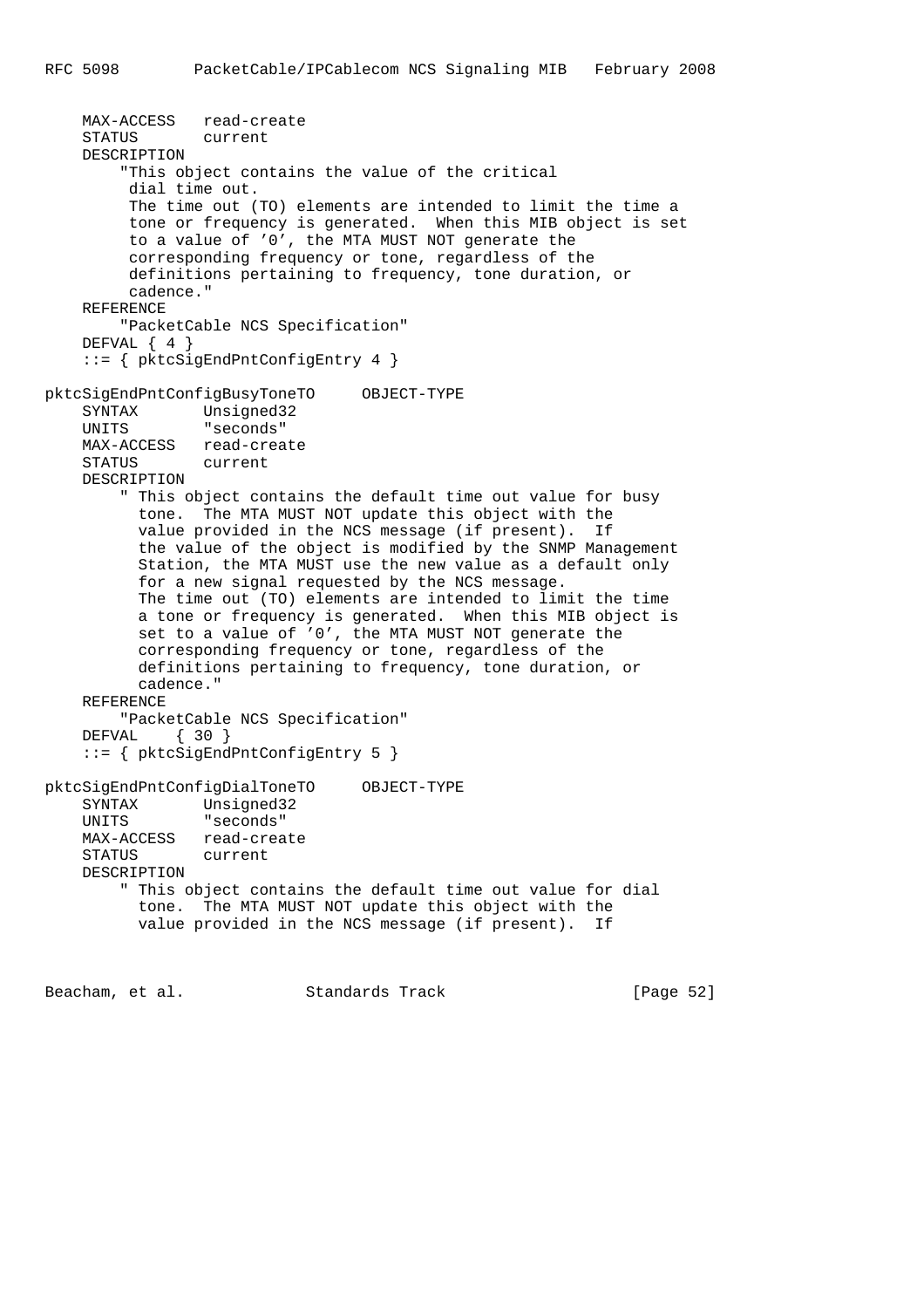the value of the object is modified by the SNMP Management Station, the MTA MUST use the new value as a default only for a new signal requested by the NCS message. The time out (TO) elements are intended to limit the time a tone or frequency is generated. When this MIB object is set to a value of '0', the MTA MUST NOT generate the corresponding frequency or tone, regardless of the definitions pertaining to frequency, tone duration, or cadence." REFERENCE "PacketCable NCS Specification" DEFVAL { 16 } ::= { pktcSigEndPntConfigEntry 6 } pktcSigEndPntConfigMessageWaitingTO OBJECT-TYPE SYNTAX Unsigned32 UNITS "seconds" MAX-ACCESS read-create STATUS current DESCRIPTION " This object contains the default time out value for message waiting indicator. The MTA MUST NOT update this object with the value provided in the NCS message (if present). If the value of the object is modified by the SNMP Manager application, the MTA MUST use the new value as a default only for a new signal requested by the NCS message. The time out (TO) elements are intended to limit the time a tone or frequency is generated. When this MIB object is set to a value of '0', the MTA MUST NOT generate the corresponding frequency or tone, regardless of the definitions pertaining to frequency, tone duration, or cadence." REFERENCE "PacketCable NCS Specification" DEFVAL { 16 } ::= { pktcSigEndPntConfigEntry 7 } pktcSigEndPntConfigOffHookWarnToneTO OBJECT-TYPE SYNTAX Unsigned32 UNITS "seconds" MAX-ACCESS read-create STATUS current DESCRIPTION " This object contains the default time out value for the off-hook warning tone. The MTA MUST NOT update this object with the value provided in the NCS message (if present). If the value of the object is modified by the SNMP Manager

Beacham, et al. Standards Track [Page 53]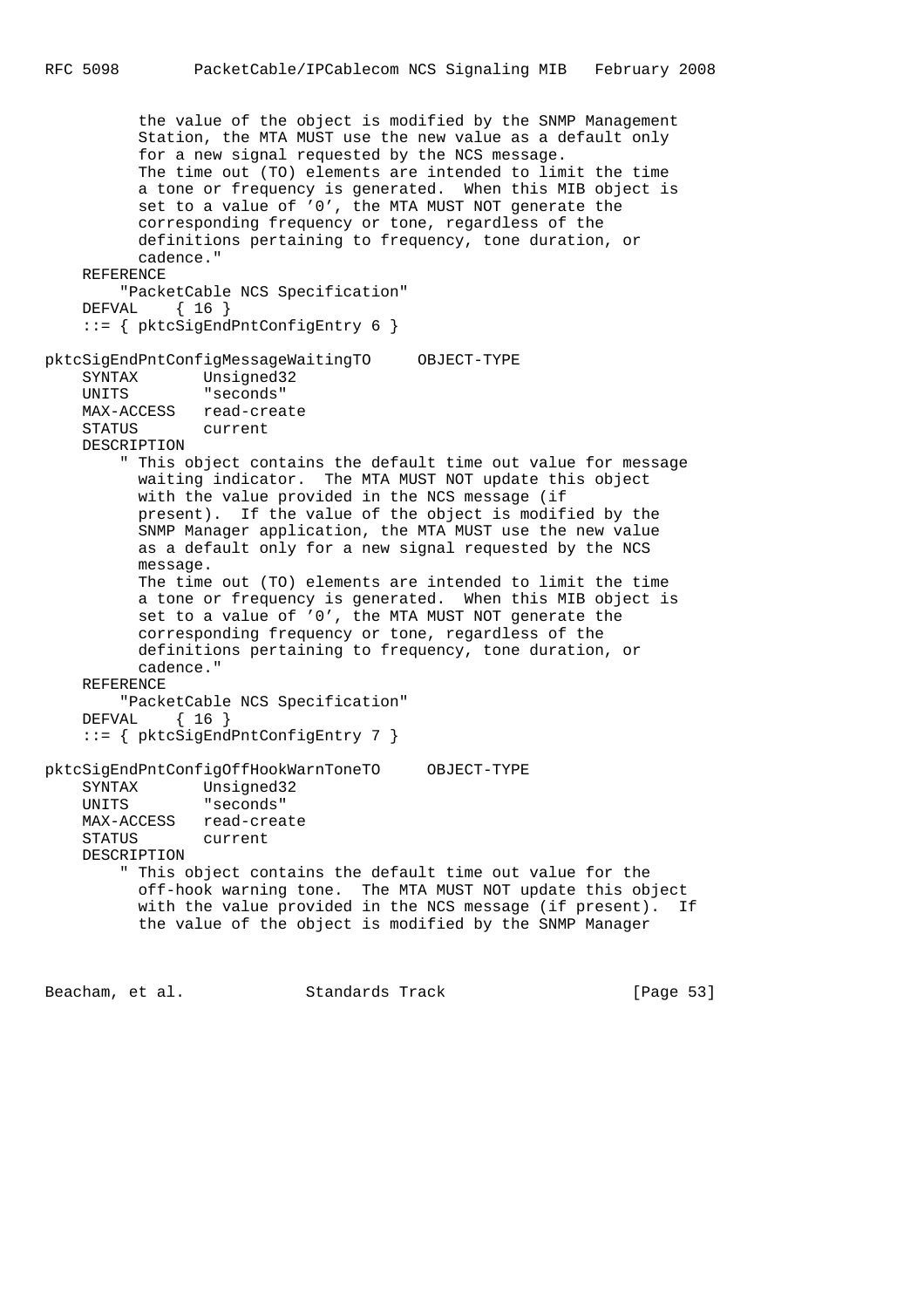```
 application, the MTA MUST use the new value as a default
           only for a new signal requested by the NCS message. The
           time out (TO) elements are intended to limit the time a tone
           or frequency is generated. When this MIB object is set to a
           value of '0', the MTA MUST NOT generate the corresponding
          frequency or tone, regardless of the definitions pertaining
          to frequency, tone duration, or cadence."
     REFERENCE
         "PacketCable NCS Specification"
     DEFVAL { 0 }
     ::= { pktcSigEndPntConfigEntry 8 }
pktcSigEndPntConfigRingingTO OBJECT-TYPE
     SYNTAX Unsigned32
     UNITS "seconds"
     MAX-ACCESS read-create
     STATUS current
     DESCRIPTION
         " This object contains the default time out value for
          ringing. The MTA MUST NOT update this object with the
           value provided in the NCS message (if present). If
           the value of the object is modified by the SNMP Management
           Station, the MTA MUST use the new value as a default only
           for a new signal requested by the NCS message.
          The time out (TO) elements are intended to limit the time
           a tone or frequency is generated. When this MIB object is
          set to a value of '0', the MTA MUST NOT generate the
          corresponding frequency or tone, regardless of the
          definitions pertaining to frequency, tone duration, or
          cadence."
     REFERENCE
         "PacketCable NCS Specification"
     DEFVAL { 180 }
     ::= { pktcSigEndPntConfigEntry 9 }
pktcSigEndPntConfigRingBackTO OBJECT-TYPE
     SYNTAX Unsigned32
     UNITS "seconds"
     MAX-ACCESS read-create
     STATUS current
     DESCRIPTION
         " This object contains the default time out value for ring
          back. The MTA MUST NOT update this object with the
           value provided in the NCS message (if present). If
           the value of the object is modified by the SNMP Management
           Station, the MTA MUST use the new value as a default only
           for a new signal requested by the NCS message.
           The time out (TO) elements are intended to limit the time
```
Beacham, et al. Standards Track [Page 54]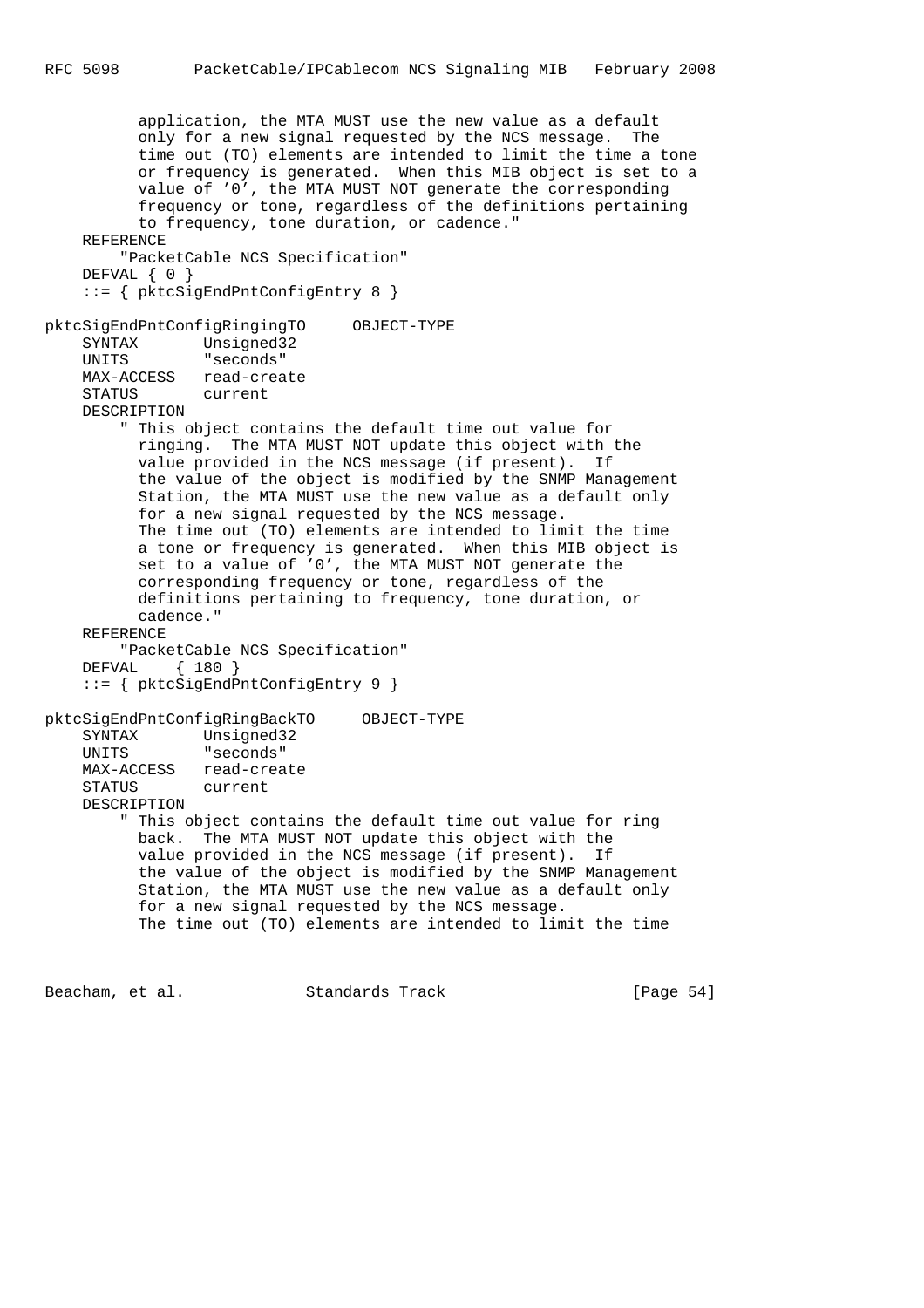```
 a tone or frequency is generated. When this MIB object is
           set to a value of '0', the MTA MUST NOT generate the
           corresponding frequency or tone, regardless of the
          definitions pertaining to frequency, tone duration, or
           cadence."
     REFERENCE
        "PacketCable NCS Specification"
     DEFVAL { 180 }
     ::= { pktcSigEndPntConfigEntry 10 }
pktcSigEndPntConfigReorderToneTO OBJECT-TYPE
     SYNTAX Unsigned32
     UNITS "seconds"
     MAX-ACCESS read-create
     STATUS current
     DESCRIPTION
         " This object contains the default time out value for reorder
           tone. The MTA MUST NOT update this object with the
           value provided in the NCS message (if present). If
           the value of the object is modified by the SNMP Management
           Station, the MTA MUST use the new value as a default only
           for a new signal requested by the NCS message.
           The time out (TO) elements are intended to limit the time
           a tone or frequency is generated. When this MIB object is
           set to a value of '0', the MTA MUST NOT generate the
           corresponding frequency or tone, regardless of the
          definitions pertaining to frequency, tone duration, or
          cadence."
     REFERENCE
         "PacketCable NCS Specification"
     DEFVAL { 30 }
     ::= { pktcSigEndPntConfigEntry 11 }
pktcSigEndPntConfigStutterDialToneTO OBJECT-TYPE
     SYNTAX Unsigned32
     UNITS "seconds"
     MAX-ACCESS read-create
     STATUS current
     DESCRIPTION
         " This object contains the default time out value for stutter
          dial tone. The MTA MUST NOT update this object with the
           value provided in the NCS message (if present). If
           the value of the object is modified by the SNMP Management
           Station, the MTA MUST use the new value as a default only
           for a new signal requested by the NCS message.
           The time out (TO) elements are intended to limit the time
           a tone or frequency is generated. When this MIB object is
           set to a value of '0', the MTA MUST NOT generate the
```
Beacham, et al. Standards Track [Page 55]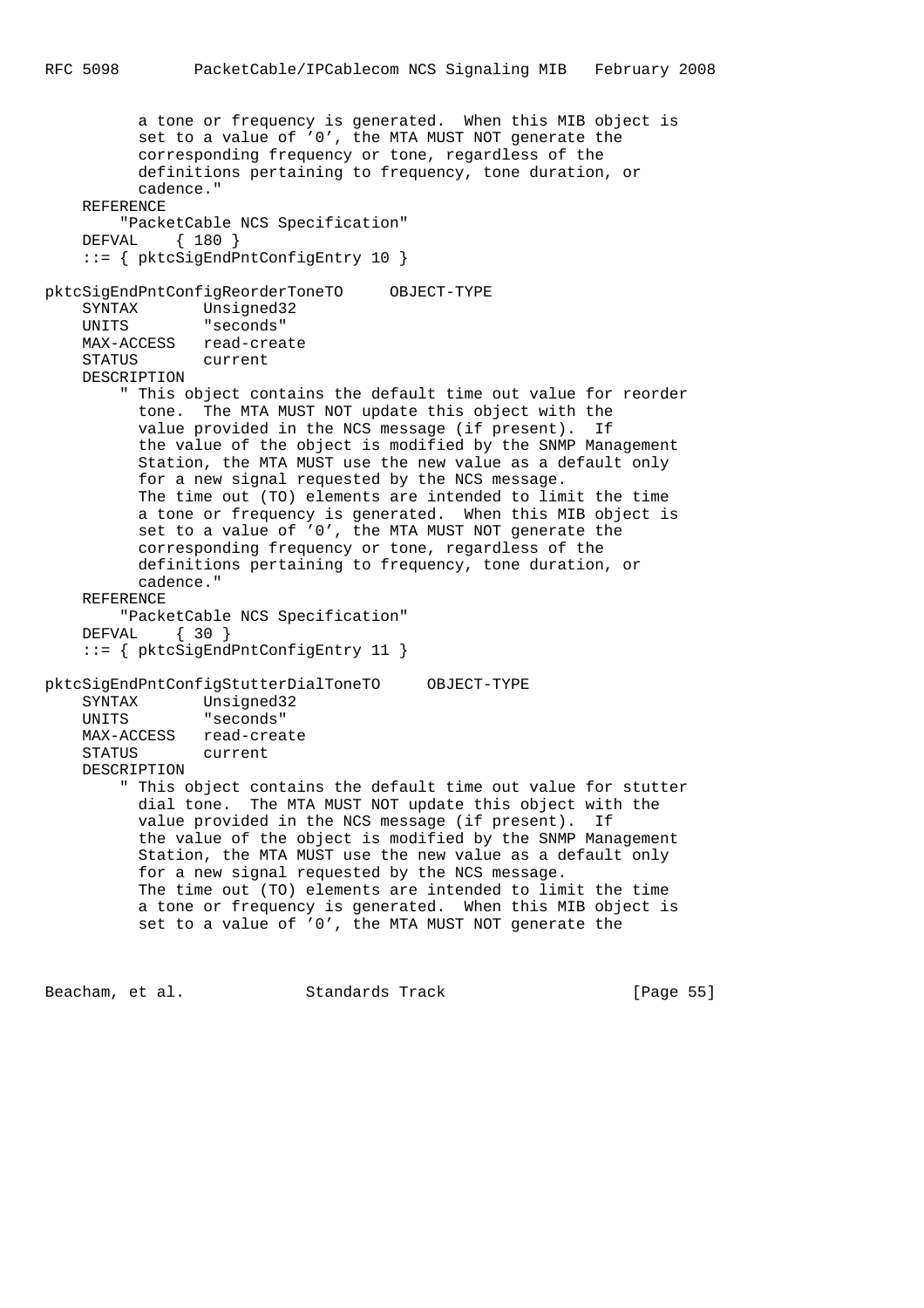```
 corresponding frequency or tone, regardless of the
           definitions pertaining to frequency, tone duration, or
           cadence."
     REFERENCE
          "PacketCable NCS Specification"
     DEFVAL { 16 }
     ::= { pktcSigEndPntConfigEntry 12 }
pktcSigEndPntConfigTSMax OBJECT-TYPE
     SYNTAX Unsigned32
     MAX-ACCESS read-create
     STATUS current
     DESCRIPTION
            "This MIB object is used as part of an NCS
            retransmission algorithm. Prior to any retransmission,
            the MTA must check to make sure that the time elapsed
             since the sending of the initial datagram does not
            exceed the value specified by this MIB object. If more
             than Tsmax time has elapsed, then the retransmissions
            MUST cease.
            Refer to the MIB object pktcSigEndPntConfigThist for
            information on when the endpoint becomes disconnected."
     REFERENCE
         "PacketCable NCS Specification"
     DEFVAL { 20 }
     ::= { pktcSigEndPntConfigEntry 13 }
pktcSigEndPntConfigMax1 OBJECT-TYPE
     SYNTAX Unsigned32
     MAX-ACCESS read-create
     STATUS current
     DESCRIPTION
         "This object contains the suspicious error threshold for
         signaling messages. The pktcSigEndPntConfigMax1 object
         indicates the retransmission threshold at which the MTA MAY
         actively query the domain name server (DNS) in order to
         detect the possible change of call agent interfaces."
     REFERENCE
         "PacketCable NCS Specification"
     DEFVAL { 5 }
     ::= { pktcSigEndPntConfigEntry 14 }
pktcSigEndPntConfigMax2 OBJECT-TYPE
     SYNTAX Unsigned32
     MAX-ACCESS read-create
     STATUS current
     DESCRIPTION
```
Beacham, et al. Standards Track [Page 56]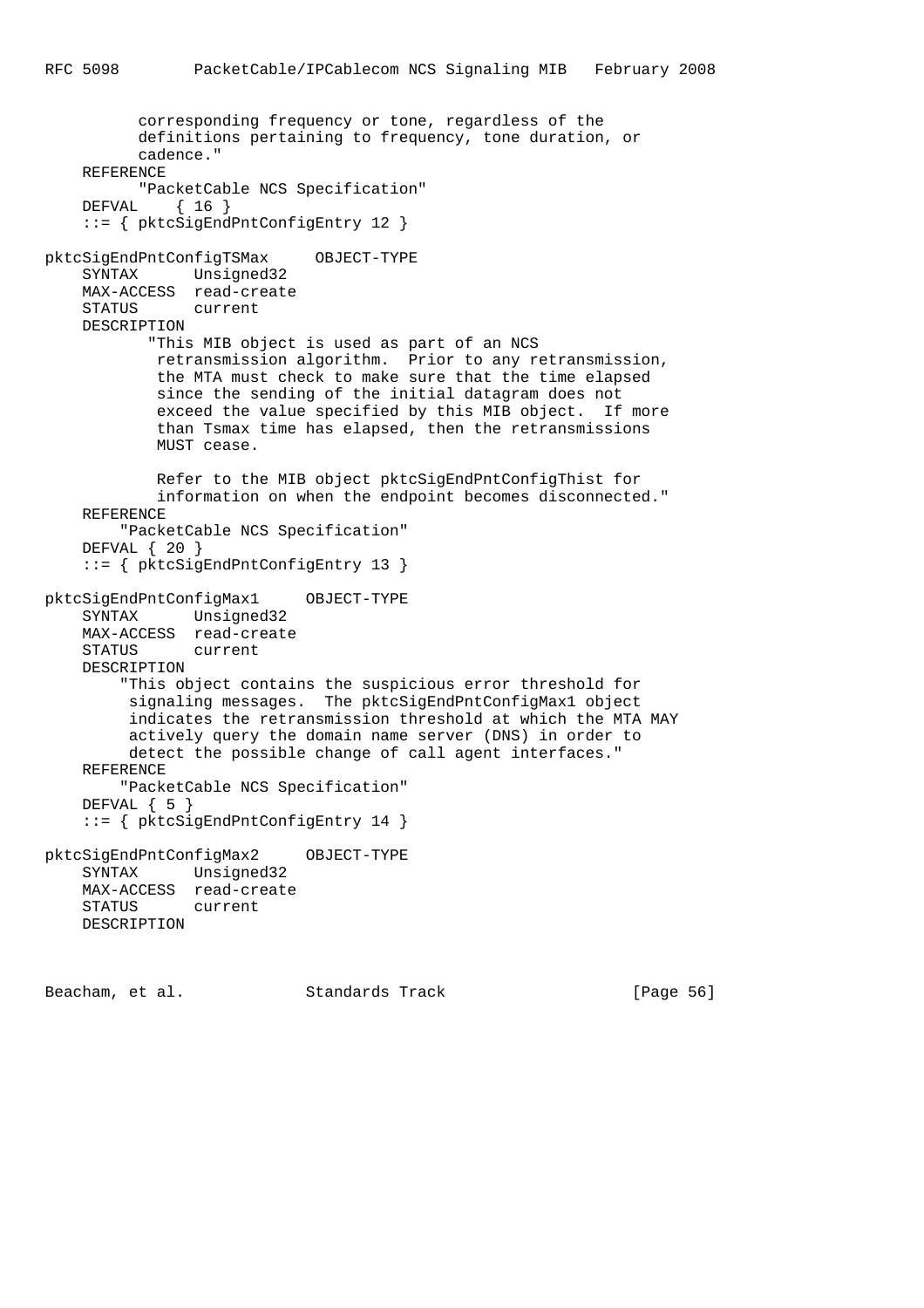```
 "This object contains the disconnect error threshold for
          signaling messages. The pktcSigEndPntConfigMax2 object
          indicates the retransmission threshold at which the MTA
         SHOULD contact the DNS one more time to see if any other
         interfaces to the call agent have become available."
     REFERENCE
         "PacketCable NCS Specification"
     DEFVAL { 7 }
     ::= { pktcSigEndPntConfigEntry 15 }
pktcSigEndPntConfigMax1QEnable OBJECT-TYPE
     SYNTAX TruthValue
     MAX-ACCESS read-create
     STATUS current
     DESCRIPTION
         "This object enables/disables the Max1 domain name server
         (DNS) query operation when the pktcSigEndPntConfigMax1
         threshold has been reached.
         A value of true(1) indicates enabling, and a value of
         false(2) indicates disabling."
     DEFVAL { true }
     ::= { pktcSigEndPntConfigEntry 16 }
pktcSigEndPntConfigMax2QEnable OBJECT-TYPE
     SYNTAX TruthValue
     MAX-ACCESS read-create
    STATUS current
     DESCRIPTION
         "This object enables/disables the Max2 domain name server
          (DNS) query operation when the pktcSigEndPntConfigMax2
         threshold has been reached.
         A value of true(1) indicates enabling, and a value of
         false(2) indicates disabling."
     DEFVAL { true }
     ::= { pktcSigEndPntConfigEntry 17 }
pktcSigEndPntConfigMWD OBJECT-TYPE
     SYNTAX Unsigned32
     UNITS "seconds"
     MAX-ACCESS read-create
     STATUS current
     DESCRIPTION
         "Maximum Waiting Delay (MWD) contains the maximum number of
         seconds an MTA waits, after powering on, before initiating
         the restart procedure with the call agent."
     REFERENCE
         "PacketCable NCS Specification"
     DEFVAL { 600 }
```
Beacham, et al. Standards Track [Page 57]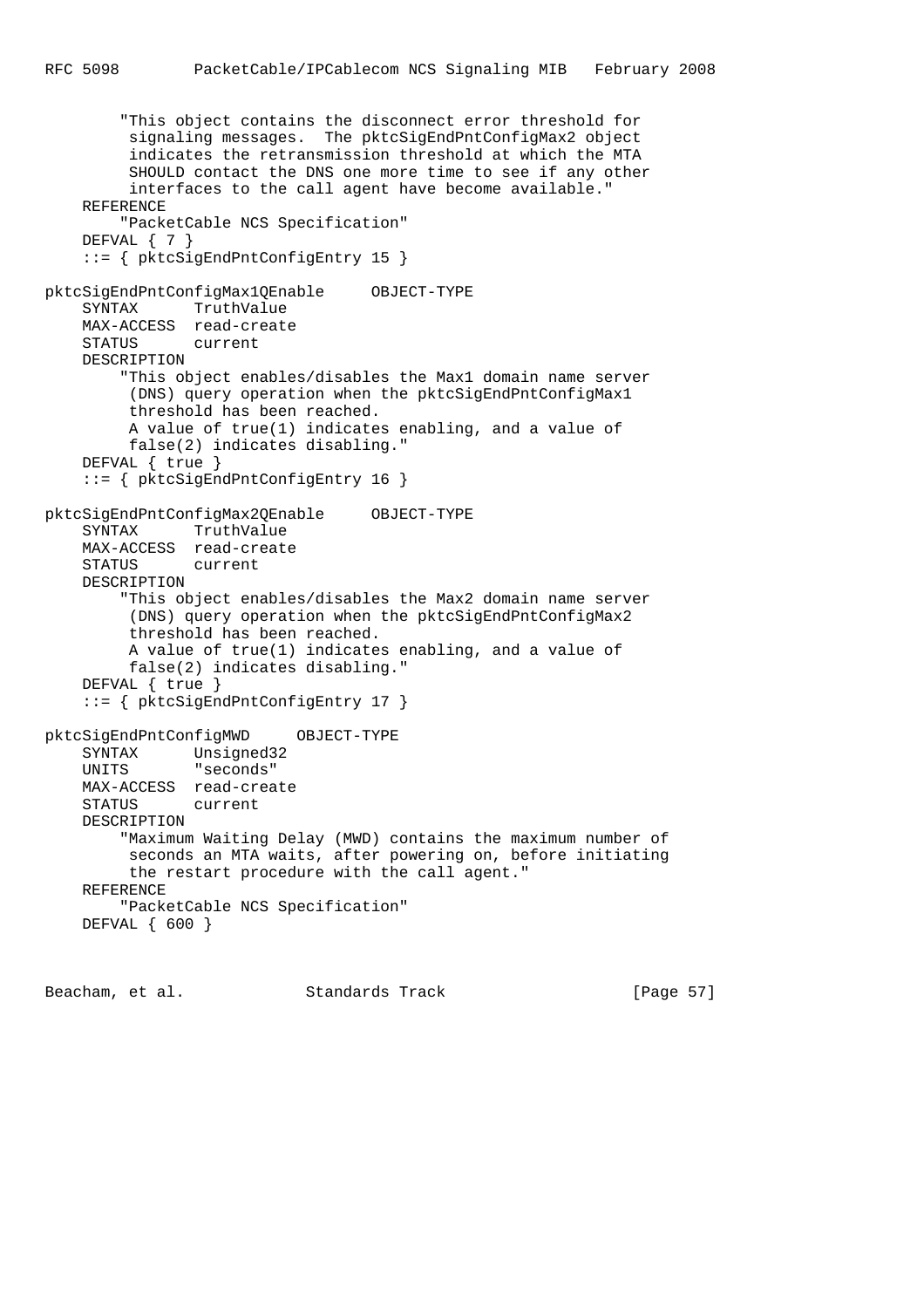::= { pktcSigEndPntConfigEntry 18 }

```
pktcSigEndPntConfigTdinit OBJECT-TYPE
    SYNTAX Unsigned32
    UNITS "seconds"
    MAX-ACCESS read-create
    STATUS current
    DESCRIPTION
         "This MIB object represents the 'disconnected' initial
         waiting delay within the context of an MTA's 'disconnected
         procedure'. The 'disconnected procedure' is initiated when
         an endpoint becomes 'disconnected' while attempting to
         communicate with a call agent.
         The 'disconnected timer' associated with the 'disconnected
         Procedure' is initialized to a random value, uniformly
         distributed between zero and the value contained in this
         MIB object.
         For more information on the usage of this timer, please
         refer to the PacketCable NCS Specification."
    REFERENCE
         "PacketCable NCS Specification"
    DEFVAL { 15 }
     ::= { pktcSigEndPntConfigEntry 19 }
pktcSigEndPntConfigTdmin OBJECT-TYPE
 SYNTAX Unsigned32
 UNITS "seconds"
    MAX-ACCESS read-create
    STATUS current
    DESCRIPTION
             "This MIB object represents the 'disconnected' minimum
             waiting delay within the context of an MTA's
             'disconnected procedure', specifically when local user
             activity is detected.
             The 'disconnected procedure' is initiated when
             an endpoint becomes 'disconnected' while attempting to
             communicate with a call agent.
             For more information on the usage of this timer, please
             refer to the PacketCable NCS Specification."
    REFERENCE
        "PacketCable NCS Specification"
    DEFVAL { 15 }
     ::= { pktcSigEndPntConfigEntry 20 }
pktcSigEndPntConfigTdmax OBJECT-TYPE
    SYNTAX Unsigned32
```
Beacham, et al. Standards Track [Page 58]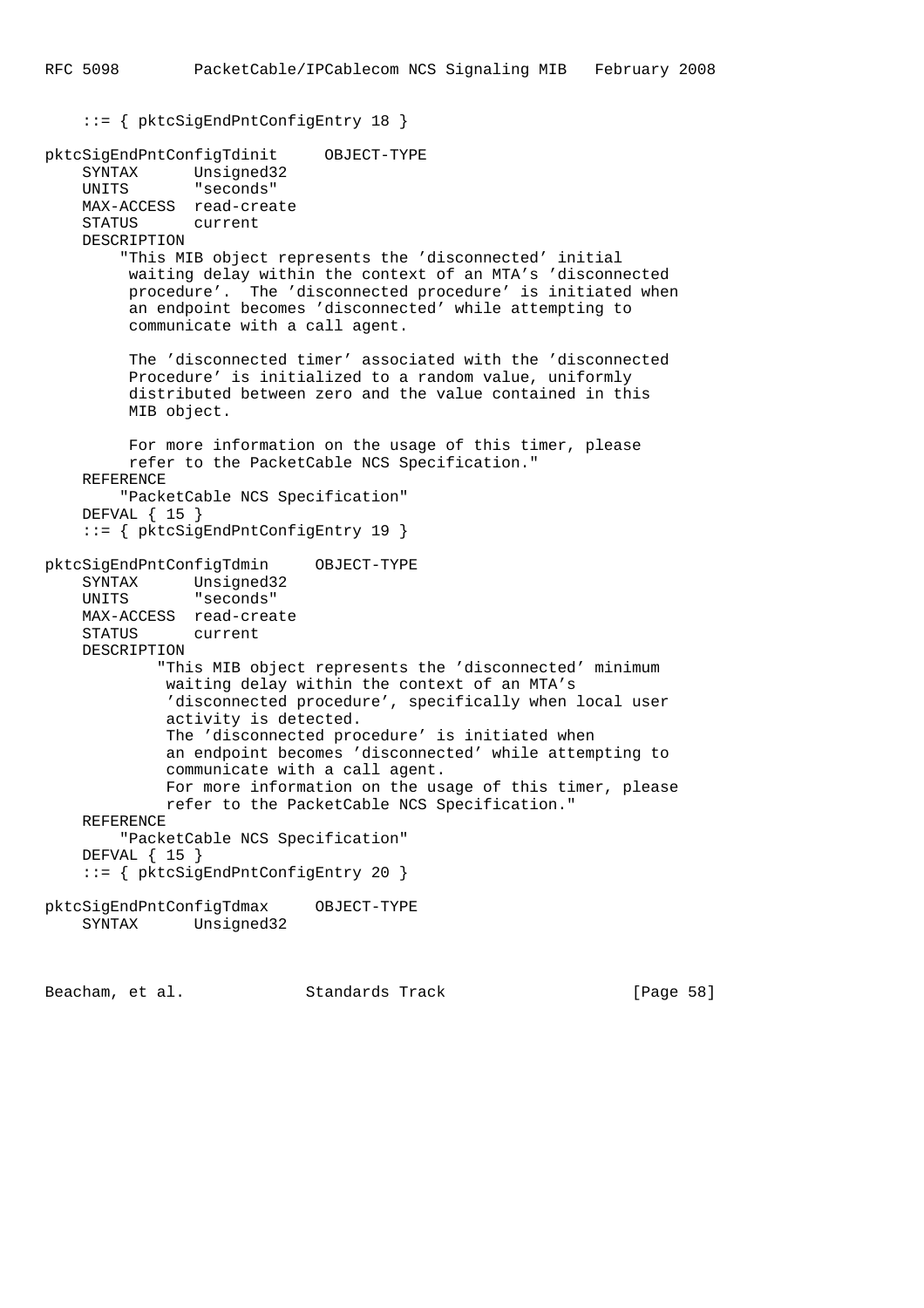```
 UNITS "seconds"
     MAX-ACCESS read-create
     STATUS current
     DESCRIPTION
          " This object contains the maximum number of seconds the MTA
            waits, after a disconnect, before initiating the
            disconnected procedure with the call agent.
" "The Contract of the Contract of the Contract of the Contract of the Contract of the Contract of the Contract of the Contract of the Contract of the Contract of the Contract of the Contract of the Contract of the Contrac
     REFERENCE
          "PacketCable NCS Specification"
     DEFVAL { 600 }
     ::= { pktcSigEndPntConfigEntry 21 }
pktcSigEndPntConfigRtoMax OBJECT-TYPE
     SYNTAX Unsigned32
     UNITS "seconds"
     MAX-ACCESS read-create
     STATUS current
     DESCRIPTION
          "This object specifies the maximum number of seconds the MTA
           waits for a response to an NCS message before initiating
           a retransmission."
     REFERENCE
          "PacketCable NCS Specification"
    DEFVAL { 4 }
     ::= { pktcSigEndPntConfigEntry 22 }
pktcSigEndPntConfigRtoInit OBJECT-TYPE
     SYNTAX Unsigned32
     UNITS "milliseconds"
     MAX-ACCESS read-create
     STATUS current
     DESCRIPTION
          " This object contains the initial number of seconds for the
           retransmission timer."
     REFERENCE
          "PacketCable NCS Specification"
     DEFVAL { 200 }
     ::= { pktcSigEndPntConfigEntry 23 }
pktcSigEndPntConfigLongDurationKeepAlive OBJECT-TYPE
     SYNTAX Unsigned32
     UNITS "minutes"
    MAX-ACCESS read-create<br>STATUS current
    STATUS
     DESCRIPTION
          " Specifies a time out value, in minutes, for sending long
            duration call notification messages."
```
Beacham, et al. Standards Track [Page 59]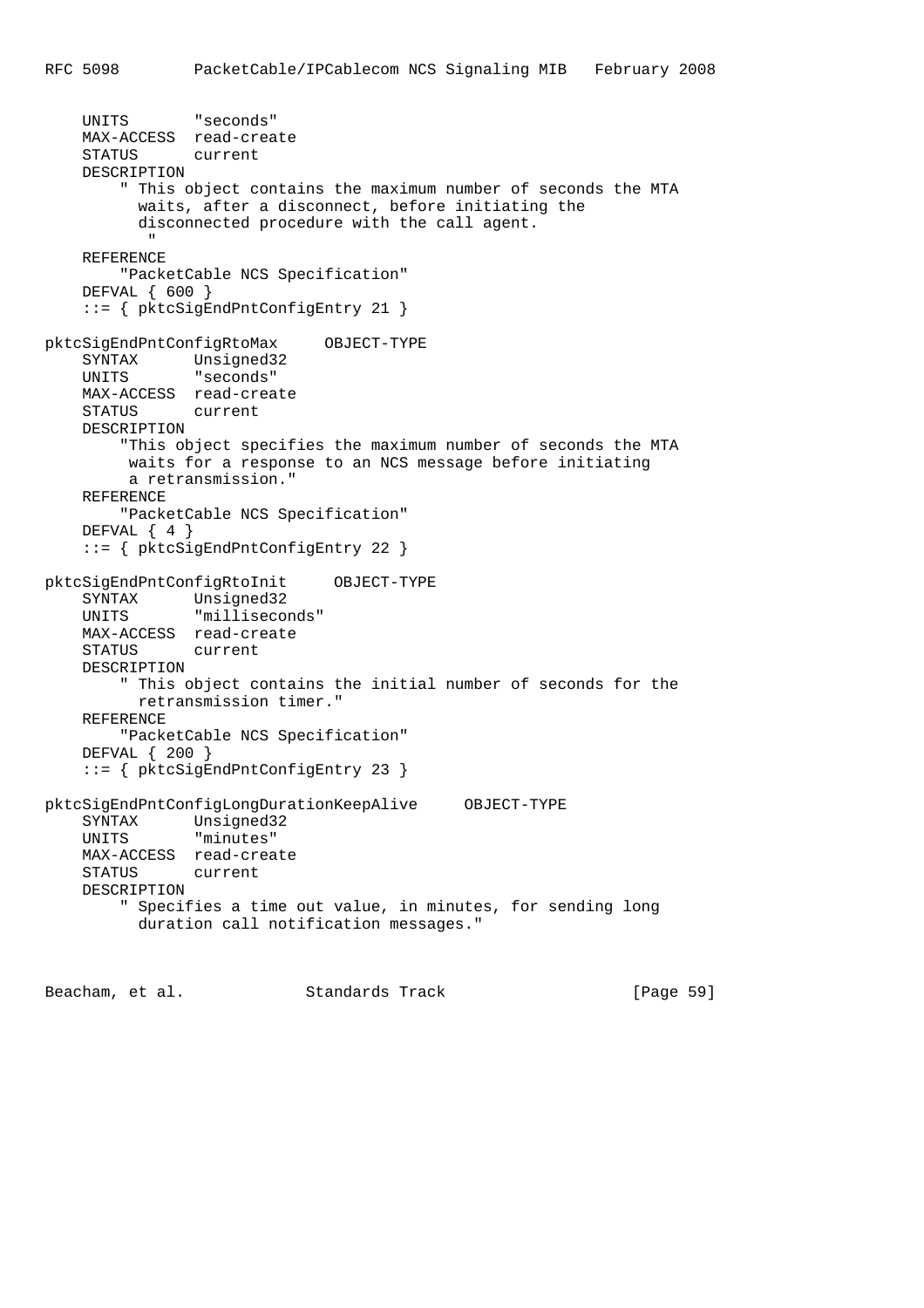```
 REFERENCE
        "PacketCable NCS Specification"
    DEFVAL { 60 }
     ::= { pktcSigEndPntConfigEntry 24 }
pktcSigEndPntConfigThist OBJECT-TYPE
    SYNTAX Unsigned32
    UNITS "seconds"
    MAX-ACCESS read-create
    STATUS current
    DESCRIPTION
         " Time out period, in seconds, before no response is declared."
    REFERENCE
         "PacketCable NCS Specification"
    DEFVAL { 30 }
     ::= { pktcSigEndPntConfigEntry 25 }
pktcSigEndPntConfigStatus OBJECT-TYPE
    SYNTAX RowStatus
    MAX-ACCESS read-create
     STATUS current
    DESCRIPTION
         " This object contains the Row Status associated with the
          pktcSigEndPntConfigTable. There are no restrictions or
          dependencies amidst the columnar objects before this
          row can be activated or for modifications of the
          columnar objects when this object is set to a
          value of 'active(1)."
     ::= { pktcSigEndPntConfigEntry 26 }
pktcSigEndPntConfigCallWaitingMaxRep OBJECT-TYPE
    SYNTAX Unsigned32 (0..10)
    MAX-ACCESS read-create
    STATUS current
    DESCRIPTION
         " This object contains the default value of the maximum
          number of repetitions of the Call Waiting tone that the
          MTA will play from a single CMS request. The MTA MUST NOT
          update this object with the information provided in the
          NCS message (if present). If the value of the object is
          modified by the SNMP Manager application, the MTA MUST use
          the new value as a default only for a new signal
          requested by the NCS message."
   DEFVAL { 1 }
     ::= { pktcSigEndPntConfigEntry 27 }
pktcSigEndPntConfigCallWaitingDelay OBJECT-TYPE
     SYNTAX Unsigned32 (1..100)
```
Beacham, et al. Standards Track [Page 60]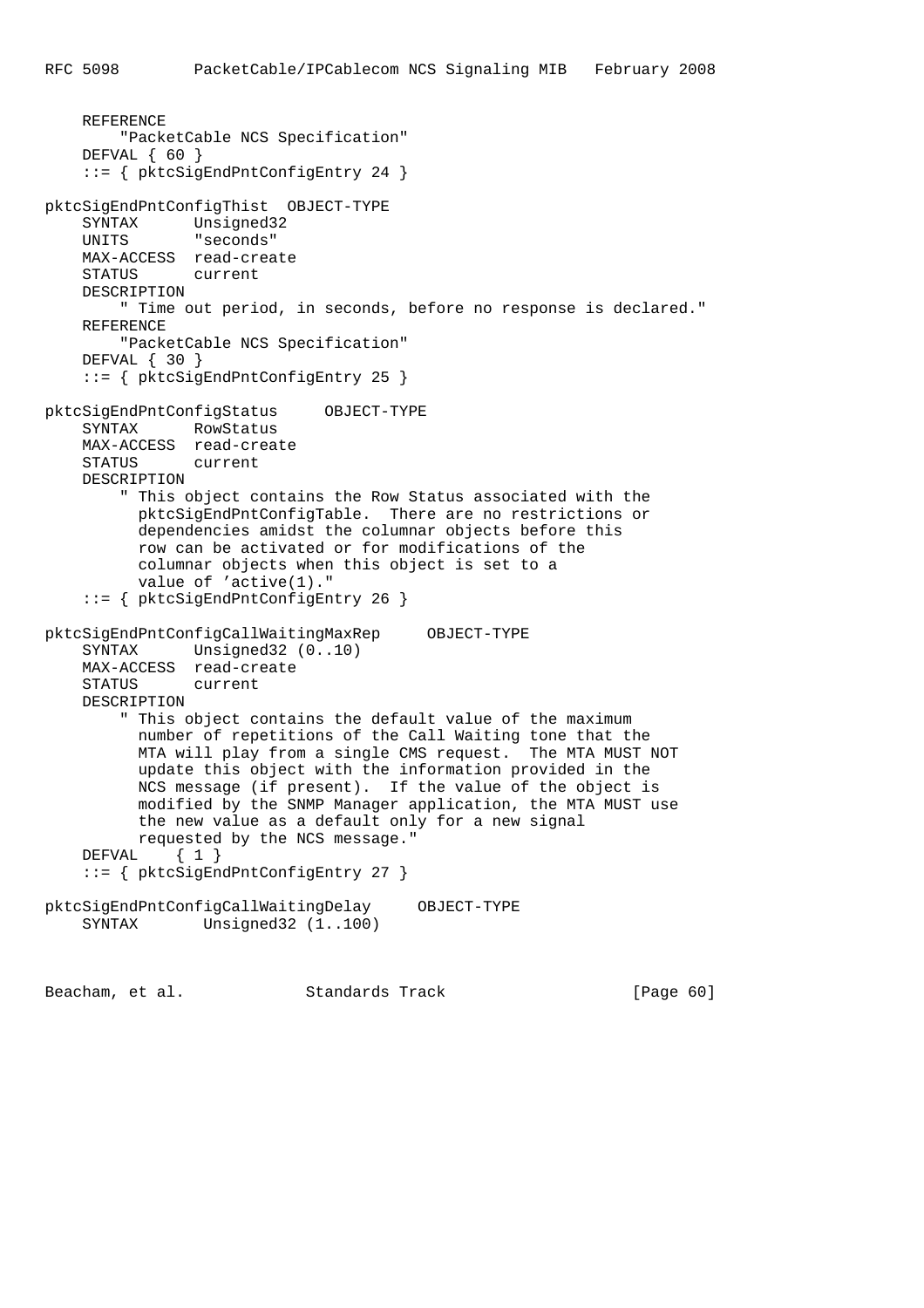```
 UNITS "seconds"
     MAX-ACCESS read-create
     STATUS current
     DESCRIPTION
         " This object contains the delay between repetitions of the
          Call Waiting tone that the MTA will play from a single CMS
          request."
     DEFVAL { 10 }
     ::= { pktcSigEndPntConfigEntry 28 }
pktcSigEndPntStatusCallIpAddressType OBJECT-TYPE
     SYNTAX InetAddressType
     MAX-ACCESS read-only
     STATUS current
     DESCRIPTION
        " This object contains the type of Internet address contained
          in the MIB object 'pktcSigEndPntStatusCallIpAddress'.
          Since pktcSigEndPntStatusCallIpAddress is expected to
          contain an IP address, a value of dns(16) is disallowed."
     ::= { pktcSigEndPntConfigEntry 29 }
pktcSigEndPntStatusCallIpAddress OBJECT-TYPE
     SYNTAX InetAddress
     MAX-ACCESS read-only
     STATUS current
     DESCRIPTION
        " This MIB object contains the chosen IP address of the CMS
         currently being used for the corresponding endpoint.
         The device determines the IP address by using DNS to
         resolve the IP address of the CMS from the FQDN stored in
         the MIB object 'pktcSigEndPntConfigCallAgentId'. The
         processes are outlined in the PacketCable NCS and Security
         specifications, and MUST be followed by the MTA.
         The IP address type contained in this MIB object is
         indicated by pktcSigEndPntStatusCallIpAddressType."
     REFERENCE
         "PacketCable NCS Specification;
         PacketCable Security specification, [PKT-SP-SEC]."
::= { pktcSigEndPntConfigEntry 30 }
pktcSigEndPntStatusError OBJECT-TYPE
     SYNTAX INTEGER {
                operational (1),
                noSecurityAssociation (2),
```
Beacham, et al. Standards Track [Page 61]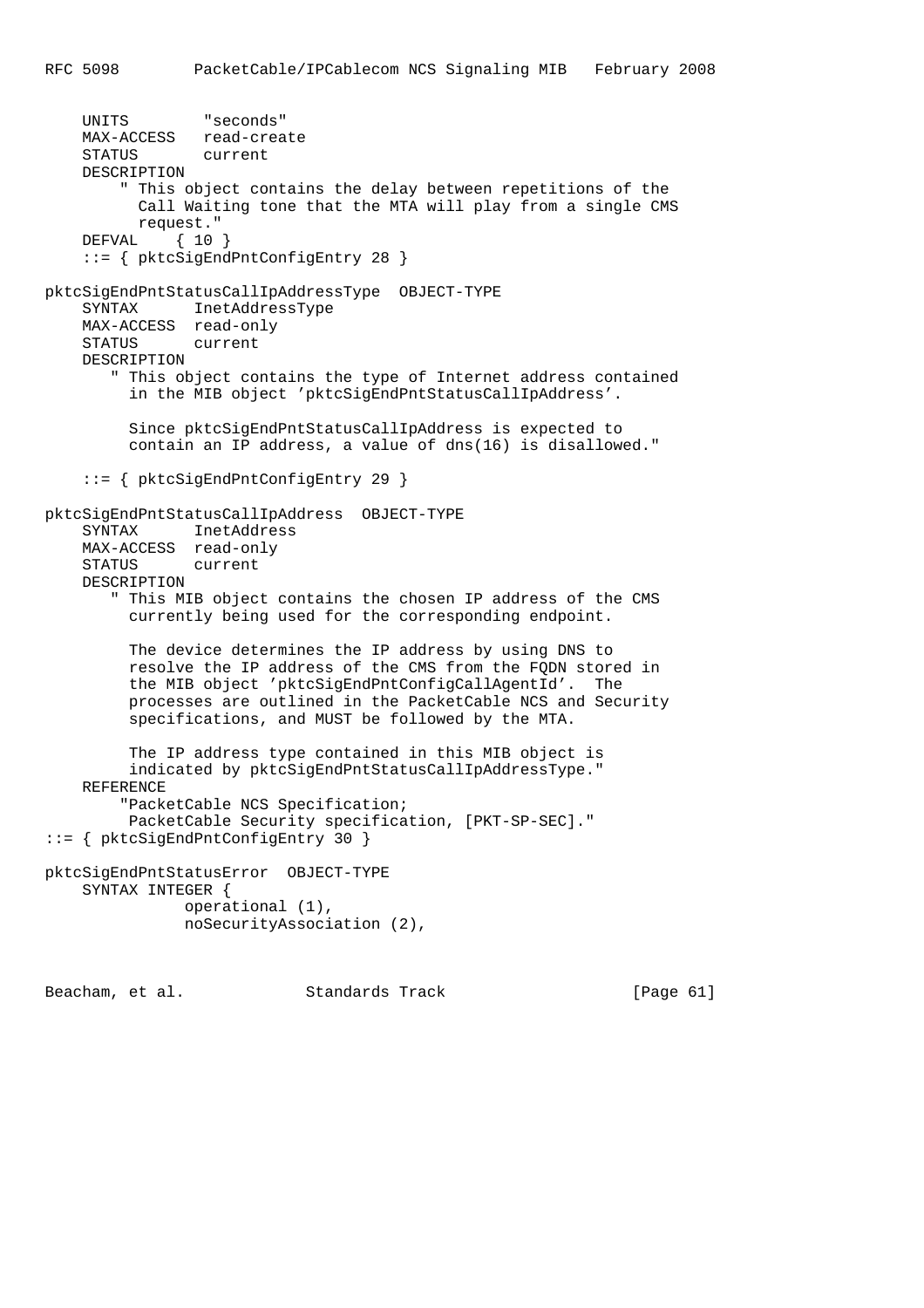```
 disconnected (3)
 }
     MAX-ACCESS read-only
     STATUS current
     DESCRIPTION
        " This object contains the error status for this interface.
         The operational status indicates that all operations
         necessary to put the line in service have occurred, and the
         CMS has acknowledged the Restart In Progress (RSIP)
         message successfully. If pktcMtaDevCmsIpsecCtrl is enabled
          for the associated call agent, the noSecurityAssociation
          status indicates that no Security Association (SA) yet
         exists for this endpoint. If pktcMtaDevCmsIpsecCtrl is
         disabled for the associated call agent, the
         noSecurityAssociation status is not applicable and should
         not be used by the MTA. The disconnected status indicates
         one of the following two:
          If pktcMtaDevCmsIpsecCtrl is disabled, then no security
         association is involved with this endpoint. The NCS
          signaling software is in process of establishing the NCS
          signaling link via an RSIP exchange.
          Otherwise, when pktcMtaDevCmsIpsecCtrl is enabled,
          security Association has been established, and the NCS
          signaling software is in process of establishing the NCS
          signaling link via an RSIP exchange."
     ::= { pktcSigEndPntConfigEntry 31 }
pktcSigEndPntConfigMinHookFlash OBJECT-TYPE
 SYNTAX Unsigned32 (20..1550)
 UNITS "Milliseconds"
     MAX-ACCESS read-only
     STATUS current
     DESCRIPTION
         " This is the minimum time a line needs to be on-hook for a
          valid hook flash. The value of this object MUST be
          greater than the value of
          pktcSigEndPntConfigPulseDialMaxBreakTime. The value of
          pktcSigEndPntConfigMinHookFlash MUST be less than
          pktcSigEndPntConfigMaxHookFlash. This object MUST only be
          set via the MTA configuration during the provisioning
          process.
             Furthermore, given the possibility for the 'pulse dial'
              and 'hook flash' to overlap, the value of this object
              MUST be greater than the value contained by the MIB
              Object 'pktcSigEndPntConfigPulseDialMaxMakeTime'."
     DEFVAL { 300 }
     ::= { pktcSigEndPntConfigEntry 32 }
```
Beacham, et al. Standards Track [Page 62]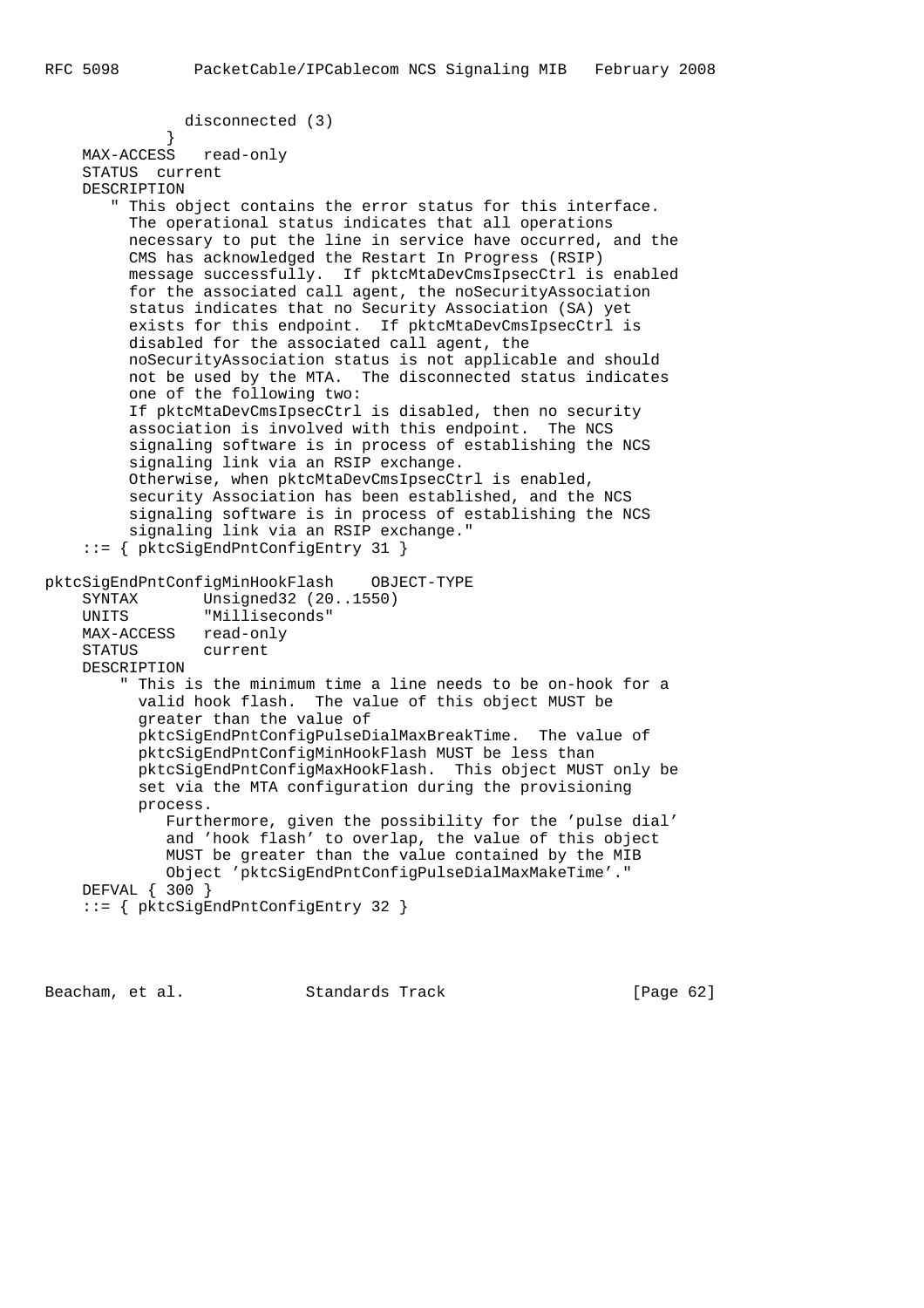```
pktcSigEndPntConfigMaxHookFlash OBJECT-TYPE
     SYNTAX Unsigned32 (20..1550)
    UNITS "Milliseconds"
    MAX-ACCESS read-only
    STATUS current
    DESCRIPTION
         " This is the maximum time a line needs to be on-hook for a
          valid hook flash. The value of
          pktcSigEndPntConfigMaxHookFlash MUST be greater than
          pktcSigEndPntConfigMinHookFlash. This object MUST only be
          set via the MTA configuration during the provisioning
          process."
    DEFVAL { 800 }
     ::= { pktcSigEndPntConfigEntry 33 }
pktcSigEndPntConfigPulseDialInterdigitTime OBJECT-TYPE
    SYNTAX Unsigned32 (100..1500)
    UNITS "Milliseconds"
   MAX-ACCESS read-only<br>STATUS current
   STATUS
    DESCRIPTION
         " This is the pulse dial inter-digit time out. This object
          MUST only be set via the MTA configuration during the
          provisioning process."
    DEFVAL { 100 }
     ::= { pktcSigEndPntConfigEntry 34 }
pktcSigEndPntConfigPulseDialMinMakeTime OBJECT-TYPE
    SYNTAX Unsigned32 (20..200)
    UNITS "Milliseconds"
    MAX-ACCESS read-only
    STATUS current
    DESCRIPTION
         " This is the minimum make pulse width for the dial pulse.
          The value of pktcSigEndPntConfigPulseDialMinMakeTime MUST
          be less than pktcSigEndPntConfigPulseDialMaxMakeTime. This
           object MUST only be set via the MTA configuration during
           the provisioning process."
    DEFVAL { 25 }
     ::= { pktcSigEndPntConfigEntry 35 }
pktcSigEndPntConfigPulseDialMaxMakeTime OBJECT-TYPE
    SYNTAX Unsigned32 (20..200)
    UNITS "Milliseconds"
    MAX-ACCESS read-only
     STATUS current
    DESCRIPTION
         " This is the maximum make pulse width for the dial pulse.
```
Beacham, et al. Standards Track [Page 63]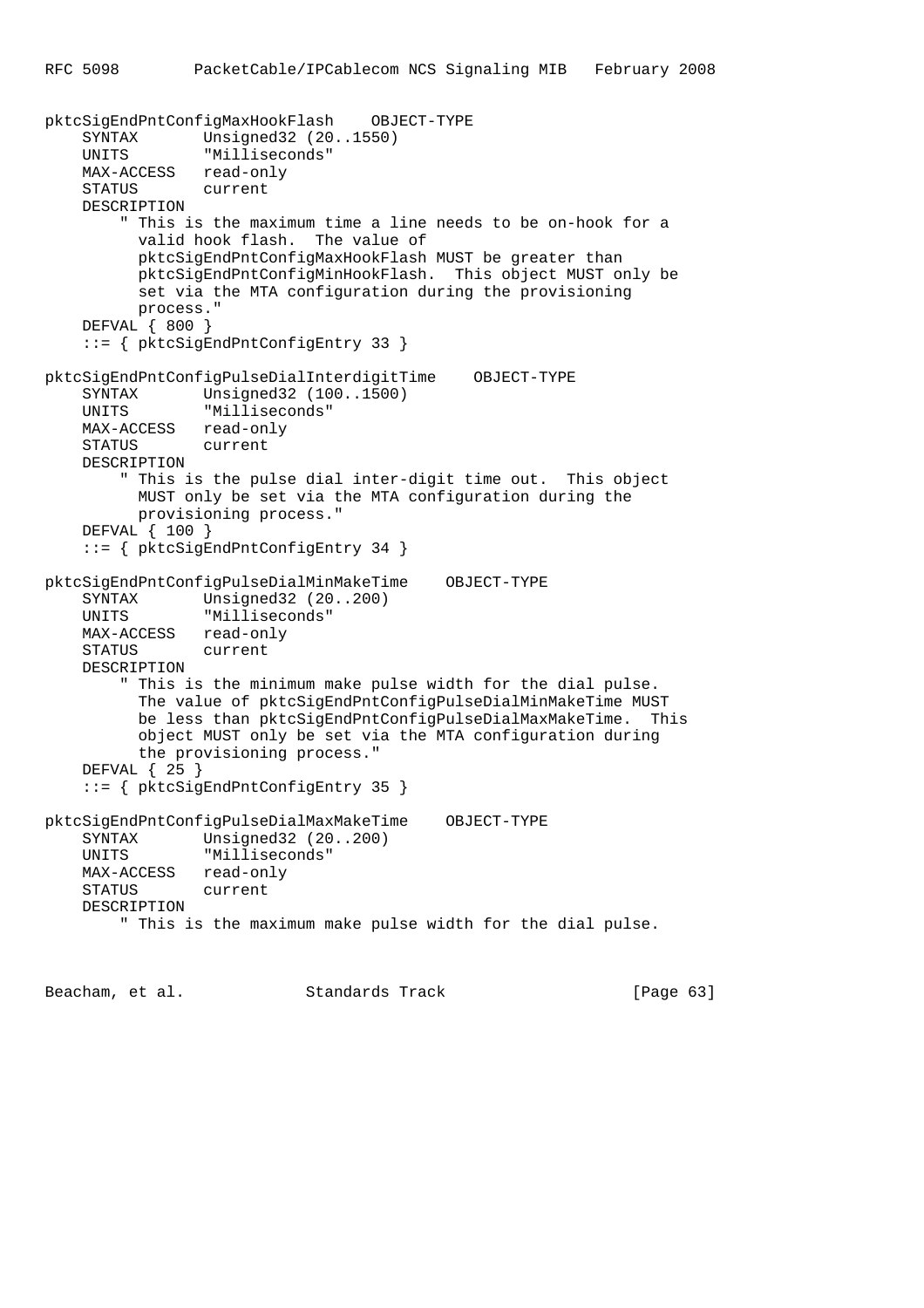```
 The value of pktcSigEndPntConfigPulseDialMaxMakeTime MUST
          be greater than pktcSigEndPntConfigPulseDialMinMakeTime.
          This object MUST only be provided via the configuration
           file during the provisioning process.
          Furthermore, given the possibility for the 'pulse dial'
          and 'hook flash' to overlap, the value of this object MUST
          be less than the value contained by the MIB object
          pktcSigEndPntConfigMinHookFlash."
    DEFVAL { 55 }
     ::= { pktcSigEndPntConfigEntry 36 }
pktcSigEndPntConfigPulseDialMinBreakTime OBJECT-TYPE
    SYNTAX Unsigned32 (20..200)
    UNITS "Milliseconds"
    MAX-ACCESS read-only
    STATUS current
    DESCRIPTION
         " This is the minimum break pulse width for the dial pulse.
          The value of pktcSigEndPntConfigPulseDialMinBreakTime MUST
          be less than pktcSigEndPntConfigPulseDialMaxBreakTime.
           This object must only be provided via the configuration
           file during the provisioning process."
    DEFVAL { 45 }
     ::= { pktcSigEndPntConfigEntry 37 }
pktcSigEndPntConfigPulseDialMaxBreakTime OBJECT-TYPE
   SYNTAX Unsigned32 (20..200)
    UNITS "Milliseconds"
    MAX-ACCESS read-only
   STATUS current
    DESCRIPTION
         " This is the maximum break pulse width for the dial pulse.
          The value of pktcSigEndPntConfigPulseDialMaxBreakTime MUST
          be greater than pktcSigEndPntConfigPulseDialMinBreakTime.
          This object MUST only be provided via the configuration
          file during the provisioning process."
    DEFVAL { 75 }
     ::= { pktcSigEndPntConfigEntry 38 }
--
-- notification group is for future extension.
--
pktcSigNotification OBJECT IDENTIFIER ::= { pktcIetfSigMib 0 }
ptcsigConformance OBJECT IDENTIFIER ::= { ptccIetSigmib 2 }
pktcSigCompliances OBJECT IDENTIFIER ::= { pktcSigConformance 1
pktcSigGroups OBJECT IDENTIFIER ::= { pktcSigConformance 2 }
--
```
Beacham, et al. Standards Track [Page 64]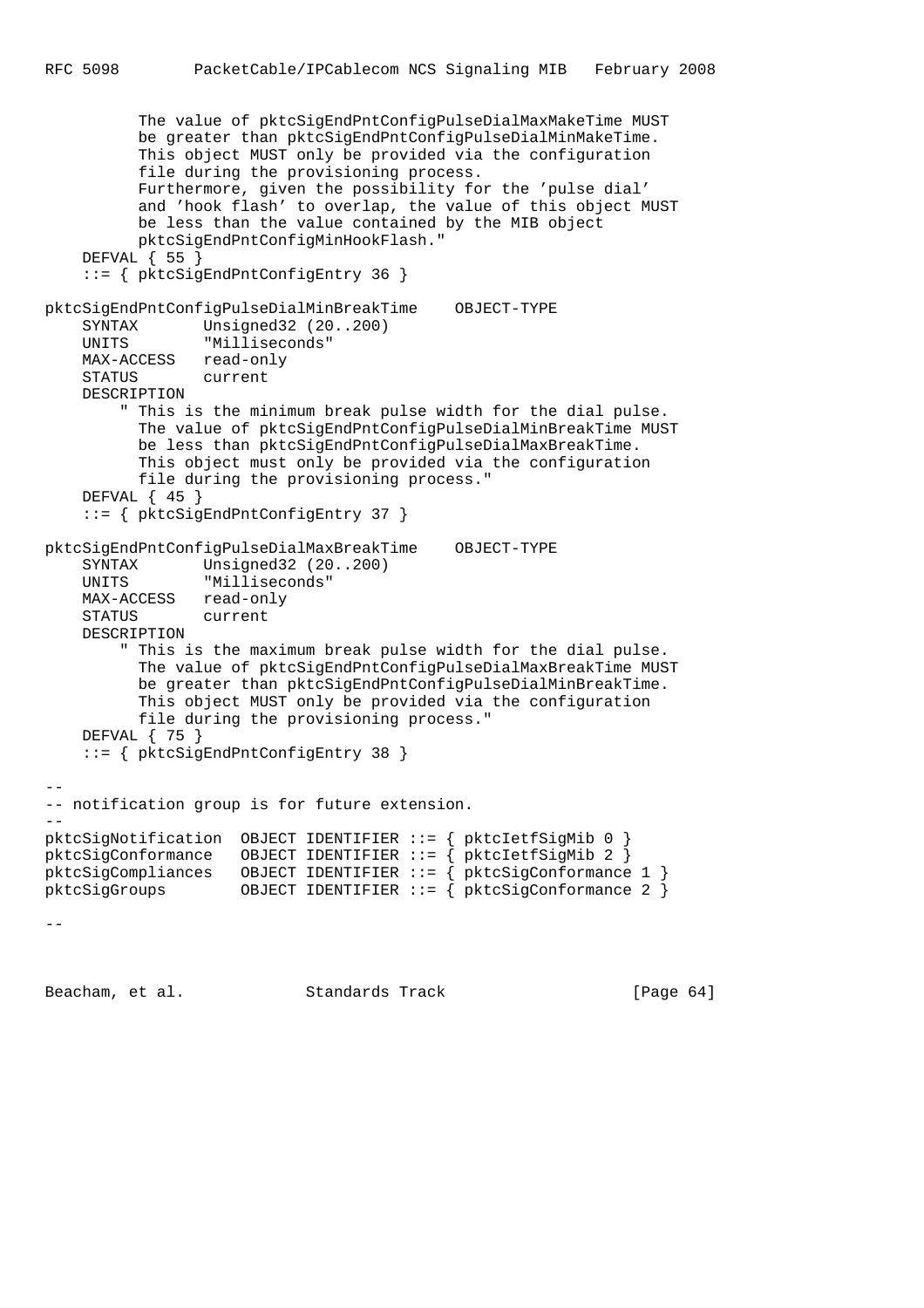```
-- compliance statements
--
pktcSigBasicCompliance MODULE-COMPLIANCE
     STATUS current
     DESCRIPTION
         " The compliance statement for MTAs that implement
         NCS signaling."
MODULE -- pktcIetfSigMib
---
-- Unconditionally mandatory groups for all MTAs
---MANDATORY-GROUPS {
    pktcSigDeviceGroup,
    pktcSigEndpointGroup
}
---- Conditionally mandatory groups for MTAs
---
GROUP pktcInternationalGroup
     DESCRIPTION
         " This group is mandatory only for MTAs implementing
           international telephony features."
GROUP pktcLLinePackageGroup
     DESCRIPTION
         " This group is mandatory only for MTAs implementing the L
          line package."
GROUP pktcELinePackageGroup
     DESCRIPTION
         " This group is mandatory only for MTAs implementing the E
          Line Package."
     ::={ pktcSigCompliances 1 }
pktcSigDeviceGroup OBJECT-GROUP
     OBJECTS {
     pktcSigDevCodecMax,
     pktcSigDevEchoCancellation,
     pktcSigDevSilenceSuppression,
     pktcSigDevR0Cadence,
     pktcSigDevR1Cadence,
     pktcSigDevR2Cadence,
     pktcSigDevR3Cadence,
```
Beacham, et al. Standards Track [Page 65]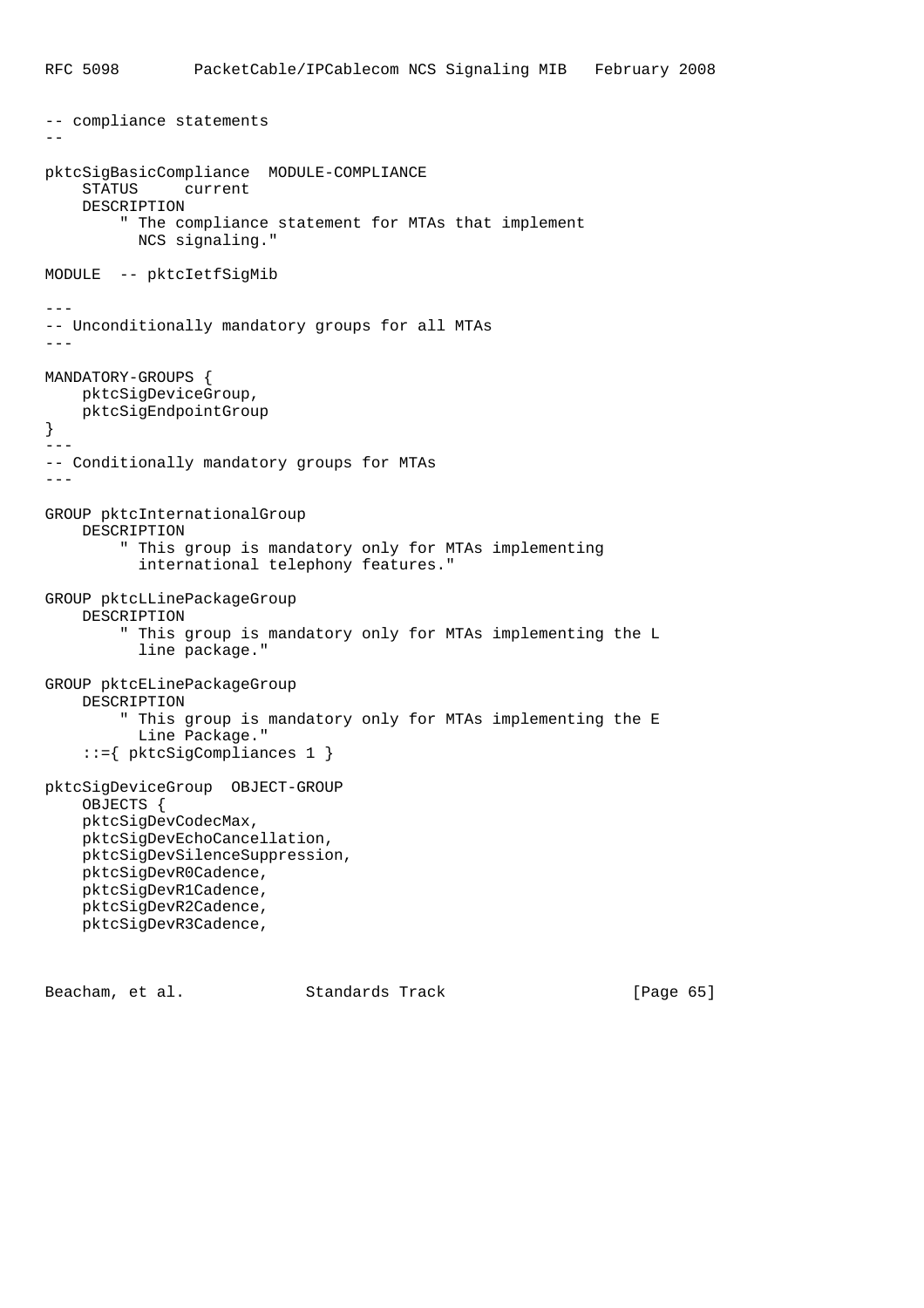pktcSigDevR4Cadence, pktcSigDevR5Cadence, pktcSigDevR6Cadence, pktcSigDevR7Cadence, pktcSigDevRgCadence, pktcSigDevRsCadence, pktcSigDefCallSigDscp, pktcSigDefMediaStreamDscp, pktcSigDevVmwiMode, pktcSigCapabilityType, pktcSigCapabilityVersion, pktcSigCapabilityVendorExt, pktcSigDefNcsReceiveUdpPort } STATUS current DESCRIPTION "Group of MIB objects containing signaling configuration information that is applicable per-device."  $::=$  { pktcSigGroups 1 } pktcSigEndpointGroup OBJECT-GROUP OBJECTS { pktcSigEndPntConfigCallAgentId, pktcSigEndPntConfigCallAgentUdpPort, pktcSigEndPntConfigPartialDialTO, pktcSigEndPntConfigCriticalDialTO, pktcSigEndPntConfigBusyToneTO, pktcSigEndPntConfigDialToneTO, pktcSigEndPntConfigMessageWaitingTO, pktcSigEndPntConfigOffHookWarnToneTO, pktcSigEndPntConfigRingingTO, pktcSigEndPntConfigRingBackTO, pktcSigEndPntConfigReorderToneTO, pktcSigEndPntConfigStutterDialToneTO, pktcSigEndPntConfigTSMax, pktcSigEndPntConfigMax1, pktcSigEndPntConfigMax2, pktcSigEndPntConfigMax1QEnable, pktcSigEndPntConfigMax2QEnable, pktcSigEndPntConfigMWD, pktcSigEndPntConfigTdinit, pktcSigEndPntConfigTdmin, pktcSigEndPntConfigTdmax, pktcSigEndPntConfigRtoMax, pktcSigEndPntConfigRtoInit, pktcSigEndPntConfigLongDurationKeepAlive, pktcSigEndPntConfigThist, pktcSigEndPntConfigStatus,

Beacham, et al. Standards Track [Page 66]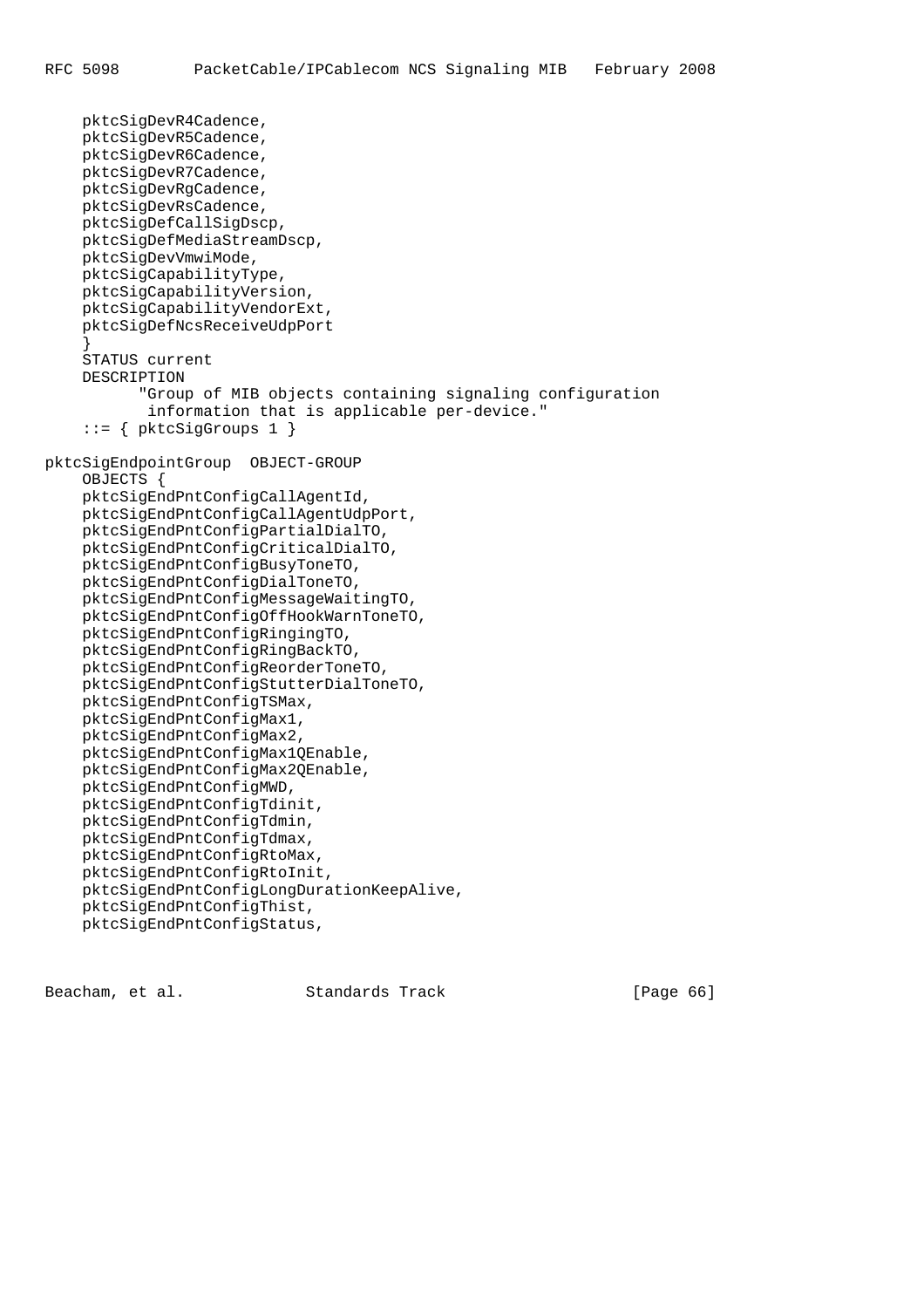```
 pktcSigEndPntConfigCallWaitingMaxRep,
     pktcSigEndPntConfigCallWaitingDelay,
     pktcSigEndPntStatusCallIpAddressType,
     pktcSigEndPntStatusCallIpAddress,
     pktcSigEndPntStatusError
 }
     STATUS current
     DESCRIPTION
           "Group of MIB objects containing signaling configuration
            information that is applicable per-endpoint."
     ::= { pktcSigGroups 2 }
pktcInternationalGroup OBJECT-GROUP
     OBJECTS {
     pktcSigEndPntConfigMinHookFlash,
     pktcSigEndPntConfigMaxHookFlash,
     pktcSigEndPntConfigPulseDialInterdigitTime,
     pktcSigEndPntConfigPulseDialMinMakeTime,
     pktcSigEndPntConfigPulseDialMaxMakeTime,
     pktcSigEndPntConfigPulseDialMinBreakTime,
     pktcSigEndPntConfigPulseDialMaxBreakTime,
     pktcSigDevRingCadence,
     pktcSigDevCidSigProtocol,
     pktcSigDevCidDelayAfterLR,
     pktcSigDevCidDtmfStartCode,
     pktcSigDevCidDtmfEndCode,
     pktcSigDevVmwiSigProtocol,
     pktcSigDevVmwiDelayAfterLR,
     pktcSigDevVmwiDtmfStartCode,
     pktcSigDevVmwiDtmfEndCode,
     pktcSigDevrpAsDtsDuration,
     pktcSigDevCidMode,
     pktcSigDevCidAfterRing,
     pktcSigDevCidAfterDTAS,
     pktcSigDevCidAfterRPAS,
     pktcSigDevRingAfterCID,
     pktcSigDevCidDTASAfterLR,
     pktcSigDevVmwiMode,
     pktcSigDevVmwiAfterDTAS,
     pktcSigDevVmwiAfterRPAS,
     pktcSigDevVmwiDTASAfterLR,
     pktcSigPowerRingFrequency,
     pktcSigPulseSignalFrequency,
     pktcSigPulseSignalDbLevel,
     pktcSigPulseSignalDuration,
     pktcSigPulseSignalPulseInterval,
     pktcSigPulseSignalRepeatCount,
     pktcSigDevToneDbLevel,
```
Beacham, et al. Standards Track [Page 67]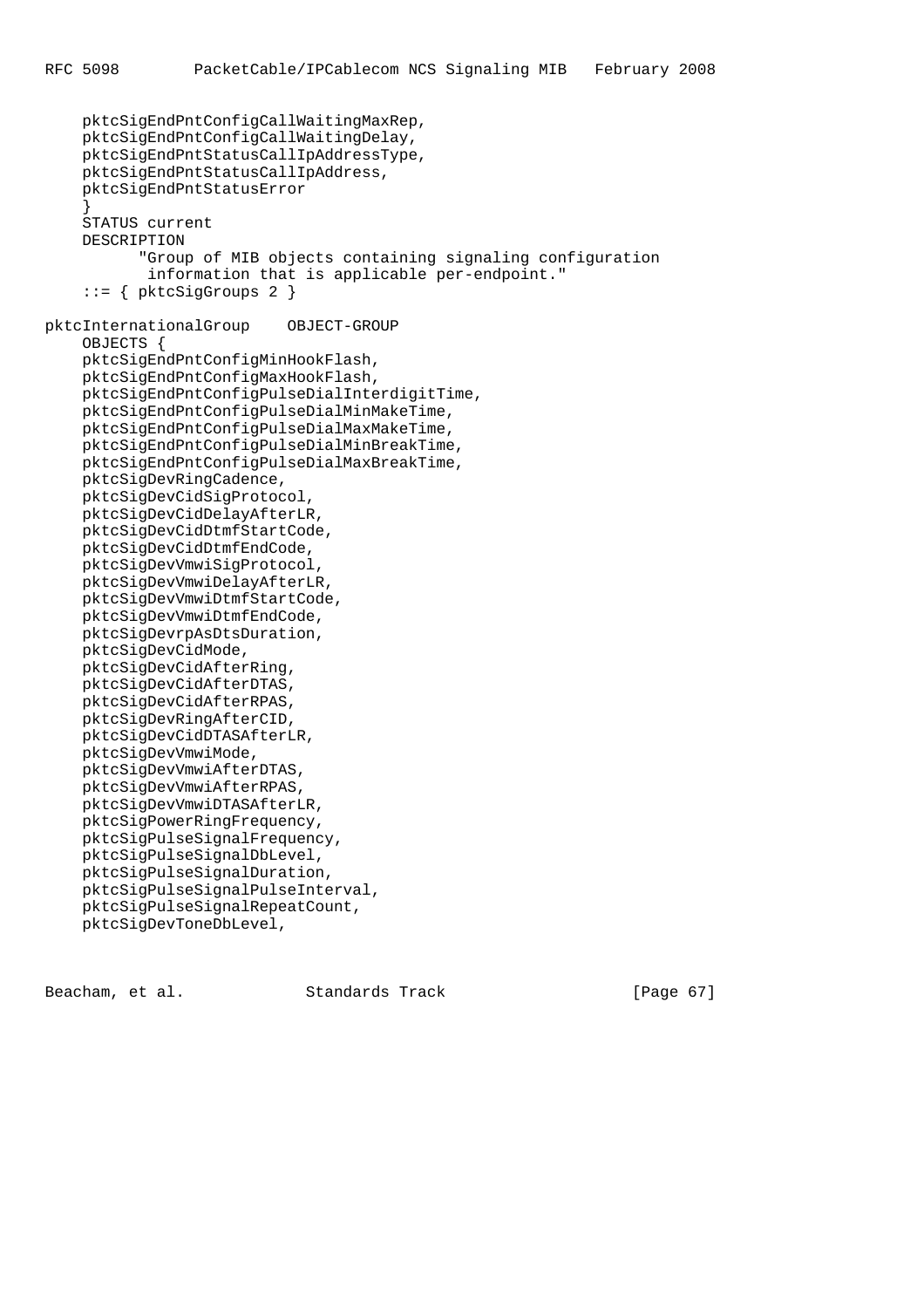```
 pktcSigDevToneFreqCounter,
     pktcSigDevToneWholeToneRepeatCount,
     pktcSigDevToneSteady,
     pktcSigDevToneFirstFreqValue,
     pktcSigDevToneSecondFreqValue,
     pktcSigDevToneThirdFreqValue,
     pktcSigDevToneFourthFreqValue,
     pktcSigDevToneFreqMode,
     pktcSigDevToneFreqAmpModePrtg,
     pktcSigDevToneFreqOnDuration,
     pktcSigDevToneFreqOffDuration,
     pktcSigDevToneFreqRepeatCount
     }
     STATUS current
     DESCRIPTION
         " Group of objects that extend the behavior of existing
           objects to support operations in the widest possible set
           of international marketplaces. Note that many of these
           objects represent a superset of behaviors described in
           other objects within this MIB module."
     ::= { pktcSigGroups 3 }
pktcLLinePackageGroup OBJECT-GROUP
     OBJECTS {
     pktcSigDevR0Cadence,
     pktcSigDevR1Cadence,
     pktcSigDevR2Cadence,
     pktcSigDevR3Cadence,
     pktcSigDevR4Cadence,
     pktcSigDevR5Cadence,
     pktcSigDevR6Cadence,
     pktcSigDevR7Cadence,
     pktcSigDevRgCadence,
     pktcSigDevRsCadence
 }
     STATUS current
     DESCRIPTION
     "Group of Objects to support the L line package."
     ::= { pktcSigGroups 4 }
pktcELinePackageGroup OBJECT-GROUP
     OBJECTS {
     pktcSigDevR0Cadence,
     pktcSigDevR1Cadence,
     pktcSigDevR2Cadence,
     pktcSigDevR3Cadence,
     pktcSigDevR4Cadence,
     pktcSigDevR5Cadence,
```
Beacham, et al. Standards Track [Page 68]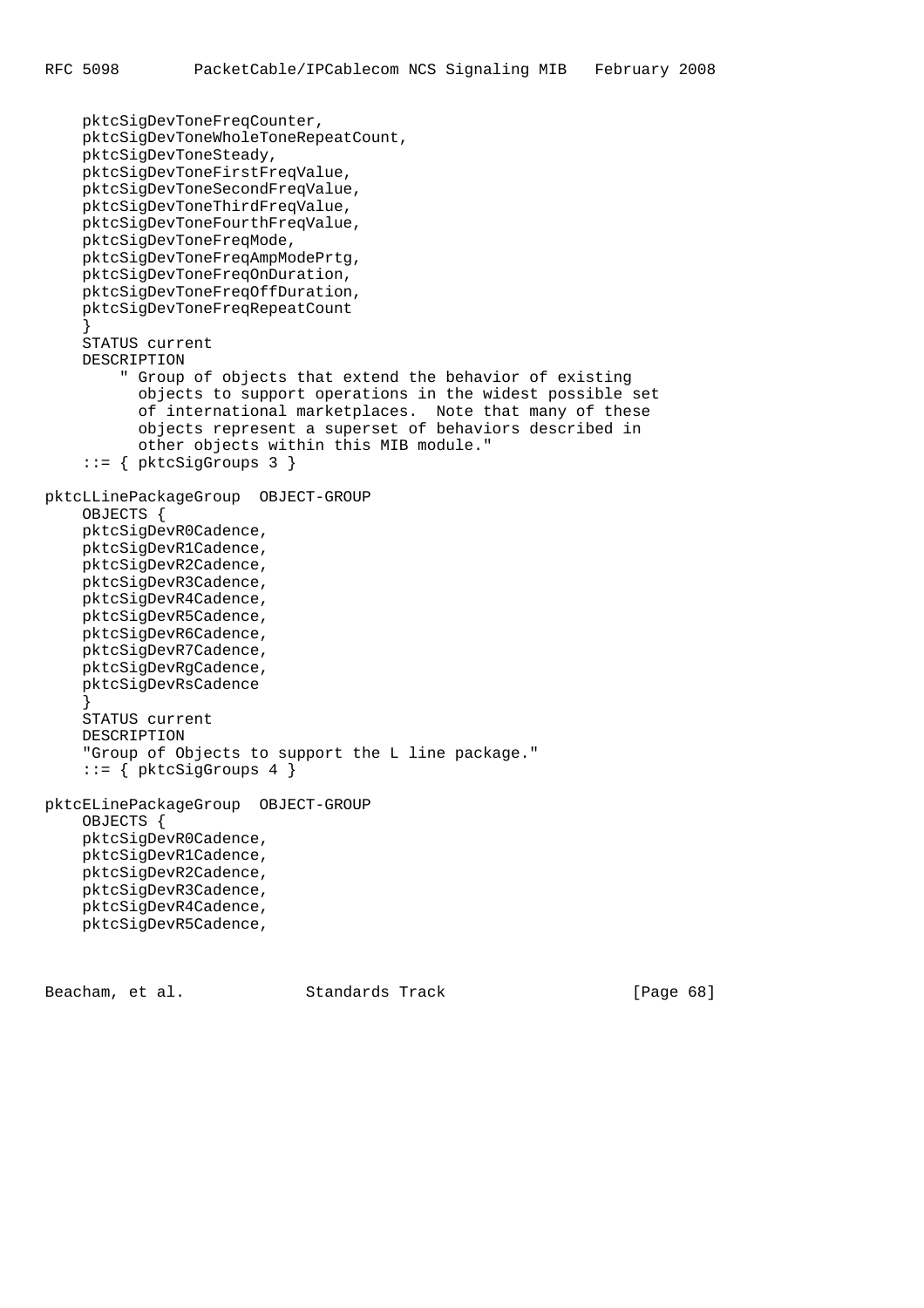```
 pktcSigDevR6Cadence,
    pktcSigDevR7Cadence,
    pktcSigDevRgCadence,
    pktcSigDevRsCadence,
    pktcSigPulseSignalFrequency,
    pktcSigPulseSignalDbLevel,
    pktcSigPulseSignalDuration,
    pktcSigPulseSignalPulseInterval,
    pktcSigPulseSignalRepeatCount,
    pktcSigDevRingCadence
 }
    STATUS current
    DESCRIPTION
         "Group of Objects to support the E line package."
    ::= { pktcSigGroups 5 }
```
END

6. Examples

 This section provides a couple of examples, specifically related to the MIB tables pktcSigDevToneTable and pktcSigDevMultiFreqToneTable.

Example A: Call Waiting Tone Defined per [ITU-T E.180]:

 1) 400 Hz AM modulated by 16 Hz, on for 500ms at -4 dBm 2) 400 Hz AM modulated by 16 Hz, off for 400ms 3) 400 Hz not AM modulated, on for 50 ms at -4 dBm 4) 400 Hz not AM modulated, off for 450 ms 5) 400 Hz not AM modulated, on for 50 ms at -4 dBm 6) 400 Hz not AM modulated, off for 3450 ms 7) 400 Hz not AM modulated, on for 50 ms at -4 dBm 8) 400 Hz not AM modulated, off for 450 ms 9) 400 Hz not AM modulated, on for 50 ms at -4 dBm 10) 400 Hz not AM modulated, off for 3450 ms 11) not repeated, not continuous

Beacham, et al. Standards Track [Page 69]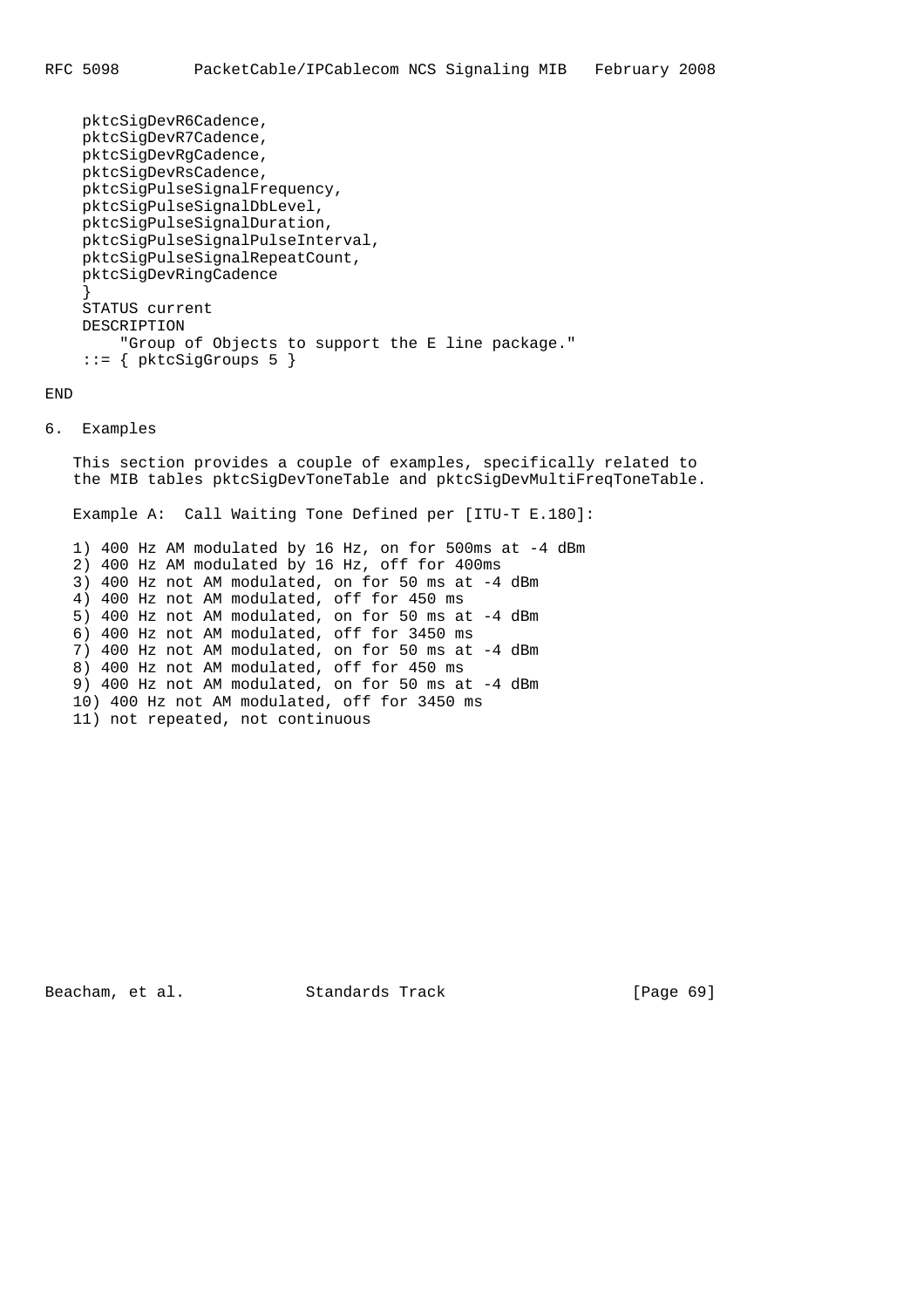Assume userDefined1(18) is assigned to this tone:

|                                                                                                                          |                                                                                                                                                                                                                                            |              |             |          |                |          |          |     |          | ToneType   F-1   F-2   F-3   F-4   F-Mode   ModePrtg   DbL   OnDur   OffDur   Rep-Count |
|--------------------------------------------------------------------------------------------------------------------------|--------------------------------------------------------------------------------------------------------------------------------------------------------------------------------------------------------------------------------------------|--------------|-------------|----------|----------------|----------|----------|-----|----------|-----------------------------------------------------------------------------------------|
| 18                                                                                                                       | 400                                                                                                                                                                                                                                        | 16           | 0           | 0        | 1              | 90       | $-40$    | 500 | 400      | 0                                                                                       |
| 18                                                                                                                       | 400                                                                                                                                                                                                                                        | $\mathbf{0}$ | 0           | 0        | $\overline{2}$ | 0        | $-40$    | 50  | 450      | 0                                                                                       |
| 18                                                                                                                       | 400                                                                                                                                                                                                                                        | 0            | $\mathbf 0$ | 0        | 2              | $\Omega$ | $-40$    |     | 50 3450  | 0                                                                                       |
| 18                                                                                                                       | 400                                                                                                                                                                                                                                        | $\Omega$     | $\Omega$    | $\Omega$ | $\overline{a}$ | $\Omega$ | $-40$    | 50  | 450      | 0                                                                                       |
| 18                                                                                                                       | 400                                                                                                                                                                                                                                        | $\Omega$     | $\Omega$    | $\Omega$ | 2              | $\Omega$ | $-40$    | 50  | 3450     | $\Omega$                                                                                |
| pktcSigDevToneTable:<br>ToneType   ToneFreqGroup   ToneFreqCounter   ToneRep-Count   Steady                              |                                                                                                                                                                                                                                            |              |             |          |                |          |          |     |          |                                                                                         |
| 18                                                                                                                       | 1                                                                                                                                                                                                                                          |              |             |          | 5              |          | $\Omega$ |     | false(2) |                                                                                         |
|                                                                                                                          | group of five rows (ToneFreqCounter) defined in the<br>pktcSigDevMultiFreqToneTable and instructs the MTA to play this group<br>only once (non-repeatable as ToneRep-Count equals 0).<br>Example B - Congestion Tone - congestion( $17$ ): |              |             |          |                |          |          |     |          |                                                                                         |
|                                                                                                                          |                                                                                                                                                                                                                                            |              |             |          |                |          |          |     |          |                                                                                         |
| Note: This example of an embedded cadence is based on an operator<br>variation.                                          |                                                                                                                                                                                                                                            |              |             |          |                |          |          |     |          |                                                                                         |
| 1) 400Hz on for 400ms -10 dBm                                                                                            |                                                                                                                                                                                                                                            |              |             |          |                |          |          |     |          |                                                                                         |
| 2) 400Hz off for 350ms                                                                                                   |                                                                                                                                                                                                                                            |              |             |          |                |          |          |     |          |                                                                                         |
| 3) 400Hz on for 225ms -4 dBm                                                                                             |                                                                                                                                                                                                                                            |              |             |          |                |          |          |     |          |                                                                                         |
| 4) 400Hz off for 525ms                                                                                                   |                                                                                                                                                                                                                                            |              |             |          |                |          |          |     |          |                                                                                         |
| 5) repeat (1) through (4) 5000 times or T0 time out (whichever is the<br>shortest period)                                |                                                                                                                                                                                                                                            |              |             |          |                |          |          |     |          |                                                                                         |
| pktcSigDevMultiFreqToneTable:<br>ToneType   F-1   F-2   F-3   F-4   F-Mode   ModePrtg   DbL   OnDur   OffDur   Rep-Count |                                                                                                                                                                                                                                            |              |             |          |                |          |          |     |          |                                                                                         |
| 17                                                                                                                       | 400                                                                                                                                                                                                                                        | 0            | 0           | 0        | 2              | 0        | $-100$   | 400 | 350      | 0                                                                                       |
| 17                                                                                                                       | 400                                                                                                                                                                                                                                        | $\Omega$     | $\Omega$    | $\Omega$ | 2              | $\Omega$ | $-40$    | 225 | 525      | $\Omega$                                                                                |
| pktcSigDevToneTable:<br>ToneType   ToneFreqGroup   ToneFreqCounter   ToneRep-Count   Steady                              |                                                                                                                                                                                                                                            |              |             |          |                |          |          |     |          |                                                                                         |
|                                                                                                                          |                                                                                                                                                                                                                                            |              |             |          |                |          |          |     |          |                                                                                         |

Beacham, et al. Standards Track [Page 70]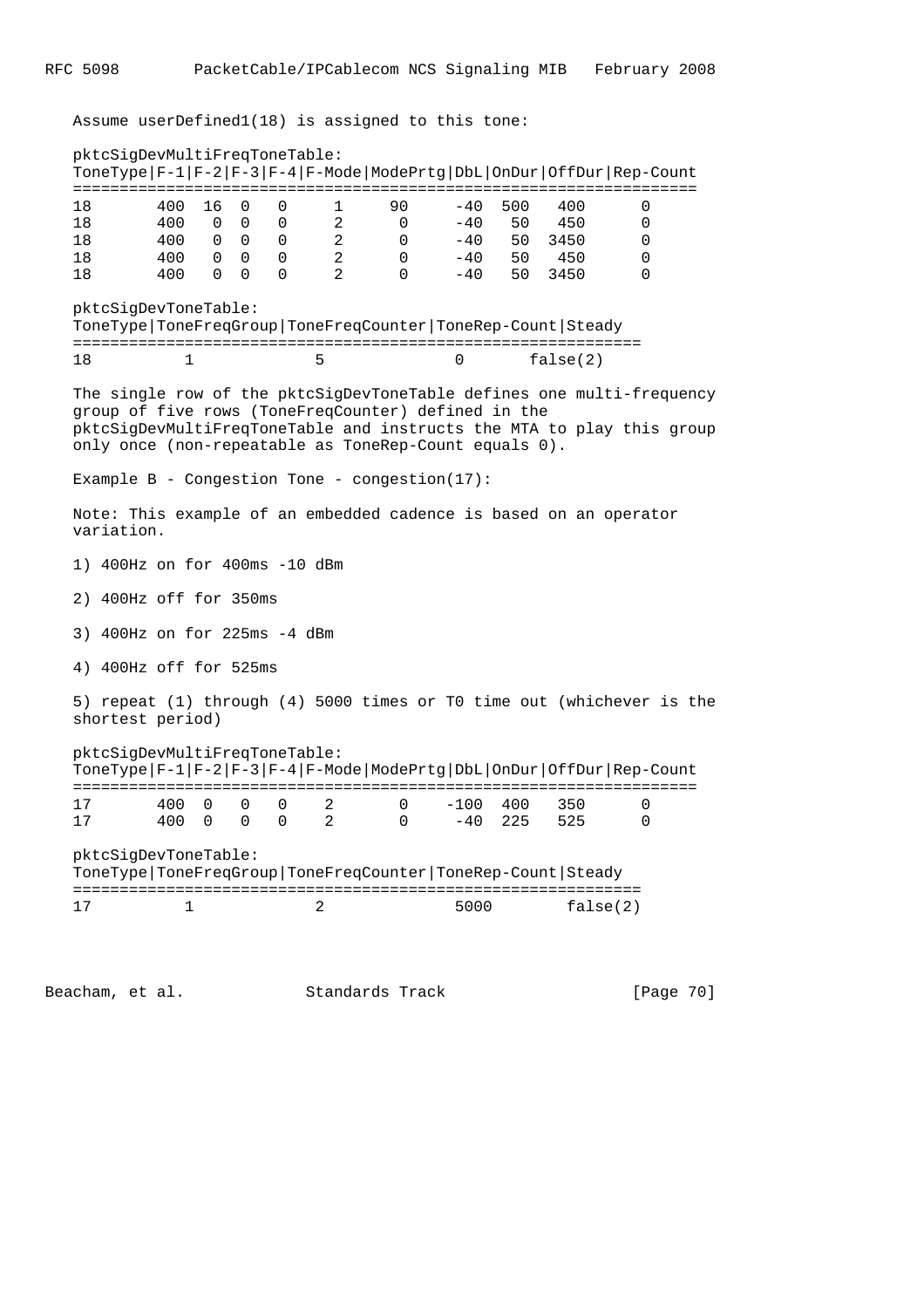| RFC 5098                                                                                                                                             | PacketCable/IPCablecom NCS Signaling MIB February 2008                              |                      |                  |          |               |     |             |                         |  |  |
|------------------------------------------------------------------------------------------------------------------------------------------------------|-------------------------------------------------------------------------------------|----------------------|------------------|----------|---------------|-----|-------------|-------------------------|--|--|
| Example C - Call Waiting Tone - callWaiting1(9):                                                                                                     |                                                                                     |                      |                  |          |               |     |             |                         |  |  |
| 1) 16 Hz is modulated to carry the 400 Hz signal, ModulationRate<br>within 85%, on for 500msec, at -25 dBm or more but less than -14 dBm             |                                                                                     |                      |                  |          |               |     |             |                         |  |  |
| 2) 16 Hz is modulated to carry the 400 Hz signal, off for 0 ~ 4 secs                                                                                 |                                                                                     |                      |                  |          |               |     |             |                         |  |  |
| 3) 400 Hz not modulated, on for 50 ms at -25 dBm or more but less<br>than $-14$ dBm                                                                  |                                                                                     |                      |                  |          |               |     |             |                         |  |  |
| 4) 400 Hz not modulated, off for 450ms                                                                                                               |                                                                                     |                      |                  |          |               |     |             |                         |  |  |
|                                                                                                                                                      | 5) 400 Hz not modulated, on for 50 ms at -25 dBm or more but less<br>than $-14$ dBm |                      |                  |          |               |     |             |                         |  |  |
|                                                                                                                                                      | 6) 400 Hz not modulated, off for 3450ms ([4000 - (50+450+50)])                      |                      |                  |          |               |     |             |                         |  |  |
| 7) Steps 3 thru 6 are repeated                                                                                                                       |                                                                                     |                      |                  |          |               |     |             |                         |  |  |
| pktcSigDevMultiFreqToneTable:<br>ToneType $\lceil F-1 \rceil F-2 \rceil F-3 \rceil F-4 \rceil F$ -Mode   ModePrtg   DbL   OnDur   OffDur   Rep-Count |                                                                                     |                      |                  |          |               |     |             |                         |  |  |
| 9<br>9                                                                                                                                               | 1 400 16<br>2 400 0 0 0 2 0 -25 50                                                  | $\Omega$<br>$\Omega$ | $1 \quad \cdots$ |          | $85 -25$      | 500 | 1000<br>450 | $\Omega$<br>$\mathbf 0$ |  |  |
| 9                                                                                                                                                    | $\mathcal{R}$<br>400 0 0                                                            |                      | $0\qquad 2$      | $\Omega$ | $-25$ 50 3450 |     |             | $\Omega$                |  |  |
| pktcSiqDevToneTable:<br>ToneType   ToneFreqGroup   ToneFreqCounter   ToneRep-Count   Steady                                                          |                                                                                     |                      |                  |          |               |     |             |                         |  |  |
| 9<br>9                                                                                                                                               | 1<br>ı<br>$\overline{a}$<br>$\overline{2}$                                          |                      |                  |          | 0<br>1        |     |             | false(2)<br>false(2)    |  |  |

 The first row of the pktcSigDevToneTable table instructs the MTA to play one row (ToneFreqCounter) of the pktcSigDevMultiFreqToneTable table only once (non-repeatable as ToneRep-Count equals 0). The second row of the pktcSigDevToneTable table instructs the MTA to play the next two rows (ToneFreqCounter) of the pktcSigDevMultiFreqToneTable table and make this frequency group repeatable (ToneRep-Count is not 0).

Beacham, et al. Standards Track [Page 71]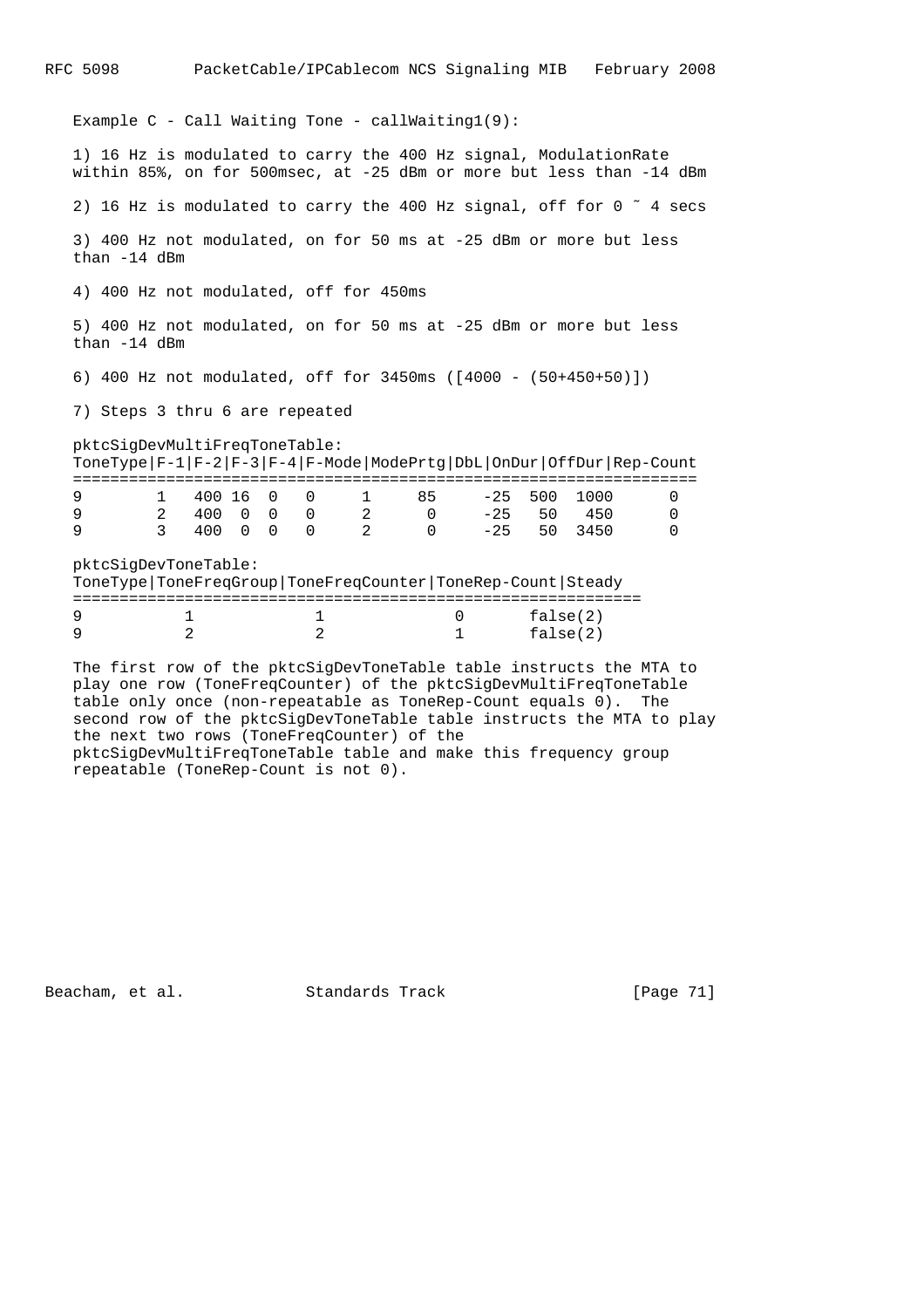## 7. Acknowledgments

 The authors would like to thank the members of the IETF IPCDN working group and the CableLabs PacketCable Provisioning focus team for their contributions, comments, and suggestions.

Specifically, the following individuals are recognized:

| Angela Lyda        | Arris Interactive                              |
|--------------------|------------------------------------------------|
| Romascanu, Dan     | Avaya                                          |
| Chad Griffiths     | Broadcom Corp.                                 |
| Eugene Nechamkin   | Broadcom Corp.                                 |
| Jean-Francois Mule | CableLabs                                      |
| Matt A. Osman      | CableLabs                                      |
| Klaus Hermanns     | Cisco Systems, Inc.                            |
| Rich Woundy        | Comcast Corp.                                  |
| Bert Wijnen        | Alcatel-Lucent                                 |
| Randy Presuhn      | Mindspring                                     |
| Phillip Freyman    | Motorola, Inc.                                 |
| Rick Vetter        | Motorola, Inc.                                 |
| Sasha Medvinsky    | Motorola, Inc.                                 |
| Wim De Ketelaere   | tComLabs                                       |
| David De Reu       | tComLabs                                       |
| Kristof Sercu      | tComLabs                                       |
| Roy Spitzer        | Telogy Networks, Inc.                          |
| Itay Sherman       | Texas Instruments, Inc.                        |
| Mauricio Sanchez   | Texas Instruments, Inc.                        |
|                    | Shivakumar Thangapandi Texas Instruments, Inc. |
| Mike Heard         | Consultant                                     |
|                    |                                                |

 The current editor (Sumanth Channabasappa) would like to recognize Phillip Freyman and Eugene Nechamkin for their contributions towards the international objects, and Stephane Bortzmeyer for assistance with the ABNF.

 The editor also extends appreciation to the IPCDN co-chairs (Jean- Francois Mule, Rich Woundy) and Dan Romascanu for the numerous reviews and valuable comments. Special appreciation is extended to Bert Wijnen, as the MIB doctor, for his ever-useful and constructive comments.

Beacham, et al. Standards Track [Page 72]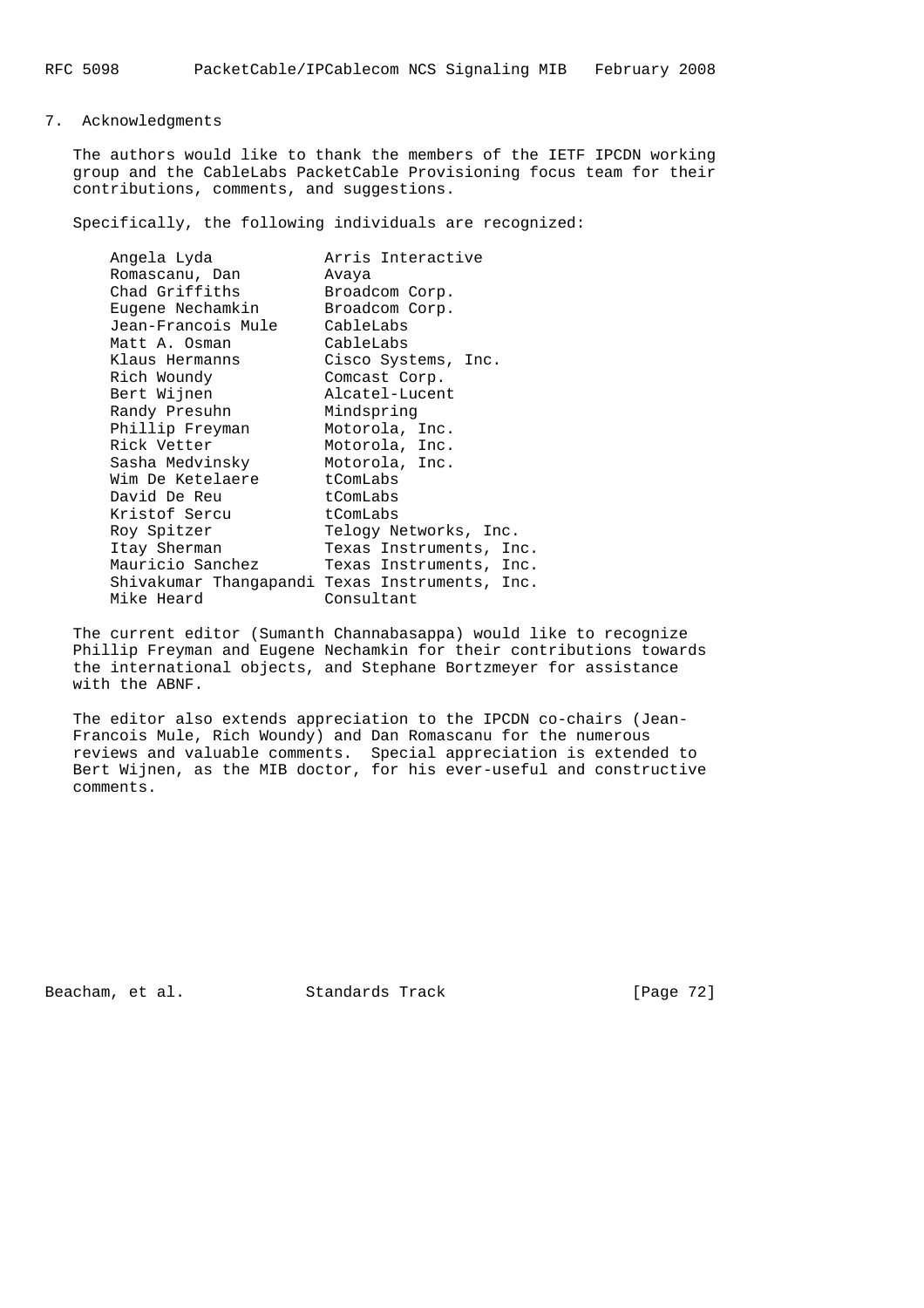## 8. Security Considerations

 There are a number of management objects defined in this MIB module with a MAX-ACCESS clause of read-write and/or read-create. Such objects may be considered sensitive or vulnerable in some network environments. The support for SET operations in a non-secure environment without proper protection can have a negative effect on network operations.

 The following Differentiated Services Code Point (DSCP) and mask objects are used to differentiate between various types of traffic in the service provider network:

 pktcSigDefCallSigDscp pktcSigDefMediaStreamDscp

 These objects may contain information that may be sensitive from a business perspective. For example, they may represent a customer's service contract that a service provider chooses to apply to a customer's ingress or egress traffic. If these objects are SET maliciously, it may permit unmarked or inappropriately marked signaling and media traffic to enter the service provider network, resulting in unauthorized levels of service for customers.

 The following objects determine ring cadence, repeatable characteristics, signal duration, and caller id subscriber line protocol for telephony operation:

 pktcSigDevR0Cadence pktcSigDevR1Cadence pktcSigDevR2Cadence pktcSigDevR3Cadence pktcSigDevR4Cadence pktcSigDevR5Cadence pktcSigDevR6Cadence pktcSigDevR7Cadence pktcSigDevRgCadence pktcSigDevRsCadence pktcSigDevCidSigProtocol pktcSigDevVmwiSigProtocol pktcSigPulseSignalDuration pktcSigPulseSignalPauseDuration

 If these objects are SET maliciously, it may result in unwanted operation, or a failure to obtain telephony service from client (MTA) devices.

Beacham, et al. Standards Track [Page 73]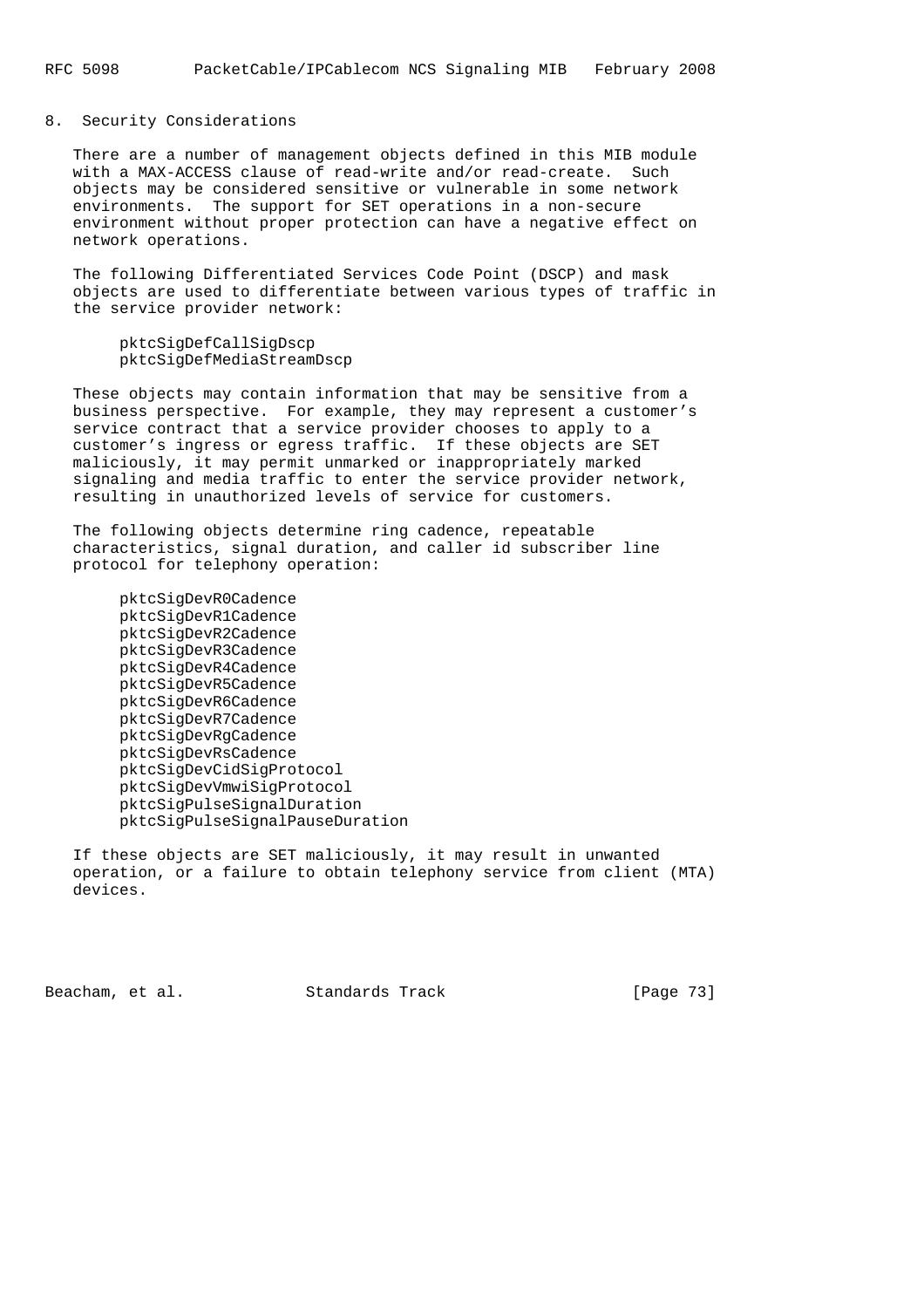The objects in the pktcSigEndPntConfigTable are used for endpoint signaling. The pktcSigEndPntConfigCallAgentId object contains the name of the call agent, which includes the call agent Fully Qualified Domain Name (FQDN). If this object is SET maliciously, the MTA will not be able to communicate with the call agent, resulting in a disruption of telephony service. The pktcSigEndPntConfigCallAgentUdpPort object identifies the UDP port for NCS traffic. If this object is SET maliciously, the call agent will not receive NCS traffic from the MTA, also resulting in a disruption of telephony service.

 Some of the readable objects in this MIB module (i.e., objects with a MAX-ACCESS other than not-accessible) may be considered sensitive or vulnerable in some network environments. It is thus important to control even GET and/or NOTIFY access to these objects and possibly to even encrypt the values of these objects when sending them over the network via SNMP. The most sensitive is pktcSigEndPntStatusCallIpAddress within pktcSigEndPntConfigTable. This information itself may be valuable to would-be attackers. Other MIB Objects of similar sensitivity include pktcSigEndPntStatusError, which can provide useful information to MTA impersonators, and pktcSigDevCodecMax, which can provide useful information for planning Denial of Service (DoS) attacks on MTAs.

 SNMP versions prior to SNMPv3 did not include adequate security. Even if the network itself is secure (for example by using IPsec), even then, there is no control as to who on the secure network is allowed to access and GET/SET (read/change/create/delete) the objects in this MIB module.

 It is RECOMMENDED that implementers consider the security features as provided by the SNMPv3 framework (see [RFC3410], section 8), including full support for the SNMPv3 cryptographic mechanisms (for authentication and privacy).

 Further, deployment of SNMP versions prior to SNMPv3 is NOT RECOMMENDED. Instead, it is RECOMMENDED to deploy SNMPv3 and to enable cryptographic security. It is then a customer/operator responsibility to ensure that the SNMP entity giving access to an instance of this MIB module is properly configured to give access to the objects only to those principals (users) that have legitimate rights to indeed GET or SET (change/create/delete) them.

Beacham, et al. Standards Track [Page 74]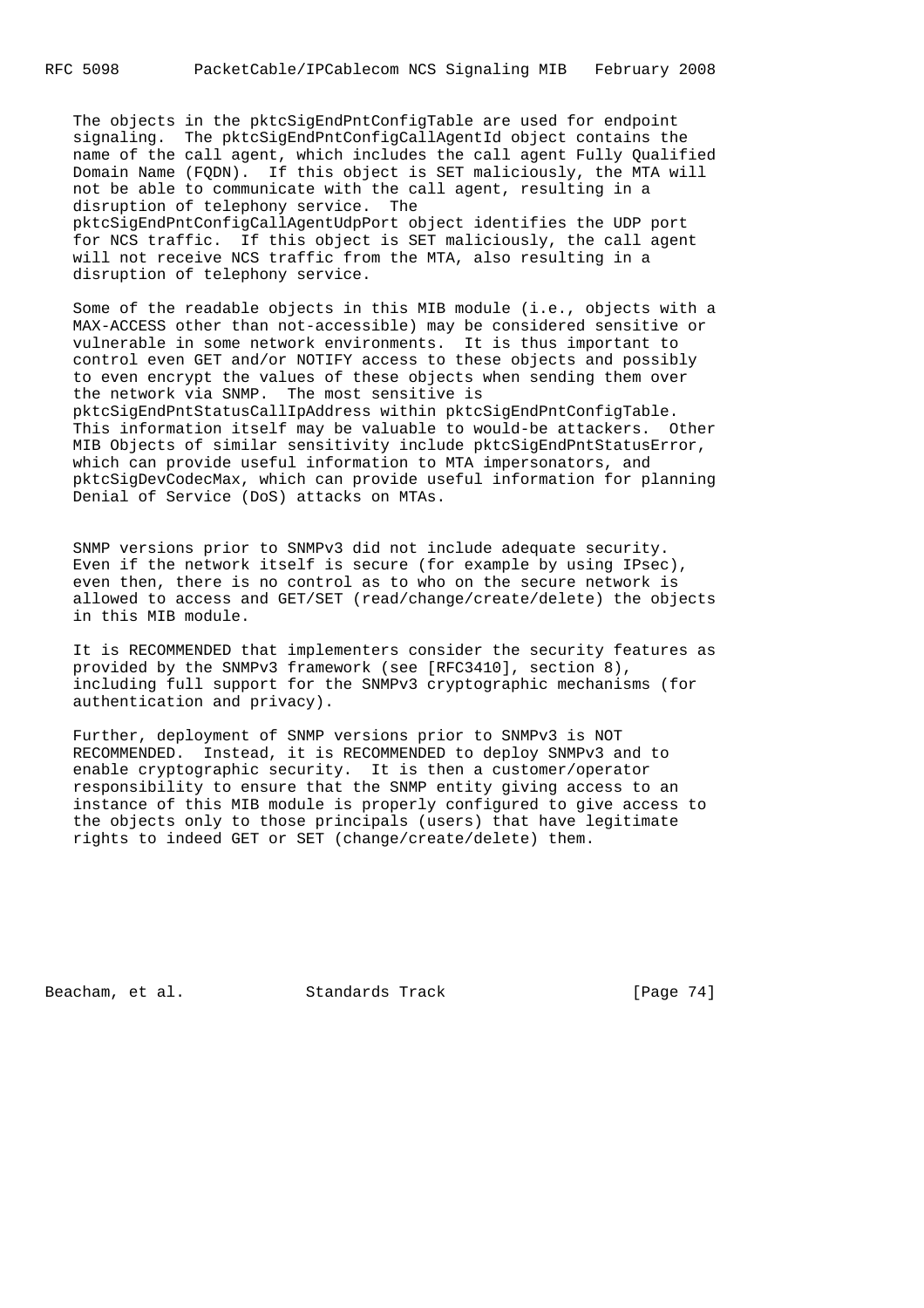## 9. IANA Considerations

 The MIB module in this document uses the following IANA-assigned OBJECT IDENTIFIER value recorded in the SMI Numbers registry:

 Descriptor OBJECT IDENTIFIER Value ---------- ---------------------- pktcIetfSigMib { mib-2 169 }

## 10. References

10.1. Normative References

 [PKT-SP-MIB-SIG-1.0] PacketCable(TM) 1.0 Signaling MIB Specification, Issued, PKT-SP-MIB-SIG-I09-050812, August 2005. http://www.packetcable.com/specifications/ http://www.cablelabs.com/specifications/archives

[PKT-SP-MIB-SIG-1.5]

- PacketCable(TM) 1.5 Signaling MIB Specification, Issued, PKT-SP-MIB-SIG1.5-I01-050128, January 2005. http://www.packetcable.com/specifications/ http://www.cablelabs.com/specifications/archives
- [PKT-SP-SEC] PacketCable Security Specification, Issued, PKT-SP- SEC-I12-050812, August 2005. http://www.packetcable.com/specifications/ http://www.cablelabs.com/specifications/archives
- [ITU-T-J169] IPCablecom Network Call Signaling (NCS) MIB requirements, J.169, ITU-T, March, 2001.
- [RFC2119] Bradner, S., "Key words for use in RFCs to Indicate Requirement Levels", BCP 14, RFC 2119, March 1997.
- [RFC2578] McCloghrie, K., Perkins, D., and J. Schoenwaelder, "Structure of Management Information Version 2 (SMIv2)", STD 58, RFC 2578, April 1999.
- [RFC2579] McCloghrie, K., Perkins, D., and J. Schoenwaelder, "Textual Conventions for SMIv2", STD 58, RFC 2579, April 1999.
- [RFC2580] McCloghrie, K., Perkins, D., and J. Schoenwaelder, "Conformance Statements for SMIv2", STD 58, RFC 2580, April 1999.

Beacham, et al. Standards Track [Page 75]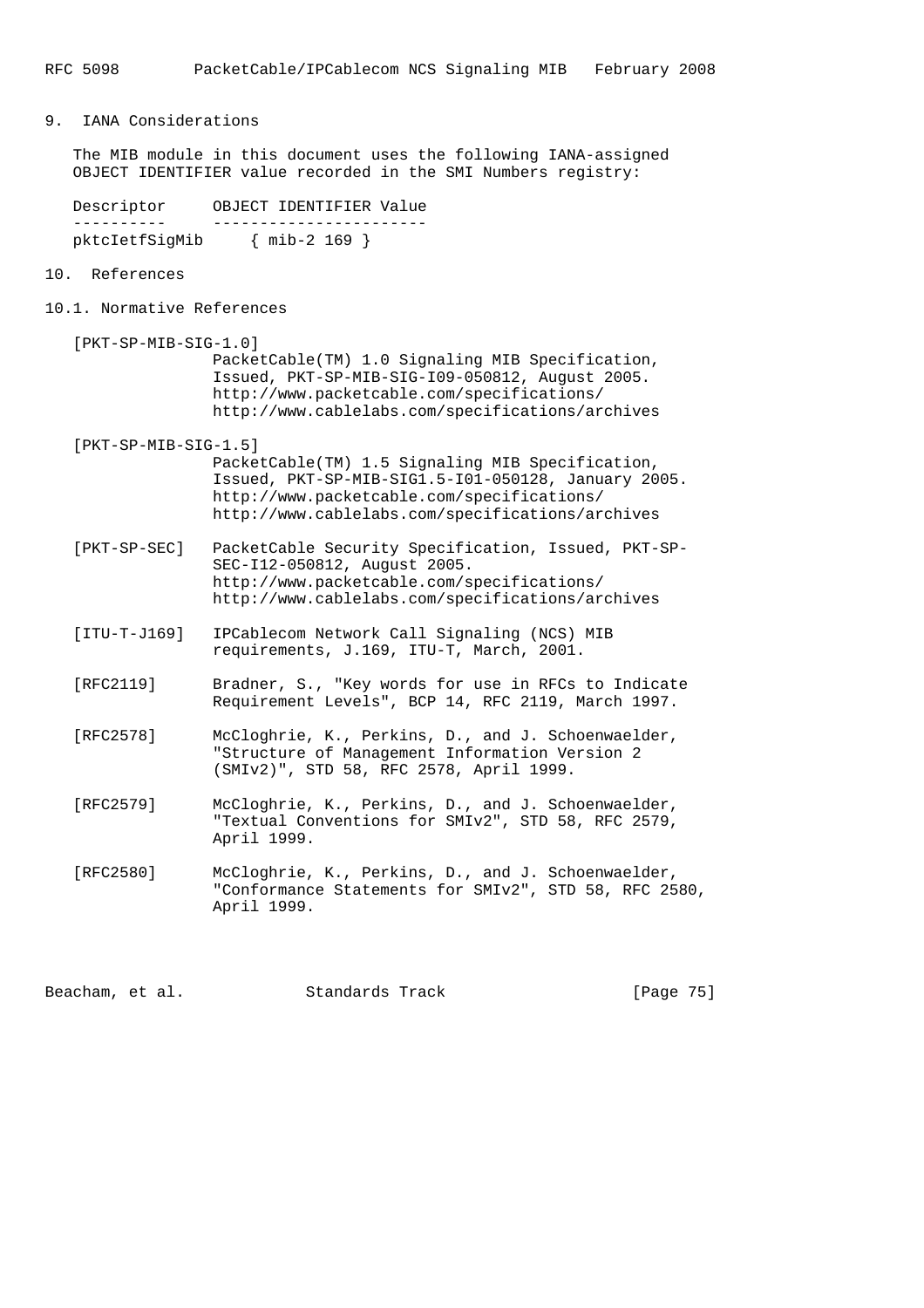RFC 5098 PacketCable/IPCablecom NCS Signaling MIB February 2008

- [RFC3289] Baker, F., Chan, K., and A. Smith, "Management Information Base for the Differentiated Services Architecture", RFC 3289, May 2002.
- [RFC4001] Daniele, M., Haberman, B., Routhier, S., and J. Schoenwaelder, "Textual Conventions for Internet Network Addresses", RFC 4001, February 2005.
- [RFC3411] Harrington, D., Presuhn, R., and B. Wijnen, "An Architecture for Describing Simple Network Management Protocol (SNMP) Management Frameworks", STD 62, RFC 3411, December 2002.
- [RFC2863] McCloghrie, K. and F. Kastenholz, "The Interfaces Group MIB", RFC 2863, June 2000.
- [PKT-SP-CODEC] PacketCable Audio/Video Codecs Specification PKT-SP- CODEC-IO5-040113.
- [PKT-SP-MGCP] PacketCable Network-Based Call Signaling Protocol Specification PKT-SP-EC-MGCP-I10-040402.
- [PKT-SP-PROV] PacketCable MTA Device Provisioning Specification PKT-SP-PROV-I10-040730.
- 10.2. Informative References
	- [RFC3410] Case, J., Mundy, R., Partain, D., and B. Stewart, "Introduction and Applicability Statements for Internet-Standard Management Framework", RFC 3410, December 2002.
- [RFC3435] Andreasen, F. and B. Foster, "Media Gateway Control Protocol (MGCP) Version 1.0", RFC 3435, January 2003.
	- [RFC5234] Crocker, D., Ed., and P. Overell, "Augmented BNF for Syntax Specifications: ABNF", STD 68, RFC 5234, January 2008.
	- [RFC4682] Nechamkin, E. and J-F. Mule, "Multimedia Terminal Adapter (MTA) Management Information Base for PacketCable- and IPCablecom-Compliant Devices", RFC 4682, December 2006.

Beacham, et al. Standards Track [Page 76]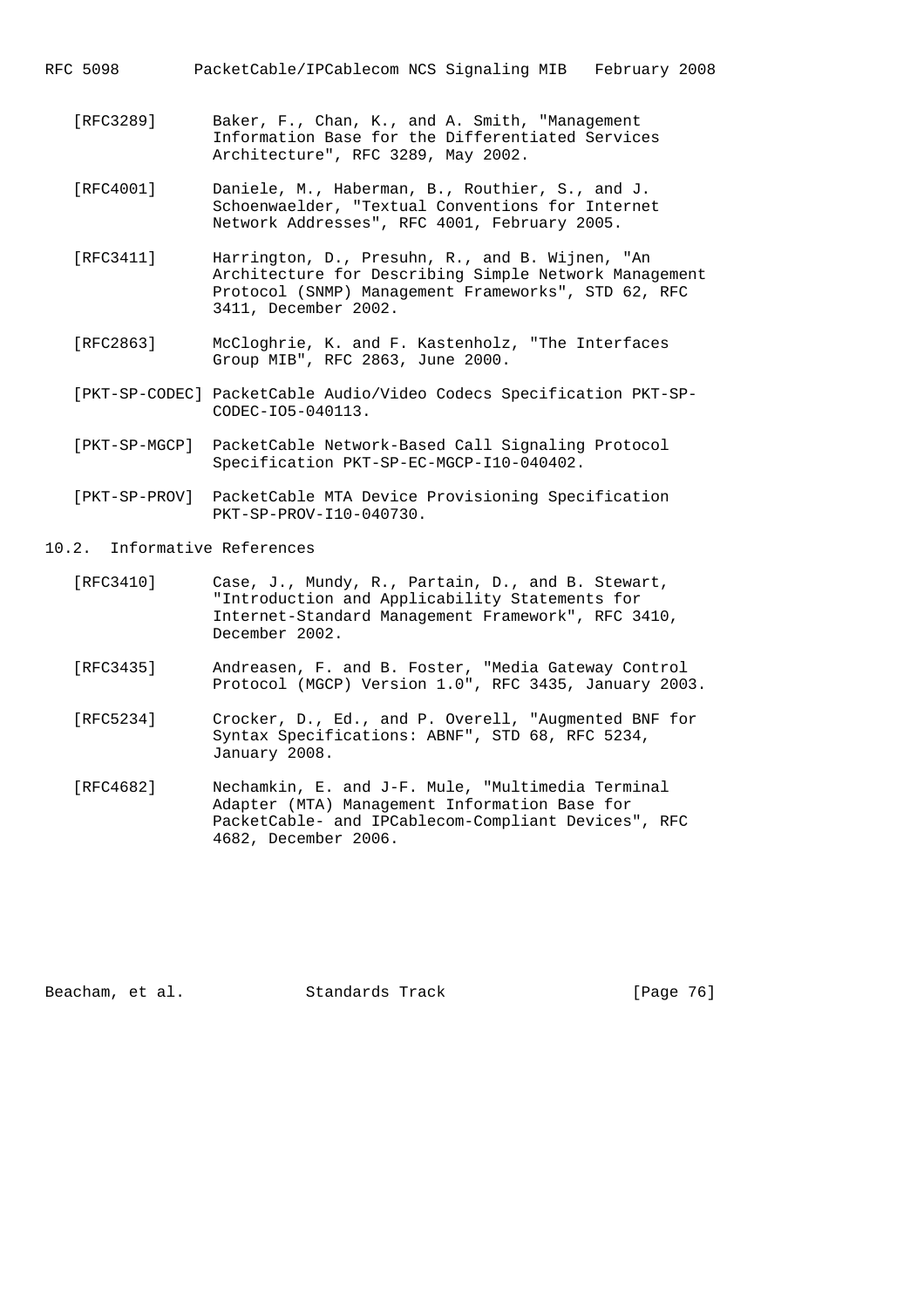|                     | $[ETSI-TS-101-909-4]$                                                                         |                                                                                                                                                                                                                                                                                                                                                             |
|---------------------|-----------------------------------------------------------------------------------------------|-------------------------------------------------------------------------------------------------------------------------------------------------------------------------------------------------------------------------------------------------------------------------------------------------------------------------------------------------------------|
|                     |                                                                                               | ETSI TS 101 909-4: "Access and Terminals (AT); Digital<br>Broadband Cable Access to the Public<br>Telecommunications Network; IP Multimedia Time<br>Critical Services; Part 4: Network Call Signaling                                                                                                                                                       |
|                     |                                                                                               | Protocol".                                                                                                                                                                                                                                                                                                                                                  |
| [ETSI-TS-101-909-9] |                                                                                               |                                                                                                                                                                                                                                                                                                                                                             |
|                     |                                                                                               | ETSI TS 101 909-9: "Access and Terminals (AT); Digital<br>Broadband Cable Access to the Public<br>Telecommunications Network; IP Multimedia Time<br>Critical Services; Part 9: IPCablecom Network Call<br>Signalling (NCS) MIB Requirements".                                                                                                               |
|                     | $[ETSI-EN-300-001]$                                                                           |                                                                                                                                                                                                                                                                                                                                                             |
|                     |                                                                                               | ETSI EN 300-001 V1.5.1 (1998-10): "European Standard<br>(Telecommunications series) Attachments to Public<br>Switched Telephone Network (PSTN); General technical<br>requirements for equipment connected to an analogue<br>subscriber interface in the PSTN; Chapter 3: Ringing<br>signal characteristics (national deviations are in<br>Table $3.1.1$ )". |
|                     | [ETSI-EN-300-324-1]<br>$EPT(T, T)$ 200 224 1 $U(2, T)$ 1 1 $(20, 0, 0, 0, 1)$ intermediate at |                                                                                                                                                                                                                                                                                                                                                             |
|                     |                                                                                               |                                                                                                                                                                                                                                                                                                                                                             |

 ETSI EN 300 324-1 V2.1.1 (2000-04):"V Interfaces at the digital Loop Exchange (LE); V5.1 interface for the support of Access Network (AN); Part 1: V5.1 interface specification".

- [ETSI-EN-300-659-1] ETSI EN 300 659-1: "Public Switched Telephone Network (PSTN); Subscriber line protocol over the local loop for display (and related) services; Part 1: On hook data transmission".
- [ITU-T-E.180] ITU-T E.180: "Various Tones Used in National Networks, Supplement 2 to Recommendation E.180".
- [ETSI-TR-101-183] ETSI TR-101-183: "Public Switched Telephone Network (PSTN) Analogue Ringing Signals".

Beacham, et al. Standards Track [Page 77]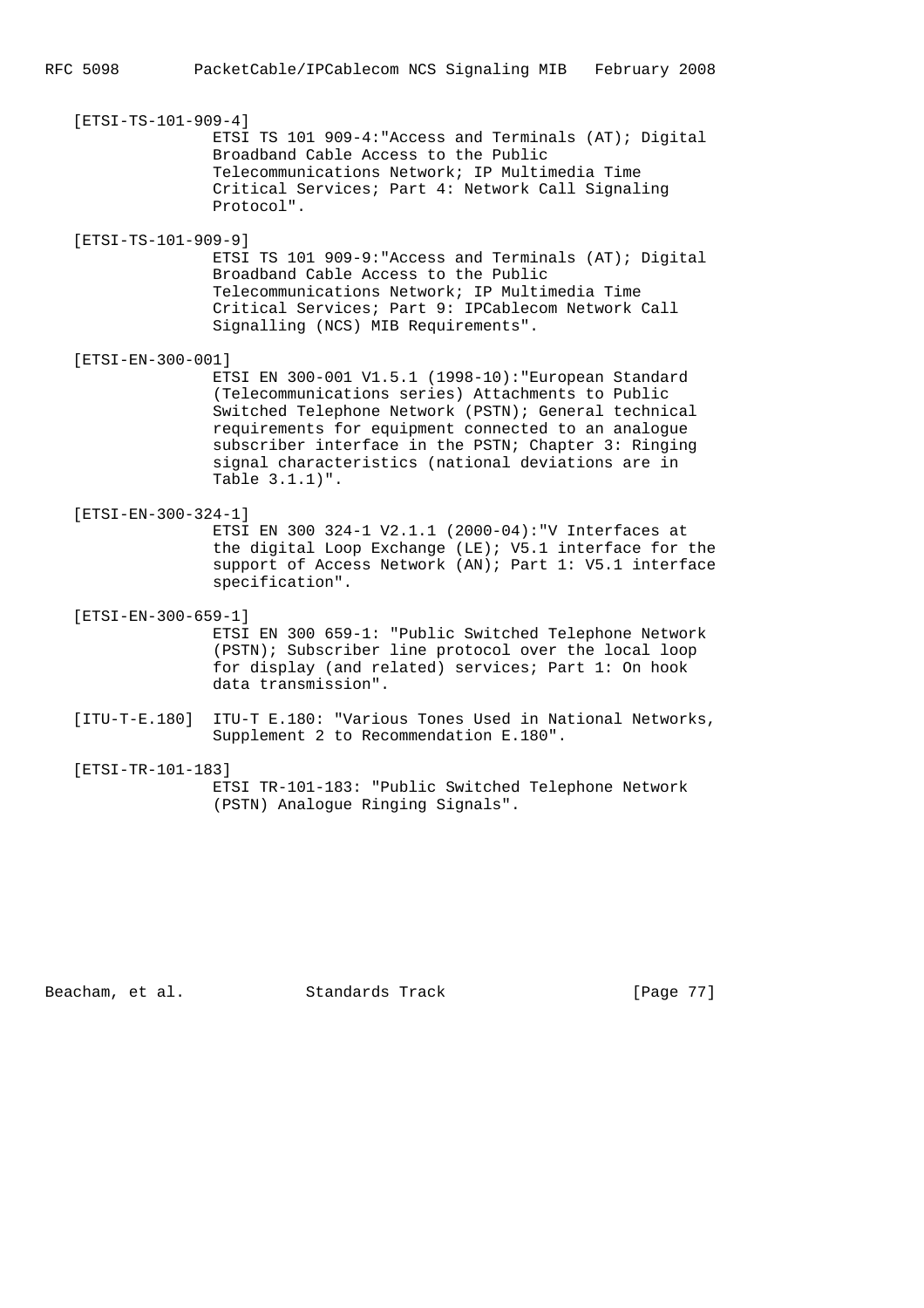Authors' Addresses

 Gordon Beacham Motorola, Inc. 6450 Sequence Drive, Bldg. 1 San Diego, CA 92121, USA

 Phone: +1 858-404-2334 EMail: gordon.beacham@motorola.com

 Satish Kumar Mudugere Eswaraiah Texas Instruments India (P) Ltd., Golf view, Wind Tunnel Road Murugesh Palya Bangalore 560 017, INDIA

 Phone: +91 80 5269451 EMail: satish.kumar@ti.com

 Sumanth Channabasappa Cable Television Laboratories, Inc. 858 Coal Creek Circle, Louisville, CO 80027, USA

 Phone: +1 303-661-3307 EMail: Sumanth@cablelabs.com

Beacham, et al. Standards Track [Page 78]